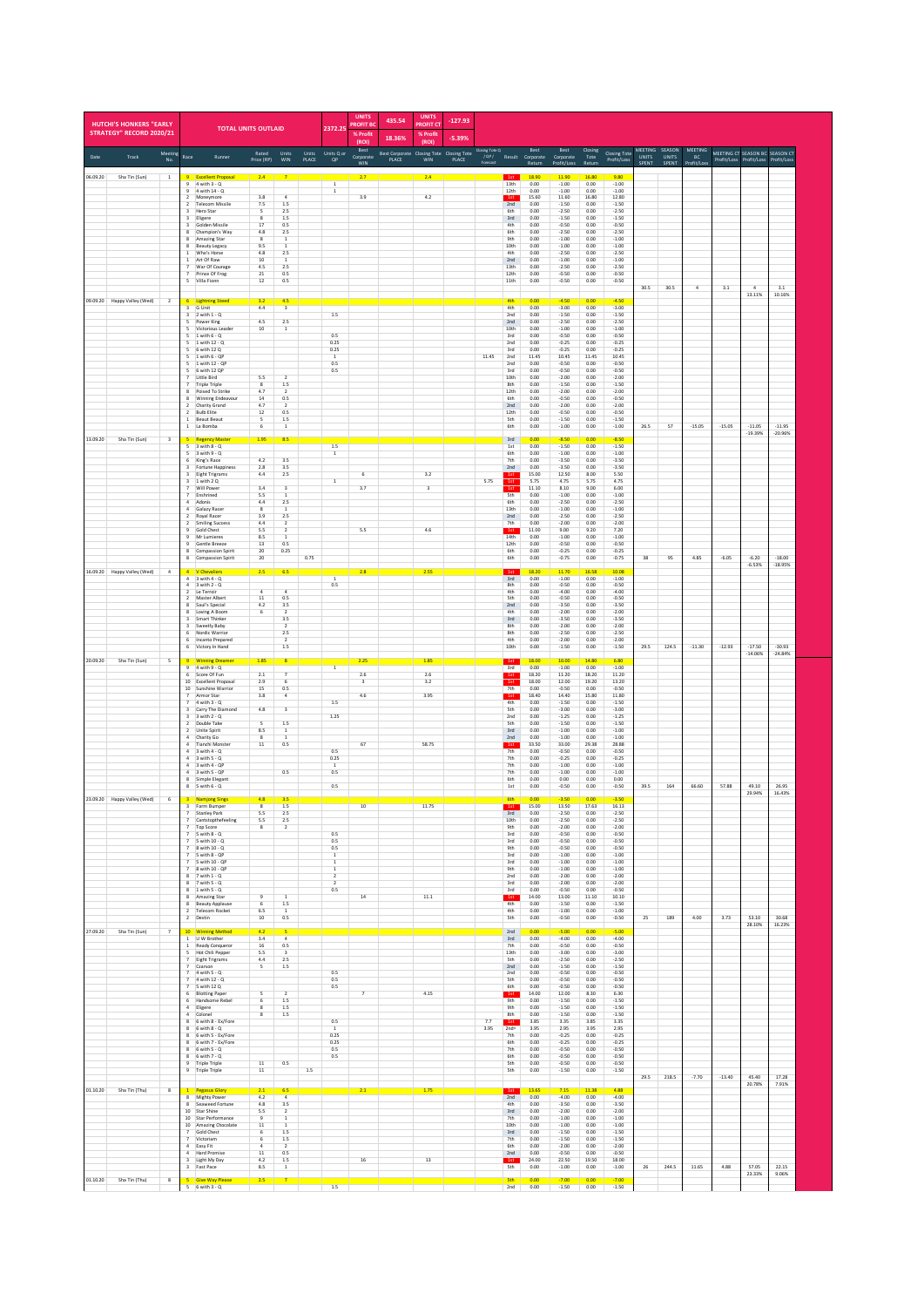| 07.10.20 Happy Valley (Wed)<br>10                                         | <b>Diamond Pegasus</b><br>$\overline{2}$<br>$\overline{\mathbf{3}}$<br>2 Magic Supreme<br>8<br>4.8<br>Golden Mission<br>4<br>Guy Dragon<br>6<br>8<br>6.5<br>8<br>Toycoon<br>$\overline{9}$<br>8 True Legend<br>3.6<br>All For St Paul's<br>3<br>$3$ 9 with $5 - Q$<br>$3$ 9 with $1 - Q$<br>$9$ with $8 - Q$<br>3<br>10<br>6 with 9 - Ex/Fore<br>10 6 with 14 - Ex/Fore<br>6 with 9 - QP<br>10<br>$10$ 6 with $14 - QP$<br>1 with $12 - Q$<br>1 with 12 - QP<br>$1$ with $4 - Q$<br>1 with 4 - QP<br>$\overline{7}$<br>$1$ with $6 - Q$<br>7 1 with 6 - QP<br>6 Sell My Sole<br>3.2 | $\overline{\phantom{a}}$<br>1.5<br>3.5<br>$\overline{2}$<br>$\overline{2}$<br>1.5<br>2.5<br>$\overline{1}$<br>0.25<br>0.25<br>0.5<br>0.5<br>$\,$ 1 $\,$<br>$\mathbf 1$<br>0.5<br>$\,$ 1 $\,$<br>0.25<br>0.5<br>0.25<br>0.5 | 3.2<br>2.4<br>5.5<br>5.25                          | 1st<br>16.00<br>12.00<br>7.00<br>11.00<br>8th<br>0.00<br>$-1.50$<br>$-1.50$<br>0.00<br>13th<br>0.00<br>$-3.50$<br>$-3.50$<br>0.00<br>$-2.00$<br>0.00<br>$-2.00$<br>0.00<br>8th<br>7th<br>0.00<br>$-2.00$<br>0.00<br>$-2.00$<br>2nd<br>0.00<br>$-1.50$<br>$-1.50$<br>0.00<br>13.75<br>11.25<br>13.13<br>10.63<br>1st<br>8.35<br>2nd<br>8.35<br>7.35<br>8.35<br>7.35<br>0.00<br>$-0.25$<br>0.00<br>$-0.25$<br>6th<br><b>Sth</b><br>0.00<br>$-0.25$<br>0.00<br>$-0.25$<br>$3rd$<br>0.00<br>$-0.50$<br>0.00<br>$-0.50$<br>$12\,$<br>5.50<br>5.50<br>1st<br>6.00<br>6.00<br>6.35<br>3rd<br>6.35<br>5.35<br>6.35<br>5.35<br>3.50<br>2.50<br>3.50<br>2.50<br>3.5<br>1st<br>0.00<br>$-0.50$<br>0.00<br>$-0.50$<br>2nd<br>3rd<br>0.00<br>$-1.00$<br>0.00<br>$-1.00$<br>$-0.25$<br>0.00<br>$-0.25$<br>2nd<br>0.00<br>0.00<br>$-0.50$<br>9th<br>0.00<br>$-0.50$<br>$-0.25$<br>2nd<br>0.00<br>0.00<br>$-0.25$<br>6th<br>0.00<br>$-0.50$<br>0.00<br>$-0.50$<br>12 <sup>th</sup><br>$-5.00$<br>0.00<br>0.00<br>$-5.00$ | 278.5<br>19.95<br>34     | 15.33<br>77.00<br>27.65%              | 37.48<br>13.46%         |
|---------------------------------------------------------------------------|-------------------------------------------------------------------------------------------------------------------------------------------------------------------------------------------------------------------------------------------------------------------------------------------------------------------------------------------------------------------------------------------------------------------------------------------------------------------------------------------------------------------------------------------------------------------------------------|----------------------------------------------------------------------------------------------------------------------------------------------------------------------------------------------------------------------------|----------------------------------------------------|----------------------------------------------------------------------------------------------------------------------------------------------------------------------------------------------------------------------------------------------------------------------------------------------------------------------------------------------------------------------------------------------------------------------------------------------------------------------------------------------------------------------------------------------------------------------------------------------------------------------------------------------------------------------------------------------------------------------------------------------------------------------------------------------------------------------------------------------------------------------------------------------------------------------------------------------------------------------------------------------------------|--------------------------|---------------------------------------|-------------------------|
| 11.10.20<br>Sha Tin (Sun)<br>$11\,$                                       | 6 Happy Good Guys<br>6.5<br>$6$ 4 with $1 - Q$<br><b>Namjong Sings</b><br>4.4<br>5.5<br>Authentic Champ<br>3.5<br>Mig Energy<br>4.6<br>$\overline{7}$<br>First Responde<br>7.5<br><b>Classic Unicorn</b><br>$12\,$<br>Golden Dash<br>5.5<br>Smiling City<br>$\overline{6}$<br>Flying Sword<br>Gouten Of Garo<br>4.5<br>6.5<br>1 Apollos Bow<br>1.75<br>Beluga                                                                                                                                                                                                                       | 1.5<br>$\,1\,$<br>2.5<br>$\overline{\mathbf{3}}$<br>2.5<br>1.25<br>0.75<br>$1.5\,$<br>1.5<br>$1.5\,$<br>$\,$ 1 $\,$                                                                                                        | 7.25<br>$11\,$<br>5.5<br>6.05<br>1.75<br>1.75      | 0.00<br>$-1.50$<br>7th<br>0.00<br>$-1.50$<br>12th<br>0.00<br>$-1.00$<br>0.00<br>$-1.00$<br>0.00<br>2nd<br>$-3.00$<br>0.00<br>$-3.00$<br><b>Sth</b><br>$-2.50$<br>$-2.50$<br>0.00<br>0.00<br>4th<br>0.00<br>$-3.00$<br>0.00<br>$-3.00$<br>$-2.50$<br>$-2.50$<br>6th<br>0.00<br>0.00<br>13.75<br>12.50<br>9.06<br>7.81<br>1st<br>7th<br>0.00<br>$-0.75$<br>0.00<br>$-0.75$<br>4th<br>$-1.50$<br>0.00<br>0.00<br>$-1.50$<br>$-1.50$<br>10th<br>0.00<br>0.00<br>$-1.50$<br>8.25<br>6.75<br>9.08<br>7.58<br>1st<br>2nd<br>0.00<br>$-1.00$<br>0.00<br>$-1.00$<br>1st<br>12.25<br>5.25<br>12.25<br>5.25                                                                                                                                                                                                                                                                                                                                                                                                         | 304.5<br>$-4.00$<br>26   | $-7.86$<br>73.00<br>23.97%            | 29.61<br>9.72%          |
| 14.10.20 Happy Valley (Wed)<br>$12\,$                                     | 1 with 3 - Ex/Fore<br>$\overline{2}$<br>10 Good Luck Friend<br>4.4<br>10 Band Of Brothers<br>8.5<br>10 8 with 5 - QP<br>10 8 with 2 - QP<br>10 8 with 7 - QP<br>Maldives<br>$2.5\,$<br>5<br>$4$ with $3 - Q$<br>$\sim$<br>$5 - 4$ with $7 - Q$<br>Noble Desire<br>2.8<br>$\mathbf{1}$<br>$\mathbf{1}$<br>Dublin Star<br>5.5<br>Smoothies<br>5<br>$\overline{7}$<br>$\overline{7}$<br>Czarson<br>6<br>Ka Ying Master<br>$15\,$<br>$\overline{7}$<br>Dyanmic Eagle<br>9<br>6 Dyanmic Eagle                                                                                            | $\overline{1}$<br>3.5<br>1.5<br>$\overline{1}$<br>0.5<br>0.5<br>$\overline{a}$<br>0.75<br>0.25<br>$\overline{a}$<br>1.5<br>1.75<br>1.25<br>0.5<br>0.75<br>1.75                                                             | 6<br>3.4<br>$41\,$<br>12.45                        | 7th<br>0.00<br>$-1.00$<br>0.00<br>$-1.00$<br>2nd<br>0.00<br>$-3.50$<br>0.00<br>$-3.50$<br>$3rd$<br>0.00<br>$-1.50$<br>0.00<br>$-1.50$<br>8th<br>0.00<br>$-1.00$<br>0.00<br>$-1.00$<br>10.15<br>3rd<br>5.08<br>4.58<br>5.08<br>4.58<br>10.85<br>1st<br>5.43<br>4.93<br>5.43<br>4.93<br><b>Sth</b><br>0.00<br>$-4.00$<br>0.00<br>$-4.00$<br>3rd<br>0.00<br>$-0.75$<br>0.00<br>$-0.75$<br>6th<br>0.00<br>$-0.25$<br>0.00<br>$-0.25$<br>6th<br>0.00<br>$-3.00$<br>0.00<br>$-3.00$<br>1st<br>9.00<br>7.50<br>5.10<br>3.60<br>10th<br>0.00<br>$-1.75$<br>0.00<br>$-1.75$<br>4th<br>0.00<br>$-1.25$<br>0.00<br>$-1.25$<br>1st<br>20.50<br>20.00<br>6.23<br>5.73<br>$\frac{8th}{8th}$<br>0.00<br>$-0.75$<br>$-1.75$<br>0.00<br>$-0.75$<br>0.00<br>$-1.75$<br>0.00<br>Sth<br>0.00<br>0.00<br>$-7.00$<br>$-7.00$                                                                                                                                                                                                   | 30.5<br>335<br>21.75     | 3.58<br>94.75<br>28.28%               | 33.19<br>9.91%          |
|                                                                           | $\bf{8}$<br>Buddies<br>3.2<br>2 with $7 - Q$<br>$2$ with $3 - Q$<br>$\overline{\mathbf{S}}$<br>Le Terroir<br>5.5<br>6<br>The Runner<br>Harmony N Home<br>$\sqrt{6}$<br>6<br>8 with 10 - QP<br>8 with 12 - QP<br>10 with 12 - QF<br>3.6<br>Carry The Diamond<br>$10$<br>$\overline{\mathbf{3}}$<br>Ambitious Heart<br>4.5<br>Regency Gem<br>1<br>Wonder Brahma<br>$14\,$<br>$\overline{2}$<br>Royal Racer<br>$4.8\,$<br>$\overline{2}$<br>Wood On Fire<br>$10\,$<br>4 Wins All<br>$\overline{4}$<br>4 Momentum Galaxy<br>$\overline{9}$                                              | $\overline{a}$<br>0.5<br>0.5<br>2.25<br>$\overline{2}$<br>1.75<br>0.5<br>0.5<br>0.5<br>$\overline{z}$<br>0.5<br>$1.5\,$<br>0.5<br>1.5<br>0.5<br>1.5<br>0.5                                                                 | 4.8<br>3.9<br>9.5<br>4.25                          | 1st<br>19.20<br>15.20<br>15.60<br>11.60<br>11th<br>0.00<br>$-0.50$<br>0.00<br>$-0.50$<br>$-0.50$<br>$-0.50$<br>8th<br>0.00<br>0.00<br>21.38<br>19.13<br>9.56<br>7.31<br>1st<br>6th<br>0.00<br>$-2.00$<br>0.00<br>$-2.00$<br>8th<br>$-1.75$<br>0.00<br>$-1.75$<br>0.00<br>6th<br>0.00<br>$-0.50$<br>0.00<br>$-0.50$<br>$-0.50$<br>$-0.50$<br>1st<br>0.00<br>0.00<br>$-0.50$<br>8th<br>0.00<br>0.00<br>$-0.50$<br>4th<br>0.00<br>$-3.00$<br>0.00<br>$-3.00$<br>6th<br>$-0.50$<br>$-0.50$<br>0.00<br>0.00<br>$3rd$<br>0.00<br>$-1.50$<br>0.00<br>$-1.50$<br>Sth<br>0.00<br>$-0.50$<br>0.00<br>$-0.50$<br>$3rd$<br>0.00<br>$-1.50$<br>0.00<br>$-1.50$<br>6th<br>0.00<br>$-0.50$<br>0.00<br>$-0.50$<br>4th<br>0.00<br>$-1.50$<br>0.00<br>$-1.50$<br>7th<br>0.00<br>$-0.50$<br>0.00<br>$-0.50$                                                                                                                                                                                                                 | 29<br>364<br>11.58       | $-3.84$<br>106.33                     | 29.35                   |
| 18.10.20<br>Sha Tin (Sun)<br>13                                           | <b>Computer Patch</b><br>1.9<br>$\overline{9}$<br>Chicken Dance<br>3.2<br>$\overline{9}$<br>6 with 3 - Q<br>3.4<br>8<br>Will Power<br>5<br><b>Diamond Pegasus</b><br>5.5<br>5<br>10 with 1 - 0<br>5<br>10 with 7 - Q<br>1 Strapping Bauhinia<br>3.8<br>1 Enjoyable Success<br>9.5<br>5.5<br>10 Armor Star<br>10 Heza Beauty<br>6.5<br>$\overline{\phantom{a}}$<br>6 Sunny And Gold<br>6 Striking Mr C<br>7.5<br>7 4 with 6 - Ex/Fore<br>7 4 with 12 - Ex/Fore                                                                                                                       | 5<br>$\overline{2}$<br>4.5<br>$\overline{2}$<br>$\overline{1}$<br>$1\,$<br>$\overline{2}$<br>0.5<br>1.5<br>1.5<br>1.5<br>$1\,$<br>0.5<br>0.5                                                                               | 4.2<br>3.05<br>6.45<br>10                          | 2nd<br>0.00<br>$-7.00$<br>0.00<br>$-7.00$<br>3rd<br>0.00<br>$-5.00$<br>0.00<br>$-5.00$<br>1st<br>0.00<br>$-2.00$<br>0.00<br>$-2.00$<br>1st<br>18.90<br>14.40<br>13.73<br>9.23<br>6th<br>0.00<br>$-2.00$<br>0.00<br>$-2.00$<br>3rd<br>0.00<br>$-1.00$<br>0.00<br>$-1.00$<br>8th<br>0.00<br>$-1.00$<br>0.00<br>$-1.00$<br>10th<br>0.00<br>$-2.00$<br>0.00<br>$-2.00$<br>8th<br>0.00<br>$-0.50$<br>0.00<br>$-0.50$<br>13th<br>0.00<br>$-1.50$<br>0.00<br>$-1.50$<br>1st<br>15.00<br>13.50<br>9.68<br>8.18<br>8th<br>0.00<br>$-1.50$<br>0.00<br>$-1.50$<br>10<br>0.00<br>$-1.00$<br>0.00<br>$-1.00$<br><b>Sth</b><br>0.00<br>$-0.50$<br>0.00<br>$-0.50$<br>7th<br>0.00<br>$-0.50$<br>0.00<br>$-0.50$                                                                                                                                                                                                                                                                                                         | 31.5<br>395.5<br>2.40    | 29.21%<br>$-8.10$<br>108.73           | 8.06%<br>21.25          |
| $14\,$<br>21.10.20 Happy Valley (Wed)<br>24.10.20<br>Sha Tin (Sat)<br>15  | <b>Harmony And Rich</b><br>2.4<br>$5$ with $10 - Q$<br>6<br>3.5<br>Prince Of Gems<br>8<br>5.5<br>Wind N Grass<br>8<br>Incanto Prepared<br>4.5<br>3<br>Lady First<br>5.5<br>3<br>$12\,$<br>Nunchuks<br>Entrusted<br>4.8<br>6.5<br>Namjong Plus<br>$\sqrt{6}$<br>2 Sweetly Baby<br>6.5<br>2 My Family<br>$\overline{9}$<br>5 Family Leader                                                                                                                                                                                                                                            | 5.5<br>$\overline{1}$<br>3.5<br>1.5<br>$\overline{2}$<br>1.5<br>0.5<br>1.5<br>1<br>$\,$ 1 $\,$<br>1<br>0.5                                                                                                                 | 6.5<br>5.15                                        | 4th<br>$-5.50$<br>0.00<br>0.00<br>$-5.50$<br>2nd<br>0.00<br>$-1.00$<br>$-1.00$<br>0.00<br>7th<br>0.00<br>$-3.50$<br>0.00<br>$-3.50$<br>5th<br>$-1.50$<br>0.00<br>$-1.50$<br>0.00<br>1st<br>13.00<br>11.00<br>10.30<br>8.30<br>4th<br>$-1.50$<br>0.00<br>$-1.50$<br>0.00<br>2nd<br>0.00<br>$-0.50$<br>0.00<br>$-0.50$<br>0.00<br>$-1.50$<br>$-1.50$<br>11th<br>0.00<br>0.00<br>$-1.00$<br>0.00<br>$-1.00$<br>7th<br>0.00<br>$-1.00$<br>$-1.00$<br>10th<br>0.00<br>11th<br>0.00<br>$-1.00$<br>0.00<br>$-1.00$<br>16.5<br>4th<br>0.00<br>$-0.50$<br>0.00<br>$-0.50$                                                                                                                                                                                                                                                                                                                                                                                                                                         | 20<br>415.5<br>$-7.00$   | 27.49%<br>101.73<br>$-9.70$<br>24.48% | 5.37%<br>11.55<br>2.78% |
| 28.10.20 Happy Valley (Wed)<br>$16\,$                                     | 3.2<br>10 Mighty Giant<br>10 Lucky Express<br>4.9<br>10 2 with 5 - Q<br>3.9<br>4 Courier Wonder<br>$4$ 1 with $4 - Q$<br>$\overline{4}$<br>8 Sparkling Knight<br>4.4<br><b>Tempest Express</b><br>6<br>6.5<br>6 Easy Go Easy Win<br>4.2<br>2 Multimore<br>2 Young Victory<br>$11\,$<br><b>Great Smart</b><br>$\overline{2}$<br>Strapping Bauhinia<br>5<br>3.4<br>6<br>Regency Master                                                                                                                                                                                                | $\overline{4}$<br>2.5<br>$\mathbf{1}$<br>2.5<br>$\sqrt{2}$<br>$\overline{2}$<br>$\overline{2}$<br>1.5<br>$\overline{2}$<br>0.5<br>1.75<br>4.5                                                                              | 4.05<br>$\overline{4}$<br>6.75<br>6<br>3.6<br>3.95 | 1st<br>16.00<br>12.00<br>16.20<br>12.20<br>4th<br>$-2.50$<br>0.00<br>$-2.50$<br>0.00<br>4th<br>0.00<br>$-1.00$<br>0.00<br>$-1.00$<br>1st<br>12.50<br>16.88<br>14.38<br>15.00<br>2nd<br>4.2<br>8.40<br>6.40<br>8.40<br>6.40<br>$-2.00$<br>2nd<br>0.00<br>$-2.00$<br>0.00<br>$-2.00$<br>0.00<br>$-2.00$<br>0.00<br><b>Sth</b><br>0.00<br>$-1.50$<br>$-1.50$<br>10th<br>0.00<br>0.00<br>$-2.00$<br>6th<br>0.00<br>$-2.00$<br>8th<br>0.00<br>$-0.50$<br>0.00<br>$-0.50$<br>18.00<br>19.7 <sup>°</sup><br>14.75<br>1st<br>13.00<br><b>Sth</b><br>0.00<br>$-1.75$<br>$-1.75$<br>0.00<br>3rd<br>$-4.50$<br>$-4.50$<br>0.00<br>0.00                                                                                                                                                                                                                                                                                                                                                                              | 441<br>30.40<br>25.5     | 29.98<br>132.13<br>29.96%             | 41.53<br>9.42%          |
| 01.11.20<br>Sha Tin (Sat)<br>17                                           | 6 California Legend<br>$\sqrt{6}$<br>8 Le Terroir<br>4.8<br>Falcon Turbo<br>$6.5\,$<br>Amazing Plus One<br>5.5<br>9 Star Shine<br>7.5<br>1 Speedy Optimist<br>5<br>$\mathbf{1}$<br>Flying Monkey<br>$\overline{z}$<br>3 Gintoki<br>5<br>3 Super Eighteer<br>$\overline{9}$<br>4 Fantastic Fabio<br>8.5<br>29<br><b>Marvelous Fans</b><br>6 Authentic Champ<br>6.5<br>6 5 with 11 - Q                                                                                                                                                                                                | $1.5\,$<br>$\overline{2}$<br>$1.5\,$<br>$\overline{2}$<br>1.5<br>$\overline{1}$<br>0.75<br>$\overline{1}$<br>0.5<br>0.5<br>1.5<br>$\mathbf{1}$                                                                             | 5.6                                                | 0.00<br>$-1.50$<br>0.00<br>$-1.50$<br>9th<br>3rd<br>0.00<br>$-2.00$<br>0.00<br>$-2.00$<br>$-1.50$<br>2nd<br>0.00<br>0.00<br>$-1.50$<br>8th<br>0.00<br>$-2.00$<br>0.00<br>$-2.00$<br>3rd<br>0.00<br>$-1.50$<br>0.00<br>$-1.50$<br>3rd<br>0.00<br>$-1.00$<br>0.00<br>$-1.00$<br>2nd<br>0.00<br>$-0.75$<br>0.00<br>$-0.75$<br>7th<br>0.00<br>$-1.00$<br>0.00<br>$-1.00$<br>8th<br>0.00<br>$-0.50$<br>0.00<br>$-0.50$<br>9th<br>0.00<br>$-0.50$<br>0.00<br>$-0.50$<br><b>Sth</b><br>0.00<br>0.00<br>$-5.00$<br>$-5.00$<br>1st<br>13.50<br>12.00<br>8.40<br>6.90<br>5 <sub>th</sub><br>0.00<br>$-1.00$<br>0.00<br>$-1.00$                                                                                                                                                                                                                                                                                                                                                                                     | 23.5<br>464.5<br>$-5.50$ | $-3.75$<br>126.63<br>27.26%           | 37.78<br>8.13%          |
|                                                                           | 6 5 with 10 - Q<br>5<br>Galactic<br>2.8<br>3 Golden Link<br>5<br>$\overline{\mathbf{3}}$<br>One Happy Star<br>6<br>9 Like That<br>5.5<br>9<br>Ka Ying Master<br>10<br>9 Dublin Star<br>13<br>10 Chancheng Prince<br>5.5<br>10 Trust Me<br>11<br>$\mathbf{1}$<br>Cheerful Leader<br>4.5<br>1 Stimulation<br>6.5<br>4 Casimiro<br>$\overline{9}$<br>4 Casimiro<br>$^{\rm 9}$                                                                                                                                                                                                          | 0.5<br>4.5<br>$\overline{2}$<br>1.5<br>$\overline{2}$<br><sup>1</sup><br>$\mathbf{1}$<br>1.5<br>0.5<br>1.25<br>0.75<br>0.5<br>$\mathbf{1}$                                                                                 | 16.85<br>41                                        | 10th<br>0.00<br>$-0.50$<br>0.00<br>$-0.50$<br>4th<br>0.00<br>$-4.50$<br>0.00<br>$-4.50$<br>7th<br>0.00<br>$-2.00$<br>0.00<br>$-2.00$<br>5th<br>0.00<br>$-1.50$<br>0.00<br>$-1.50$<br>7th<br>0.00<br>$-2.00$<br>0.00<br>$-2.00$<br>15.85<br>1st<br>41.00<br>40.00<br>16.85<br>9th<br>0.00<br>$-1.00$<br>0.00<br>$-1.00$<br>11th<br>0.00<br>$-1.50$<br>0.00<br>$-1.50$<br>10th<br>0.00<br>$-0.50$<br>0.00<br>$-0.50$<br>6th<br>0.00<br>$-1.25$<br>0.00<br>$-1.25$<br>4th<br>0.00<br>$-0.75$<br>0.00<br>$-0.75$<br>8th<br>0.00<br>$-0.50$<br>0.00<br>$-0.50$<br>8th<br>0.00<br>$-1.00$<br>0.00<br>$-1.00$                                                                                                                                                                                                                                                                                                                                                                                                   | 25.5<br>490<br>29.00     | $-0.25$<br>155.63<br>31.76%           | 37.53<br>7.66%          |
| 05.11.20 Sha Tin AWT (Wed)<br>18<br>$19\,$<br>08.11.20 Happy Valley (Sun) | $\overline{4}$<br>Copy Oppa<br>3.9<br>Czarson<br><b>Blotting Paper</b><br>5.5<br><b>Winning Strikes</b><br>6.5<br>5<br>4.5<br>3 Naboo Star<br><b>Brave King</b><br>3<br>6<br>$3$ with $6 - Q$<br>3 with $11 - Q$<br>4.7<br>2 Go Ballistic<br><b>My Ecstati</b><br>$3 - 6$ with $10 - Q$                                                                                                                                                                                                                                                                                             | 3.5 <sub>2</sub><br>2.5<br>$\overline{2}$<br>1.5<br>1.5<br>$\mathbf{1}$<br>$\,$ 1 $\,$<br>$\,$ 1 $\,$<br>$\,$ 1 $\,$<br>2.5<br>-6<br>$\overline{1}$                                                                        |                                                    | 8th<br>$-3.50$<br>0.00<br>$-3.50$<br>0.00<br>2nd<br>0.00<br>$-2.50$<br>0.00<br>$-2.50$<br>7th<br>0.00<br>$-2.00$<br>0.00<br>$-2.00$<br>7th<br>0.00<br>$-1.50$<br>0.00<br>$-1.50$<br>$-1.50$<br>8th<br>0.00<br>$-1.50$<br>0.00<br>7th<br>0.00<br>$-1.00$<br>0.00<br>$-1.00$<br>5th<br>0.00<br>$-1.00$<br>0.00<br>$-1.00$<br>14.50<br>13.50<br>14.50<br>13.50<br>$14.5\,$<br>1st<br>10 <sub>th</sub><br>0.00<br>$-1.00$<br>0.00<br>$-1.00$<br>11 <sup>th</sup><br>0.00<br>$-6.00$<br>$-6.00$<br>3rd<br>0.00<br>$-1.00$<br>0.00<br>$-1.00$                                                                                                                                                                                                                                                                                                                                                                                                                                                                  | 505<br>$-0.50$<br>15     | $-0.50$<br>155.13<br>30.72%           | 37.03<br>7.33%          |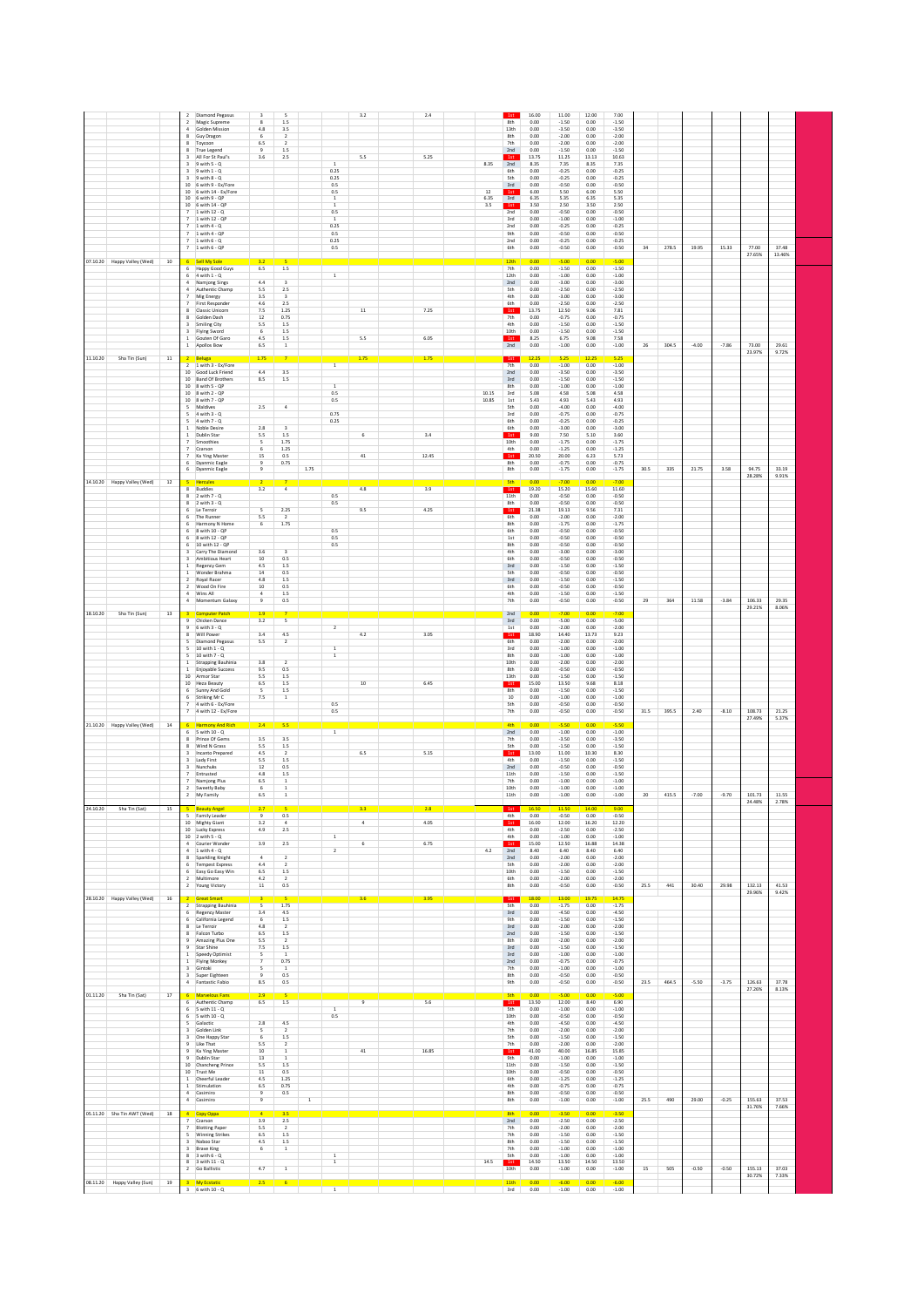| $6$ with $1 - Q$<br>Harmony N Blessed<br>Great Son<br>Wins All<br><b>Regency Poet</b><br>8 with 9 - QP<br>8 with 10 - QP<br>6 9 with 10 - OP<br>Harmony And Rich<br><b>Heart Conquered</b><br>Californiadeepshot<br>Compassion Spirit                                                                                                                                                                                                                      | 2.5<br>4.6<br>$\overline{2}$<br>1.5<br>$\overline{7}$<br>$10\,$<br>1<br>3.6<br>2.25<br>4.8<br>4.3<br>$\overline{2}$<br>7.5<br>$\,$ 1                                                                                                                         | $1\,$<br>0.5<br>0.5<br>0.5                                                  | 5.95                         | 0.00<br>9th<br>SCR<br>0.00<br>0.00<br>3rd<br>2nd<br>0.00<br>7th<br>0.00<br>7.3<br>2nd<br>3.65<br>0.00<br>3rd<br>0.00<br>7th<br>2nd<br>0.00<br>SCR<br>0.00<br>$3rd$<br>0.00<br>9.00<br>1st                                                                                                     | $-1.00$<br>0.00<br>$-1.00$<br>0.00<br>0.00<br>0.00<br>$-2.00$<br>$-2.00$<br>0.00<br>$-1.50$<br>$-1.50$<br>0.00<br>$-1.00$<br>$-1.00$<br>0.00<br>3.15<br>3.65<br>3.15<br>$-0.50$<br>0.00<br>$-0.50$<br>$-0.50$<br>$-0.50$<br>0.00<br>$-2.25$<br>0.00<br>$-2.25$<br>0.00<br>0.00<br>0.00<br>$-2.00$<br>0.00<br>$-2.00$<br>8.00<br>5.95<br>4.95                                                                                                                                                                                                                           |                           |                      |                                     |  |
|------------------------------------------------------------------------------------------------------------------------------------------------------------------------------------------------------------------------------------------------------------------------------------------------------------------------------------------------------------------------------------------------------------------------------------------------------------|--------------------------------------------------------------------------------------------------------------------------------------------------------------------------------------------------------------------------------------------------------------|-----------------------------------------------------------------------------|------------------------------|-----------------------------------------------------------------------------------------------------------------------------------------------------------------------------------------------------------------------------------------------------------------------------------------------|------------------------------------------------------------------------------------------------------------------------------------------------------------------------------------------------------------------------------------------------------------------------------------------------------------------------------------------------------------------------------------------------------------------------------------------------------------------------------------------------------------------------------------------------------------------------|---------------------------|----------------------|-------------------------------------|--|
| 10<br>Golden Dash<br>10 Gunnison<br>Indigenous Star<br>Thunder Stomp<br>Helene Wisdom Star<br>$\overline{7}$<br>Helene Wisdom Star<br>Happy Valley<br>20<br><b>Speedy Optimist</b><br><b>High Rise Soldier</b><br>$\overline{7}$<br><b>Winning Feeling</b><br>Flying Sword<br>6<br>Leap Of Faith                                                                                                                                                           | 4.8<br>$\overline{2}$<br>$\overline{\mathbf{8}}$<br>6.5<br>$11\,$<br>0.5<br>9<br>0.5<br>9<br>$\mathbf 1$<br>5.5<br>3.2<br>3.75<br>$6.5\,$<br>$1.25\,$<br>$\bf{8}$<br>$\,$ 1<br>3.5<br>3.7                                                                    |                                                                             | 5.75                         | 14.00<br>1st<br>7th<br>0.00<br>8th<br>0.00<br><b>Sth</b><br>0.00<br>9th<br>0.00<br>9th<br>0.00<br>3rd<br>0.00<br>$3rd$<br>0.00<br>4th<br>0.00<br>6th<br>0.00<br>9th<br>0.00                                                                                                                   | 12.00<br>11.50<br>9.50<br>$-1.00$<br>0.00<br>$-1.00$<br>$-1.00$<br>0.00<br>$-1.00$<br>$-0.50$<br>0.00<br>$-0.50$<br>$-0.50$<br>0.00<br>$-0.50$<br>$-1.00$<br>0.00<br>$-1.00$<br>0.00<br>$-5.50$<br>5.50<br>$-3.75$<br>0.00<br>$-3.75$<br>$-1.25$<br>0.00<br>$-1.25$<br>$-1.00$<br>0.00<br>$-1.00$<br>$-3.50$<br>0.00<br>$-3.50$                                                                                                                                                                                                                                        | 25.25<br>530.25           | 1.40<br>$-4.15$      | 156.53<br>32.88<br>29.52%<br>6.20%  |  |
| 10 with 2 - Q<br>6<br>10 with $11 - Q$<br>6<br>10 with 9 - Q<br>Royal Racer<br>$\overline{4}$<br>Best For You<br>$\bf{8}$<br>Flying Bonus<br>Farshad<br>Cue The Music<br>$\overline{2}$<br>Wicker<br>Art Of Raw<br>$\overline{2}$<br>Ambitious Heart<br>Noble Desire<br>5                                                                                                                                                                                  | 4.2<br>2.25<br>6<br>$1.5\,$<br>6<br>$\,$ 1 $\,$<br>$11\,$<br>0.5<br>$11\,$<br>0.5<br>4.3<br>$1.5\,$<br>$\bf{8}$<br>0.75<br>0.75<br>$\overline{z}$<br>$12\,$<br>0.5                                                                                           | 0.5<br>0.5<br>0.25<br>$11\,$                                                | 10.6                         | 2nd<br>0.00<br>7th<br>0.00<br>10th<br>0.00<br>4th<br>0.00<br>16.50<br>1st<br>8th<br>0.00<br>10th<br>0.00<br>4th<br>0.00<br>12th<br>0.00<br>9th<br>0.00<br>4th<br>0.00<br><b>Sth</b><br>0.00                                                                                                   | $-0.50$<br>0.00<br>$-0.50$<br>$-0.50$<br>$-0.50$<br>0.00<br>$-0.25$<br>0.00<br>$-0.25$<br>$-2.25$<br>$-2.25$<br>0.00<br>15.00<br>15.90<br>14.40<br>$-1.00$<br>0.00<br>$-1.00$<br>$-0.50$<br>0.00<br>$-0.50$<br>$-0.50$<br>$-0.50$<br>0.00<br>$-1.50$<br>0.00<br>$-1.50$<br>$-0.75$<br>$-0.75$<br>0.00<br>$-0.75$<br>0.00<br>$-0.75$<br>$-0.50$<br>0.00<br>$-0.50$                                                                                                                                                                                                      | 25.5<br>555.75            | $-9.00$<br>$-9.60$   | 23.28<br>147.53<br>26.55%<br>4.19%  |  |
| Sha Tin<br>21<br><b>Buddies</b><br>7 Water Diviner<br>6<br>Bulletproof<br>Casimiro<br>6<br>Namjong Sings<br>5<br>Care Free Prince<br>5<br>$\overline{\mathbf{S}}$<br><b>Bright Vision</b><br>$\overline{\phantom{a}}$<br>$9$ with $6 - Q$<br>$\overline{\mathbf{S}}$<br>9 with 2 - Q<br>$5 - 9$ with $1 - Q$<br>Even Keel<br>$\,$ 1 $\,$<br>Happy Win Win<br>Daily Charm                                                                                   | 3.9<br>3.1<br>3.25<br>8.5<br>0.75<br>$4.5\,$<br>2.5<br>$15\,$<br>0.5<br>6.5<br>1.25<br>7.5<br>$\mathbf{1}$<br>15<br>0.5<br>$\mathbf{1}$<br>8<br>$\,$ 1<br>$14\,$<br>0.5                                                                                      | $\overline{a}$<br>18<br>$13\,$<br>0.5<br>0.5<br>0.25<br>$10\,$              | 11.7<br>7.9<br>12.35<br>9.65 | 7 <sub>th</sub><br>0.00<br>1st<br>29.25<br>8th<br>0.00<br>4th<br>0.00<br>9.00<br>1st<br>16.25<br>9th<br>0.00<br>12th<br>0.00<br>13.35<br>1st<br>6.68<br>9th<br>0.00<br>12th<br>0.00<br>8th<br>0.00<br>1st<br>10.00<br>12th<br>0.00                                                            | 400<br>0 <sup>0</sup><br>$-400$<br>26.00<br>38.03<br>34.78<br>$-0.75$<br>0.00<br>$-0.75$<br>$-2.50$<br>0.00<br>$-2.50$<br>8.50<br>3.95<br>3.45<br>15.00<br>15.44<br>14.19<br>$-1.00$<br>0.00<br>$-1.00$<br>$-0.50$<br>0.00<br>$-0.50$<br>6.18<br>6.68<br>6.18<br>$-0.50$<br>0.00<br>$-0.50$<br>$-0.25$<br>0.00<br>$-0.25$<br>$-1.00$<br>0.00<br>$-1.00$<br>9.00<br>9.65<br>8.65<br>$-0.50$<br>0.00<br>$-0.50$                                                                                                                                                          |                           |                      |                                     |  |
| Ultimate Glon<br>$\Delta$<br>4 Ultimate Glory<br>Happy Valley<br>22<br>3 <sup>1</sup><br><b>Ka Fortune</b><br>Keep You Warm<br>7<br>Trust Me<br>Master Galaxy<br>1<br>1 For Fun's Sake<br>4 Fast Pace<br>4 V Chevaliers<br>Daily Beauty<br>6<br>Smart Charade<br>6<br>Gintoki<br>6<br>Shanghai Grace<br>$\overline{2}$<br>Sweetly Baby<br>2 with $8 - Q$<br>$\overline{ }$<br>2 with 10 - Q                                                                | 11<br>0.5<br>$11\,$<br>$\overline{1}$<br>2.4<br>-5<br>3.2<br>$\overline{4}$<br>8<br>$4.1\,$<br>2.5<br>5<br>$\overline{2}$<br>5.5<br>1.5<br>5.5<br>1.5<br>1.5<br>5<br>8.5<br>1<br>$11\,$<br>0.5<br>4.4<br>$\overline{2}$<br>$10\,$<br>0.5<br>0.75<br>0.25     | 5.5<br>$\,$ 6                                                               | 3.8<br>5.1                   | 4th<br>0.00<br>4th<br>0.00<br>2nd<br>0.00<br>7th<br>0.00<br>3rd<br>0.00<br>13.75<br>1st<br>6th<br>0.00<br>9.00<br>1st<br>3rd<br>0.00<br>0.00<br>3rd<br>2nd<br>0.00<br>10th<br>0.00<br>0.00<br>2nd<br>$3rd$<br>0.00<br>6th<br>0.00<br>6th<br>0.00                                              | $-0.50$<br>0.00<br>$-0.50$<br>$-1.00$<br>0.00<br>$-1.00$<br>0.00<br>$-5.00$<br>$-5.00$<br>$-4.00$<br>0.00<br>$-4.00$<br>$-1.00$<br>0.00<br>$-1.00$<br>11.25<br>9.50<br>7.00<br>$-2.00$<br>0.00<br>$-2.00$<br>7.50<br>7.65<br>6.15<br>$-1.50$<br>$-1.50$<br>0.00<br>$-1.50$<br>$-1.50$<br>0.00<br>$-1.00$<br>$-1.00$<br>0.00<br>$-0.50$<br>0.00<br>$-0.50$<br>$-2.00$<br>$-2.00$<br>0.00<br>$-0.50$<br>0.00<br>$-0.50$<br>$-0.75$<br>0.00<br>$-0.75$<br>$-0.25$<br>0.00<br>$-0.25$                                                                                      | 19<br>574.75              | 54.74<br>52.18       | 199.70<br>78.01<br>34.75%<br>13.57% |  |
| Butterfield<br>$\mathbf{R}$<br>8<br>Butterfield<br>22.11.20<br>Sha Tin<br>$23\,$<br><b>Mighty Valor</b><br>8<br>Savaguin<br>8 9 with 7 - Q<br>8<br>$9$ with $8 - 0$<br>6<br>Lakeshore Eagle<br>6<br>Reliable Team<br>$\overline{9}$<br><b>Beauty Smile</b><br>9<br>Lucky Patch<br>9 Taking Aim<br>10 3 with 4 - Q<br>10 3 with 8 - Q<br>10 4 with 8 - Q<br>10 California Rad<br>10 Beauty Applause<br>10 Duke Wai<br>$\mathbf{1}$<br>Above<br>1 Full Power | 6.5<br>$\,$ 1 $\,$<br>6.5<br>$\overline{2}$<br>13<br><sup>1</sup><br>3.5<br>3.5<br>12<br><sup>1</sup><br>5.5<br>$\overline{2}$<br>6<br>1.75<br>$\overline{7}$<br>1.25<br>2.5<br>4.4<br>4.9<br>$\overline{2}$<br>6<br>1.5<br>6<br><sup>1</sup><br>7.5<br>0.75 | 0.75<br>0.75<br>0.5<br>0.5<br>0.5<br>16                                     | 11.1                         | 4th<br>0.00<br>4th<br>0.00<br>2nd<br>0.00<br>11th<br>0.00<br>4th<br>0.00<br>11th<br>0.00<br>4th<br>0.00<br>8th<br>0.00<br>2nd<br>0.00<br>3rd<br>0.00<br>11th<br>0.00<br>6th<br>0.00<br>3rd<br>0.00<br>2nd<br>0.00<br>6th<br>0.00<br>3rd<br>0.00<br>2nd<br>0.00<br>4th<br>0.00<br>1st<br>12.00 | $-1.00$<br>0.00<br>$-1.00$<br>$-2.00$<br>0.00<br>$-2.00$<br>0.00<br>$-5.00$<br>$-1.00$<br>0.00<br>$-1.00$<br>$-0.75$<br>0.00<br>$-0.75$<br>$-0.75$<br>0.00<br>$-0.75$<br>$-3.50$<br>0.00<br>$-3.50$<br>$-1.00$<br>0.00<br>$-1.00$<br>$-2.00$<br>0.00<br>$-2.00$<br>$-1.75$<br>0.00<br>$-1.75$<br>$-1.25$<br>0.00<br>$-1.25$<br>$-0.50$<br>0.00<br>$-0.50$<br>$-0.50$<br>0.00<br>$-0.50$<br>$-0.50$<br>0.00<br>$-0.50$<br>$-2.50$<br>0.00<br>$-2.50$<br>$-2.00$<br>0.00<br>$-2.00$<br>$-1.50$<br>0.00<br>$-1.50$<br>$-1.00$<br>0.00<br>$-1.00$<br>11.25<br>8.33<br>7.58 | 27<br>601.75              | $-4.25$<br>$-9.85$   | 195.45<br>68.16<br>32.48%<br>11.33% |  |
| $\overline{4}$<br>Speed Fay Fay<br>4 Super Ten<br>4 Winwin Thirtythree<br>3 2 with 1 - Ex/Fore<br>Charity Grace<br>2<br>Charity Grace<br>$\overline{2}$<br>2 $8$ with $5 - Q$<br>$\bf 24$<br>25.11.20<br>Happy Valley<br><b>Grateful Heart</b><br>$3$ with $2 - 0$<br>5<br>5<br>3 with 2 - QP<br>$\overline{4}$<br>One Happy Star<br>Viva Chef                                                                                                             | 8.5<br><sup>1</sup><br>13<br>0.5<br>15<br>0.5<br>0.75<br>1.5<br>5.5<br>3.6<br>3.5<br>6<br>1.75                                                                                                                                                               | $\overline{2}$<br>$\mathbf{1}$<br>0.5<br>$\,$ 1 $\,$                        | $3.7$ 2.7                    | 2nd<br>0.00<br>11th<br>0.00<br>4th<br>0.00<br>3rd<br>0.00<br><b>Sth</b><br>0.00<br><b>Sth</b><br>0.00<br>1st<br>0.00<br>1st<br>20.35<br>8th<br>0.00<br>8th<br>0.00<br>4th<br>0.00<br>12th<br>0.00                                                                                             | $-1.00$<br>0.00<br>$-1.00$<br>$-0.50$<br>0.00<br>$-0.50$<br>$-0.50$<br>0.00<br>$-0.50$<br>$-2.00$<br>0.00<br>$-2.00$<br>$-0.75$<br>0.00<br>$-0.75$<br>$-1.50$<br>$-1.50$<br>0.00<br>$-1.00$<br>0.00<br>$-1.00$<br>14.8<br>14.89<br>9.35<br>$-0.50$<br>0.00<br>$-0.50$<br>$-1.00$<br>0.00<br>$-1.00$<br>$-3.50$<br>$-3.50$<br>0.00<br>-1.75<br>0.00<br>-1.75                                                                                                                                                                                                            | 33.5<br>635.25            | $-25.18$<br>$-21.50$ | 173.95<br>42.99<br>27.38%<br>6.77%  |  |
| Royal Racer<br>6<br>Run The Tables<br>$\mathbf{1}$<br>1 Winners Brothers<br>Faithful Trinity<br>2<br>2 Universal Go Go<br>Sunday Betting<br>3<br>3 Sunday Betting<br>29.11.20<br>Sha Tin<br>$25\,$<br>4 Crarson<br>Juneau Park<br>8 Like That<br>Starz Hero                                                                                                                                                                                                | $\overline{4}$<br>$\overline{\mathbf{3}}$<br>$\overline{z}$<br>1.25<br>8.5<br>$1\,$<br>$10\,$<br>0.5<br>0.5<br>$11\,$<br>19<br>0.5<br>19<br>1.5<br>2.3<br>$\overline{6}$<br>$\overline{4}$<br>8.5<br>$1.5\,$<br>$20\,$<br>0.5                                | 4.6<br>2.4                                                                  | 2.75                         | 1st<br>13.80<br>9th<br>0.00<br>11th<br>0.00<br>0.00<br>3rd<br>0.00<br>10th<br>12th<br>0.00<br>12th<br>0.00<br>14.40<br>1st<br>8 <sub>th</sub><br>0.00<br>4th<br>0.00<br>12th<br>0.00                                                                                                          | 8.25<br>5.25<br>10.80<br>$-1.25$<br>0.00<br>$-1.25$<br>$-1.00$<br>$-1.00$<br>0.00<br>$-0.50$<br>0.00<br>$-0.50$<br>$-0.50$<br>$-0.50$<br>0.00<br>$-0.50$<br>0.00<br>$-0.50$<br>$-1.50$<br>0.00<br>$-1.50$<br>12.00<br>6.00<br>8.40<br>$-3.00$<br>0.00<br>$-3.00$<br>$-1.50$<br>0.00<br>$-1.50$<br>$-0.50$<br>0.00<br>$-0.50$                                                                                                                                                                                                                                           | 20.5<br>655.75            | 13.65<br>2.60        | 187.60<br>45.59<br>28.61%<br>6.95%  |  |
| Perfect To Great<br>Romantic Combo<br>$\mathsf q$<br>13 with 2 - QP<br>$\overline{9}$<br>13 with 11 - QP<br>$9 - 13$ with $8 - QP$<br><b>Ballistic King</b><br>$10\,$<br>10 Enrich Delight<br>2 Destin<br>2 Fortune Hero<br>6 Winning Steed<br>6 Telecom Rocket<br>Courageous Dragor<br>6<br>All For St Paul's<br>$\overline{\mathbf{r}}$<br>Leading Fortune<br>5 Happy Win Win                                                                            | 4.3<br>$2.5\,$<br>6.5<br>$1.5\,$<br>4.9<br>$2.5\,$<br>6<br>$1.5\,$<br>4.2<br>2.5<br>14<br>0.5<br>5.5<br>1.5<br>$\overline{\mathbf{8}}$<br>1.25<br>$12\,$<br>0.75<br>$\overline{7}$<br>$1.25\,$<br>9.5<br>$\overline{1}$<br>$13\,$<br>0.75                    | $1.5\,$<br>$\,$ 1 $\,$<br>$\,$ 1 $\,$<br>$\overline{9}$<br>10               | 8.4<br>9.25                  | 11th<br>0.00<br>3rd<br>0.00<br>11th<br>0.00<br>Sth<br>0.00<br>8th<br>0.00<br>0.00<br>2nd<br>1st<br>13.50<br>4th<br>0.00<br>6th<br>0.00<br>9th<br>0.00<br>2nd<br>0.00<br>14th<br>0.00<br>12.50<br>1st<br>2nd<br>0.00<br>11th<br>0.00                                                           | $-2.50$<br>0.00<br>$-2.50$<br>$-1.50$<br>0.00<br>$-1.50$<br>$-1.50$<br>$-1.50$<br>0.00<br>$-1.00$<br>0.00<br>$-1.00$<br>$-1.00$<br>0.00<br>$-1.00$<br>$-2.50$<br>$-2.50$<br>0.00<br>12.00<br>12.60<br>11.10<br>$-2.50$<br>0.00<br>$-2.50$<br>$-0.50$<br>0.00<br>$-0.50$<br>$-1.50$<br>0.00<br>$-1.50$<br>$-1.25$<br>0.00<br>$-1.25$<br>$-0.75$<br>0.00<br>$-0.75$<br>11.25<br>11.56<br>10.31<br>$-1.00$<br>0.00<br>$-1.00$<br>$-0.75$<br>0.00<br>$-0.75$                                                                                                               | 32<br>687.75              | 8.40<br>4.16         | 196.00<br>49.75<br>28.50%<br>7.23%  |  |
| 02.12.20<br><b>Wild West Wing</b><br>Happy Valley<br>26<br>6<br>6<br>9 with 11- Q<br>6 9 with 11 - QP<br>8<br>Mig Energy<br>8 2 with 4 - OP<br>8 2 with 12 - OP<br>$\overline{\mathbf{3}}$<br>Flying Monkey<br>3 Destine Jewellen<br>4 Smart Wongchoy<br>$\sim$<br>Oriental Amigo<br>5<br>Sprint Forward<br>5 Simply Fluke                                                                                                                                 | 6.5<br>$\overline{3}$<br>4.2<br>$\overline{\mathbf{3}}$<br>6.5<br><sup>1</sup><br>$\overline{7}$<br>$\mathbf{1}$<br>6<br>$\mathbf{1}$<br>9.5<br>0.75<br>6<br>$\mathbf{1}$<br>0.75<br>8.5                                                                     | $\overline{1}$<br>$\overline{2}$<br>0.75<br>0.75                            |                              | 8th<br>0.00<br>3rd<br>0.00<br>3rd<br>0.00<br>4th<br>0.00<br>7th<br>0.00<br>8th<br>0.00<br>4th<br>0.00<br>2nd<br>0.00<br>6th<br>0.00<br>4th<br>0.00<br>6th<br>0.00<br>3rd<br>0.00                                                                                                              | 0.00<br>$-3.00$<br>$-3.00$<br>$-1.00$<br>0.00<br>$-1.00$<br>$-2.00$<br>0.00<br>$-2.00$<br>$-3.00$<br>0.00<br>$-3.00$<br>$-0.75$<br>0.00<br>$-0.75$<br>$-0.75$<br>0.00<br>$-0.75$<br>$-1.00$<br>0.00<br>$-1.00$<br>$-1.00$<br>0.00<br>$-1.00$<br>$-1.00$<br>0.00<br>$-1.00$<br>$-0.75$<br>0.00<br>$-0.75$<br>$-1.00$<br>0.00<br>$-1.00$<br>$-0.75$<br>0.00<br>$-0.75$                                                                                                                                                                                                   | 703.75<br>16              | $-16.00$<br>$-16.00$ | 33.75<br>180.00<br>25.58%<br>4.80%  |  |
| 06.12.20<br>Sha Tin<br>$27\,$<br><b>Excellent Chariot</b><br>5 <sup>7</sup><br>Monster Kaka<br>-5<br>Ka Ying Excellent<br>6<br>Leap Of Faith<br>6<br><b>Diamond Rhyme</b><br>5 with $2 - Q$<br>$7.5$ with $1 - Q$<br>12 with 3 - Q<br>8<br>Skyey Supreme<br>Clear Choice<br>Golfman Star<br>Telecom Puma<br>$\overline{\mathbf{3}}$<br>Crown Avenue<br>$\,$ 1 $\,$                                                                                         | 12<br>0.75<br>4.1<br>$\overline{\mathbf{3}}$<br>6<br>1.5<br>$\overline{7}$<br>2.5<br>2.5<br>$\overline{4}$<br>0.75<br>$\overline{9}$<br>4.7<br>$\overline{2}$<br>$\overline{6}$<br>$1.5\,$<br>4.5<br>$1.5\,$<br>$\mathsf g$<br>0.75                          | 4.2<br>5.5<br>1<br>0.75<br>$\overline{\mathbf{3}}$<br>5.5<br>$\overline{6}$ | 3.4<br>5.5<br>6.55           | 1st<br>25.20<br>4th<br>0.00<br>1st<br>16.50<br>9th<br>0.00<br>11th<br>0.00<br>0.00<br>3rd<br>0.00<br>1st<br>0.00<br>7th<br>6th<br>0.00<br>$7th$<br>0.00<br>1st<br>11.00<br>8 <sub>th</sub><br>0.00<br>1st<br>9.00                                                                             | 19.20<br>18.00<br>12.00<br>$-0.75$<br>0.00<br>$-0.75$<br>13.50<br>10.20<br>7.20<br>$-1.50$<br>0.00<br>$-1.50$<br>$-2.50$<br>$-2.50$<br>0.00<br>$-1.00$<br>$-1.00$<br>0.00<br>$-0.75$<br>$-0.75$<br>0.00<br>$-3.00$<br>0.00<br>$-3.00$<br>$-2.50$<br>0.00<br>$-2.50$<br>$-0.75$<br>$-0.75$<br>0.00<br>9.00<br>11.00<br>9.00<br>$-1.50$<br>0.00<br>$-1.50$<br>7.50<br>8.33<br>9.83                                                                                                                                                                                       | $-0.75$<br>27.5<br>731.25 | 34.20<br>21.53       | 214.20<br>55.28                     |  |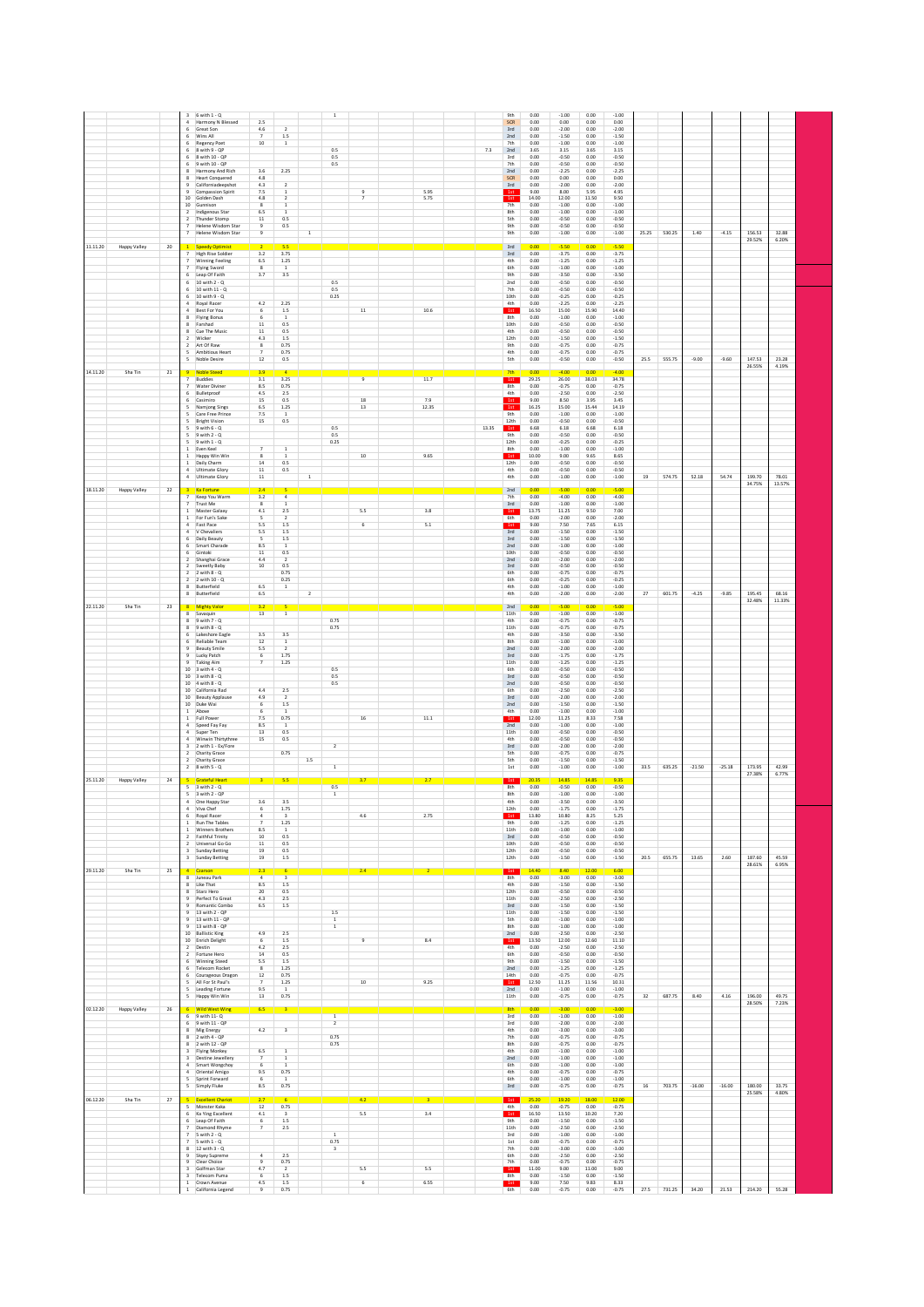|          | Happy Valley - IJC | 28 |                                         | <b>Inno Legend</b>                                  | 2.5                                |                                           |                         |                         |                          |     |             |      | 4th                      | 0.00                 | $-6.00$                       | 0.00                 | $-6.00$                       |        |        |          |          |                  |                |  |
|----------|--------------------|----|-----------------------------------------|-----------------------------------------------------|------------------------------------|-------------------------------------------|-------------------------|-------------------------|--------------------------|-----|-------------|------|--------------------------|----------------------|-------------------------------|----------------------|-------------------------------|--------|--------|----------|----------|------------------|----------------|--|
|          |                    |    | 8                                       | 8 Grateful Heart<br>12 with 2 - Q                   | 3.5                                | 3.5                                       |                         | $\overline{2}$          |                          |     |             | 5.2  | 2nd<br>1st               | 0.00<br>10.40        | $-3.50$<br>8.40               | 0.00<br>10.40        | $-3.50$<br>8.40               |        |        |          |          |                  |                |  |
|          |                    |    |                                         | 3 Fast Pace                                         | $4.1\,$                            | 3.5                                       |                         |                         |                          |     |             |      | 3rd                      | 0.00                 | $-3.50$                       | 0.00                 | $-3.50$                       |        |        |          |          |                  |                |  |
|          |                    |    | 3                                       | Bulletproof<br>9 Savvy Nine                         | 6.5<br>3.7                         | $\overline{2}$<br>2.5                     |                         |                         |                          |     |             |      | 8th<br>3rd               | 0.00<br>0.00         | $-2.00$<br>$-2.50$            | 0.00<br>0.00         | $-2.00$<br>$-2.50$            |        |        |          |          |                  |                |  |
|          |                    |    | 9                                       | Star Shine                                          | 10                                 | 0.75                                      |                         |                         |                          |     |             |      | 6th                      | 0.00                 | $-0.75$                       | 0.00                 | $-0.75$                       |        |        |          |          |                  |                |  |
|          |                    |    | 5                                       | Nunchuks                                            | 6.5                                | 1.5                                       |                         |                         |                          |     |             |      | 6th                      | 0.00                 | $-1.50$                       | 0.00                 | $-1.50$                       |        |        |          |          |                  |                |  |
|          |                    |    | 5<br>$\overline{2}$                     | <b>Regency Master</b><br>Noble Desire               | 8<br>$\overline{4}$                | $\mathbf 1$<br>1.75                       |                         |                         |                          |     |             |      | 4th<br><b>Sth</b>        | 0.00<br>0.00         | $-1.00$<br>$-1.75$            | 0.00<br>0.00         | $-1.00$<br>$-1.75$            |        |        |          |          |                  |                |  |
|          |                    |    |                                         | 2 One Step Ahead                                    | $12\,$                             | 0.5                                       |                         |                         |                          |     |             |      | 9th                      | 0.00                 | $-0.50$                       | 0.00                 | $-0.50$                       |        |        |          |          |                  |                |  |
|          |                    |    | $\mathbf{1}$                            | 2 Great Harvest<br>Roman Impero                     | $17\,$<br>3.7                      | 0.5<br>$\overline{2}$                     |                         |                         | 20.5                     |     | 6           |      | $1st =$<br>7th           | 10.25<br>0.00        | 9.75<br>$-2.00$               | 3.00<br>0.00         | 2.50<br>$-2.00$               |        |        |          |          |                  |                |  |
|          |                    |    |                                         | Fairy Floss                                         | 10                                 | 0.5                                       |                         |                         |                          |     |             |      | <b>Sth</b>               | 0.00                 | $-0.50$                       | 0.00                 | $-0.50$                       |        |        |          |          |                  |                |  |
|          |                    |    |                                         | Sunny Lad<br>7 Sunny Lad                            | 6.5<br>6.5                         | 1                                         | $\overline{2}$          |                         |                          |     |             |      | 11th<br>11th             | 0.00<br>0.00         | $-1.00$<br>$-2.00$            | 0.00<br>0.00         | $-1.00$<br>$-2.00$            | 31     | 762.25 | $-10.35$ | $-17.60$ | 203.85           | 37.68          |  |
|          |                    |    |                                         |                                                     |                                    |                                           |                         |                         |                          |     |             |      |                          |                      |                               |                      |                               |        |        |          |          | 26.74%           | 4.94%          |  |
| 13.12.20 | Sha Tin - HKIR     | 29 |                                         | <b>Golden Sixty</b><br>Master Montaro               | 1.65<br>2.2                        | 6                                         |                         |                         | 1.85<br>2.5              |     | 1.3<br>2.25 |      | 1st<br>1st               | 14.80<br>15.00       | 6.80<br>9.00                  | 10.40<br>13.50       | 2.40<br>7.50                  |        |        |          |          |                  |                |  |
|          |                    |    |                                         | 1 Trust Me                                          | 9.5                                | $\mathbf 1$                               |                         |                         |                          |     |             |      | 3rd                      | 0.00                 | $-1.00$                       | 0.00                 | $-1.00$                       |        |        |          |          |                  |                |  |
|          |                    |    |                                         | 10 Shadow Hero<br>10 5 with 9 - Q                   | 3.3                                | 5                                         |                         | 0.75                    |                          |     |             |      | 3rd<br>1st               | 0.00<br>0.00         | $-5.00$<br>$-0.75$            | 0.00<br>0.00         | $-5.00$<br>$-0.75$            |        |        |          |          |                  |                |  |
|          |                    |    |                                         | 10 5 with 12 - Q                                    |                                    |                                           |                         | 0.5                     |                          |     |             |      | 2nd                      | 0.00                 | $-0.50$                       | 0.00                 | $-0.50$                       |        |        |          |          |                  |                |  |
|          |                    |    |                                         | 8 Danon Premium<br>8 Furore                         | 3.7<br>5                           | $\overline{\mathbf{3}}$<br>$\overline{2}$ |                         |                         |                          |     |             |      | 4th<br><b>Sth</b>        | 0.00<br>0.00         | $-3.00$<br>$-2.00$            | 0.00<br>0.00         | $-3.00$<br>$-2.00$            |        |        |          |          |                  |                |  |
|          |                    |    |                                         | 2 Stunning Impact                                   | 3.8                                | $\overline{\mathbf{3}}$                   |                         |                         |                          |     |             |      | 3rd                      | 0.00                 | $-3.00$                       | 0.00                 | $-3.00$                       |        |        |          |          |                  |                |  |
|          |                    |    |                                         | $2 - 12$ with $5 - 0$<br>6 Pure Legend              | 5.5                                | $\overline{2}$                            |                         | $\,$ 1 $\,$             |                          |     |             |      | 1st<br>6th               | 0.00<br>0.00         | $-1.00$<br>$-2.00$            | 0.00<br>0.00         | $-1.00$<br>$-2.00$            |        |        |          |          |                  |                |  |
|          |                    |    |                                         | Natural Storm                                       | 6                                  | 1.5                                       |                         |                         |                          |     |             |      | 2nd                      | 0.00                 | $-1.50$                       | 0.00                 | $-1.50$                       |        |        |          |          |                  |                |  |
|          |                    |    |                                         | Chevalier Prince                                    | 6.5<br>$11\,$                      | $1.5\,$<br>0.75                           |                         |                         | $18\,$                   |     | 8.85        |      | 4th                      | 0.00<br>13.50        | $-1.50$<br>12.75              | 0.00<br>6.64         | $-1.50$<br>5.89               | 36     | 798.25 | 7.30     | $-5.46$  | 211.15           | 32.21          |  |
|          |                    |    |                                         | 3 Charity Go                                        |                                    |                                           |                         |                         |                          |     |             |      | 1st                      |                      |                               |                      |                               |        |        |          |          | 26.45%           | 4.04%          |  |
| 16.12.20 | Happy Valley       | 30 | 6                                       | Angel Of My Eyes                                    |                                    |                                           |                         |                         |                          |     |             |      | 7 <sub>th</sub>          | 0.00<br>0.00         | $-5.00$                       | 0.00                 | $-5.00$                       |        |        |          |          |                  |                |  |
|          |                    |    |                                         | $6$ 6 with $3 - QP$<br>6 with 9 - QP                |                                    |                                           |                         | $\,$ 1 $\,$<br>$\,$ 1   |                          |     |             |      | $1st$<br>12th            | 0.00                 | $-1.00$<br>$-1.00$            | 0.00<br>0.00         | $-1.00$<br>$-1.00$            |        |        |          |          |                  |                |  |
|          |                    |    | $\overline{\mathbf{R}}$                 | The Runner                                          | 6.5                                | $\overline{2}$<br>$\overline{1}$          |                         |                         |                          |     |             |      | 3rd                      | 0.00                 | $-2.00$                       | 0.00                 | $-2.00$                       |        |        |          |          |                  |                |  |
|          |                    |    | $\overline{7}$                          | 8 Ka Ying Master<br><b>Fabulous Eight</b>           | $12\,$<br>6                        | 1.75                                      |                         |                         |                          |     |             |      | <b>Sth</b><br>4th        | 0.00<br>0.00         | $-1.00$<br>$-1.75$            | 0.00<br>0.00         | $-1.00$<br>$-1.75$            |        |        |          |          |                  |                |  |
|          |                    |    | $\overline{7}$                          | Wild West Wing                                      | $7.5\,$                            | $1.5\,$                                   |                         |                         |                          |     |             |      | 7th                      | 0.00                 | $-1.50$                       | 0.00                 | $-1.50$                       |        |        |          |          |                  |                |  |
|          |                    |    | $\overline{7}$                          | $7 - 7$ with $6 - Q$<br>7 with 11 - Q               |                                    |                                           |                         | 0.5<br>$0.5\,$          |                          |     |             |      | 1st<br>1st               | 0.00<br>0.00         | $-0.50$<br>$-0.50$            | 0.00<br>0.00         | $-0.50$<br>$-0.50$            |        |        |          |          |                  |                |  |
|          |                    |    |                                         | 2 Telecom Puma                                      | 4.5                                | 1.5                                       |                         |                         |                          |     |             |      | 2nd                      | 0.00                 | $-1.50$                       | 0.00                 | $-1.50$                       |        |        |          |          |                  |                |  |
|          |                    |    |                                         | 2 Momentum Galaxy<br>5 Best For You                 | 5.5<br>4.3                         | $\overline{1}$<br>1.5                     |                         |                         | 12                       |     | 13.2        |      | 1st<br>5th               | 12.00<br>0.00        | 11.00<br>$-1.50$              | 13.20<br>0.00        | 12.20<br>$-1.50$              |        |        |          |          |                  |                |  |
|          |                    |    |                                         | 1 Bundle Of Delight                                 | 4.6                                | 1.5                                       |                         |                         | $\overline{\phantom{a}}$ |     | 3.9         |      | 1st                      | 7.50                 | 6.00                          | 5.85                 | 4.35                          |        |        |          |          |                  |                |  |
|          |                    |    | 3<br>$\overline{\mathbf{3}}$            | Great Smart<br>Smart Cousin                         | 4.3<br>$\overline{\phantom{a}}$    | 1.5<br>0.75                               |                         |                         | 19                       |     | 15.05       |      | 2nd<br>1st               | 0.00<br>14.25        | $-1.50$<br>13.50              | 0.00<br>11.29        | $-1.50$<br>10.54              | $22\,$ | 820.25 | 11.75    | 8.34     | 222.90           | 40.55          |  |
| 20.12.20 | Sha Tin            | 31 |                                         | 6 Fortune Maste                                     | 3.2                                |                                           |                         |                         |                          |     | 2.7         |      |                          | 18.00                | 13.00                         | 13.50                | 8.50                          |        |        |          |          | 27.17%           | 4.94%          |  |
|          |                    |    |                                         | 1 Super Kin                                         | 3.4                                | 4.5                                       |                         |                         | 3.6                      |     |             |      | 1st<br>5th               | 0.00                 | $-4.50$                       | 0.00                 | $-4.50$                       |        |        |          |          |                  |                |  |
|          |                    |    |                                         | 1 Moneymore                                         | 11                                 | 0.75                                      |                         |                         |                          |     |             |      | 11th                     | 0.00                 | $-0.75$                       | 0.00                 | $-0.75$                       |        |        |          |          |                  |                |  |
|          |                    |    | 5<br>5                                  | Happy Tango<br>10 with 3 - Q                        | 3.8                                | 2.5                                       |                         | $\mathbf{1}$            |                          |     |             |      | 7th<br>3rd               | 0.00<br>0.00         | $-2.50$<br>$-1.00$            | 0.00<br>0.00         | $-2.50$<br>$-1.00$            |        |        |          |          |                  |                |  |
|          |                    |    | 5                                       | 10 with 6 - Q                                       | 4.6                                |                                           |                         | 0.5                     |                          |     | 5.3         |      | 9th                      | 0.00                 | $-0.50$                       | 0.00                 | $-0.50$                       |        |        |          |          |                  |                |  |
|          |                    |    |                                         | 7 All For South<br>9 Reauty Day                     | 7.5                                | $\overline{2}$<br>$\mathbf{1}$            |                         |                         | 6                        |     |             |      | 1st<br>8th               | 12.00<br>0.00        | 10.00<br>$-1.00$              | 10.60<br>0.00        | 8.60<br>$-1.00$               |        |        |          |          |                  |                |  |
|          |                    |    |                                         | 9 Super Elegance                                    | 9.5                                | 0.75                                      |                         |                         |                          |     |             |      | 7th                      | 0.00                 | $-0.75$                       | 0.00                 | $-0.75$                       |        |        |          |          |                  |                |  |
|          |                    |    |                                         | 10 Invincible Missile<br>10 Invincible Missile      | 5<br>5                             | 1.5                                       | $\overline{\mathbf{3}}$ |                         |                          |     |             |      | 8th<br>8th               | 0.00<br>0.00         | $-1.50$<br>$-3.00$            | 0.00<br>0.00         | $-1.50$<br>$-3.00$            |        |        |          |          |                  |                |  |
|          |                    |    |                                         | 8 Royal Bomb                                        | 8                                  | $\,$ 1                                    |                         |                         |                          |     |             |      | <b>Sth</b>               | 0.00                 | $-1.00$                       | 0.00                 | $-1.00$                       |        |        |          |          |                  |                |  |
|          |                    |    |                                         | 8 Royal Bomb                                        | 8                                  |                                           | $\overline{2}$          |                         |                          |     |             |      | <b>Sth</b>               | 0.00                 | $-2.00$                       | 0.00                 | $-2.00$                       | 25.5   | 845.75 | 4.50     | $-1.40$  | 227.40<br>26.89% | 39.15<br>4.63% |  |
| 23.12.20 | Happy Valley       | 32 |                                         | <b>Glorious Lover</b>                               | 3.3                                | 4.5                                       |                         |                         |                          |     |             |      | 3rd                      | 0.00                 | $-4.50$                       | 0.00                 | $-4.50$                       |        |        |          |          |                  |                |  |
|          |                    |    |                                         | 2 Superbella<br>$6$ 9 with $3 - Q$                  | $11\,$                             | 0.75                                      |                         | $\overline{\mathbf{3}}$ |                          |     |             |      | 10th<br>11th             | 0.00<br>0.00         | $-0.75$<br>$-3.00$            | 0.00<br>0.00         | $-0.75$<br>$-3.00$            |        |        |          |          |                  |                |  |
|          |                    |    | 3                                       | Ambitious Heart                                     | 4.5                                | 2.25                                      |                         |                         |                          |     |             |      | 4th                      | 0.00                 | $-2.25$                       | 0.00                 | $-2.25$                       |        |        |          |          |                  |                |  |
|          |                    |    |                                         | Management Supreme<br>Perfect To Play               | 6.5<br>$\overline{\mathbf{S}}$     | $1.5\,$<br>1.5                            |                         |                         | 10<br>5.5                |     | 3.9<br>4.5  |      | 1st<br><sup>1st</sup>    | 15.00<br>8.25        | 13.50<br>6.75                 | 5.85<br>6.75         | 4.35<br>5.25                  |        |        |          |          |                  |                |  |
|          |                    |    |                                         | Pretty Bauhinia                                     | 5.5                                | $1.5\,$                                   |                         |                         |                          |     |             |      | 6th                      | 0.00                 | $-1.50$                       | 0.00                 | $-1.50$                       |        |        |          |          |                  |                |  |
|          |                    |    |                                         | Shinealot                                           | $14\,$                             | 0.5                                       |                         |                         |                          |     |             |      | 7th                      | 0.00                 | $-0.50$                       | 0.00                 | $-0.50$                       |        |        |          |          |                  |                |  |
|          |                    |    |                                         | <b>Explosive Witness</b><br>Will Power              | 6                                  | $1.5\,$<br>1                              |                         |                         |                          |     |             |      | 6th<br>2nd               | 0.00<br>0.00         | $-1.50$<br>$-1.00$            | 0.00<br>0.00         | $-1.50$<br>$-1.00$            |        |        |          |          |                  |                |  |
|          |                    |    |                                         | Helene Wisdom Star                                  | 6.5                                | $\mathbf 1$                               |                         |                         |                          |     |             |      | 10th                     | 0.00                 | $-1.00$                       | 0.00                 | $-1.00$                       |        |        |          |          |                  |                |  |
|          |                    |    |                                         | Savaquin<br>7 Easy Go Easy Win                      | 7.5<br>7.5                         | $\overline{1}$                            |                         |                         |                          |     |             |      | 4th<br>3rd               | 0.00<br>0.00         | $-1.00$<br>$-1.00$            | 0.00<br>0.00         | $-1.00$<br>$-1.00$            |        |        |          |          |                  |                |  |
|          |                    |    |                                         | Mig Energy                                          | $\overline{z}$                     |                                           |                         |                         |                          |     |             |      | 4th                      | 0.00                 | $-1.00$                       | 0.00                 | $-1.00$                       |        |        |          |          |                  |                |  |
|          |                    |    |                                         | Winner's Heart                                      | 8.5                                | 0.5                                       |                         |                         |                          |     |             |      | 11th                     | 0.00                 | $-0.50$                       | 0.00                 | $-0.50$                       | 22.5   | 868.25 | 0.75     | $-9.90$  | 228.15<br>26.28% | 29.25<br>3.37% |  |
| 26.12.20 | Sha Tin            | 33 | 10                                      |                                                     | 2.4                                |                                           |                         |                         |                          |     | 1.95        |      |                          | 16.20                | 10.20                         | 11.70                | 5.70                          |        |        |          |          |                  |                |  |
|          |                    |    | $\overline{4}$                          | <b>Sight Success</b>                                |                                    | s                                         |                         |                         | 2.7                      |     |             |      |                          | 13.50                | 8.50                          | 9.00                 | 4.00                          |        |        |          |          |                  |                |  |
|          |                    |    | $\overline{ }$                          |                                                     | 2.4                                | $\overline{z}$                            |                         |                         |                          |     | 1.8         |      | 1st                      |                      |                               |                      |                               |        |        |          |          |                  |                |  |
|          |                    |    |                                         | All For St Paul's<br>7 Fast Pace                    | 4.5<br>9.5                         | $\overline{1}$                            |                         |                         |                          |     |             |      | 2nd<br><b>Sth</b>        | 0.00<br>0.00         | $-2.00$<br>$-1.00$            | 0.00<br>0.00         | $-2.00$<br>$-1.00$            |        |        |          |          |                  |                |  |
|          |                    |    | $\overline{9}$                          | <b>Holy Heart</b>                                   | 6                                  | 1.5                                       |                         |                         |                          |     |             |      | 13th                     | 0.00                 | $-1.50$                       | 0.00                 | $-1.50$                       |        |        |          |          |                  |                |  |
|          |                    |    | $\overline{9}$<br>$\overline{9}$        | <b>Glorious Artist</b><br>Sunshine Warrior          | $6.5\,$<br>$\overline{\mathbf{8}}$ | $1.25\,$<br>$\,$ 1                        |                         |                         | $11\,$                   |     | 10.4        |      | 1st<br><b>Sth</b>        | 13.75<br>0.00        | 12.50<br>$-1.00$              | 13.00<br>0.00        | 11.75<br>$-1.00$              |        |        |          |          |                  |                |  |
|          |                    |    | $\overline{\mathbf{g}}$                 | Lakeshore Eagle                                     | 6.5                                | 1.25                                      |                         |                         |                          |     |             |      | 8th                      | 0.00                 | $-1.25$                       | 0.00                 | $-1.25$                       |        |        |          |          |                  |                |  |
|          |                    |    | $\mathbf{R}$<br>$\overline{\mathbf{S}}$ | Thinkin' Big<br>Pure Legend                         | 6.5<br>5.5                         | 1.25<br>1.5                               |                         |                         |                          |     |             |      | 9th<br>8th               | 0.00<br>0.00         | $-1.25$<br>$-1.50$            | 0.00<br>0.00         | $-1.25$<br>$-1.50$            |        |        |          |          |                  |                |  |
|          |                    |    |                                         | 5 Great Treasure                                    | 11                                 | 0.5                                       |                         |                         |                          |     |             |      | 4th                      | 0.00                 | $-0.50$                       | 0.00                 | $-0.50$                       |        |        |          |          |                  |                |  |
|          |                    |    |                                         | 11 Happy Qiji<br>11 Craig's Star                    | 9.5<br>$13\,$                      | $\,$ 1 $\,$<br>0.75                       |                         |                         |                          |     |             |      | 13th<br><b>5th</b>       | 0.00<br>0.00         | $-1.00$<br>$-0.75$            | 0.00<br>0.00         | $-1.00$<br>$-0.75$            |        |        |          |          |                  |                |  |
|          |                    |    | $11\,$                                  | Kasi Farasi                                         | $16\,$                             | 0.5                                       |                         |                         |                          |     |             |      | 8th                      | 0.00                 | $-0.50$                       | 0.00                 | $-0.50$                       |        |        |          |          |                  |                |  |
|          |                    |    | $\mathbf{1}$                            | <b>Bundle Of Delight</b><br>1 Brave King            | 4.8<br>9.5                         | 1.25<br>0.75                              |                         |                         |                          |     |             |      | 3rd<br>9th               | 0.00<br>0.00         | $-1.25$<br>$-0.75$            | 0.00<br>0.00         | $-1.25$<br>$-0.75$            |        |        |          |          |                  |                |  |
|          |                    |    |                                         | 3 Well Dragon                                       | $\overline{7}$                     | $\mathbf{1}$                              |                         |                         |                          |     |             |      | 12th                     | 0.00                 | $-1.00$                       | 0.00                 | $-1.00$                       |        |        |          |          |                  |                |  |
|          |                    |    |                                         | 3 Righteous Win<br>2 Vega Rhythm                    | 12<br>19                           | 0.5<br>0.25                               |                         |                         |                          |     |             |      | 11th<br>12th             | 0.00<br>0.00         | $-0.50$<br>$-0.25$            | 0.00<br>0.00         | $-0.50$<br>$-0.25$            |        |        |          |          |                  |                |  |
|          |                    |    |                                         | 2 Vega Rhythm                                       | 19                                 | 0.75                                      |                         |                         |                          |     |             |      | 12th                     | 0.00                 | $-0.75$                       | 0.00                 | $-0.75$                       | 29     | 897.25 | 14.45    | 4.70     | 242.60           | 33.95          |  |
| 01.01.21 | Sha Tin            | 34 |                                         |                                                     |                                    |                                           |                         |                         |                          |     |             |      |                          |                      |                               |                      |                               |        |        |          |          | 27.04%           | 3.78%          |  |
|          |                    |    |                                         | 11 Invincible Missile                               | 12                                 | 0.5                                       |                         |                         |                          |     |             |      | 9th                      | 0.00                 | $-0.50$                       | 0.00                 | $-0.50$                       |        |        |          |          |                  |                |  |
|          |                    |    |                                         | 11 8 with 14 - Q<br>11 8 with 11 - Q                |                                    |                                           |                         | 0.5<br>0.5              |                          |     |             |      | 10th<br>9th              | 0.00<br>0.00         | $-0.50$<br>$-0.50$            | 0.00<br>0.00         | $-0.50$<br>$-0.50$            |        |        |          |          |                  |                |  |
|          |                    |    |                                         | 1 Master Fay                                        | 2.7                                | $\overline{4}$                            |                         |                         | 2.6                      |     | 1.65        |      | 1st                      | 10.40                | 6.40                          | 6.60                 | 2.60                          |        |        |          |          |                  |                |  |
|          |                    |    |                                         | 1 Fortune Carrier<br>9 Beauty Applause              | 7.5<br>5.5                         | 1.5<br>$\overline{2}$                     |                         |                         |                          |     |             |      | 9th<br>4th               | 0.00<br>0.00         | $-1.50$<br>$-2.00$            | 0.00<br>0.00         | $-1.50$<br>$-2.00$            |        |        |          |          |                  |                |  |
|          |                    |    |                                         | $9.5$ with $3 - 0$                                  |                                    |                                           |                         | 0.75                    |                          |     |             |      | 1st                      | 0.00                 | $-0.75$                       | 0.00                 | $-0.75$                       |        |        |          |          |                  |                |  |
|          |                    |    |                                         | $9$ 5 with $2 - Q$<br>$9 - 3$ with $2 - Q$          |                                    |                                           |                         | 0.75<br>$1\,$           |                          |     |             |      | <b>Sth</b><br>1st        | 0.00<br>0.00         | $-0.75$<br>$-1.00$            | 0.00<br>0.00         | $-0.75$<br>$-1.00$            |        |        |          |          |                  |                |  |
|          |                    |    |                                         | 4 Yes We Can                                        | $\overline{6}$                     | $1.5\,$                                   |                         |                         | $\overline{7}$           |     | 6.8         |      | 1st                      | 10.50                | 9.00                          | 10.20                | 8.70                          |        |        |          |          |                  |                |  |
|          |                    |    |                                         | 4 Great Smart<br>6 Trust Me                         | 10<br>$\overline{7}$               | 0.75<br>1                                 |                         |                         |                          |     |             |      | 8 <sub>th</sub><br>2nd   | 0.00<br>0.00         | $-0.75$<br>$-1.00$            | 0.00<br>0.00         | $-0.75$<br>$-1.00$            |        |        |          |          |                  |                |  |
|          |                    |    |                                         | 5 Good Shot                                         |                                    | $\mathbf 1$                               |                         |                         |                          |     |             |      | 12th                     | 0.00                 | $-1.00$                       | 0.00                 | $-1.00$                       |        |        |          |          |                  |                |  |
|          |                    |    |                                         | 10 E Star<br>10 Beluga                              | 7.5<br>8.5                         | $\,$ 1<br>1                               |                         |                         |                          |     |             |      | 4th<br>2nd               | 0.00<br>0.00         | $-1.00$<br>$-1.00$            | 0.00<br>0.00         | $-1.00$<br>$-1.00$            |        |        |          |          |                  |                |  |
|          |                    |    | 8                                       | 8 Buddies<br>Fat Turtle                             | $\overline{7}$<br>$11\,$           | $\mathbf{1}$<br>0.5                       |                         |                         |                          |     |             |      | 7th<br>4th               | 0.00<br>0.00         | $-1.00$<br>$-0.50$            | 0.00<br>0.00         | $-1.00$<br>$-0.50$            |        |        |          |          |                  |                |  |
|          |                    |    | $\overline{7}$                          | Silver Express                                      | $\overline{7}$                     | 1                                         |                         |                         |                          |     |             |      | 6th                      | 0.00                 | $-1.00$                       | 0.00                 | $-1.00$                       |        |        |          |          |                  |                |  |
|          |                    |    |                                         | Cruising                                            | 9                                  | 0.75<br>$\,$ 1 $\,$                       |                         |                         |                          |     |             |      | 9th                      | 0.00<br>11.00        | $-0.75$<br>10.00              | 0.00<br>7.50         | $-0.75$<br>6.50               | 27     |        |          |          |                  |                |  |
|          |                    |    |                                         | 3 Explosive Witness                                 |                                    |                                           |                         |                         | $11\,$                   |     | 7.5         |      | 1st                      |                      |                               |                      |                               |        | 924.25 | 25.90    | 11.30    | 268.50<br>29.05% | 45.25<br>4.90% |  |
| 06.01.21 | Happy Valley       | 35 | $\sqrt{4}$                              | <b>Maldives</b><br>Savvy Nine                       | 2.3<br>2.7                         |                                           |                         |                         | 2.25<br>$4.5\,$          |     | 3.95        |      | 1st<br>1st               | 13.50<br>18.00       | 7.50<br>14.00                 | 12.00<br>15.80       | 6.00<br>11.80                 |        |        |          |          |                  |                |  |
|          |                    |    | $\overline{4}$                          | Singapore Sling                                     | 6.5                                | $1.5\,$                                   |                         |                         |                          |     |             |      | 3rd                      | 0.00                 | $-1.50$                       | 0.00                 | $-1.50$                       |        |        |          |          |                  |                |  |
|          |                    |    | $\overline{4}$<br>$\overline{4}$        | Cinquante Cinq<br>Cinquante Cinq                    | 8.5<br>8.5                         | 0.5                                       | $\overline{1}$          |                         |                          |     |             |      | <b>Sth</b><br><b>Sth</b> | 0.00<br>0.00         | $-0.50$<br>$-1.00$            | 0.00<br>0.00         | $-0.50$<br>$-1.00$            |        |        |          |          |                  |                |  |
|          |                    |    |                                         | <b>Beauty Angel</b>                                 | 4.2                                | 2.75                                      |                         |                         |                          |     |             |      | 2nd                      | 0.00                 | $-2.75$                       | 0.00                 | $-2.75$                       |        |        |          |          |                  |                |  |
|          |                    |    |                                         | Celestial Power                                     | 4.7                                | 2.25                                      |                         |                         | 6                        |     | 5.3         |      | 1st                      | 13.50<br>0.00        | 11.25<br>$-1.75$              | 11.93                | 9.68                          |        |        |          |          |                  |                |  |
|          |                    |    |                                         | Takingufurther<br>Telecom Puma                      | 5.5<br>6                           | 1.75<br>1.75                              |                         |                         |                          |     |             |      | 7th<br>6th               | 0.00                 | $-1.75$                       | 0.00<br>0.00         | $-1.75$<br>$-1.75$            |        |        |          |          |                  |                |  |
|          |                    |    |                                         | Fortune Hero                                        | 3.2                                | $\mathbf 2$<br>$\mathbf 1$                |                         |                         | $10$                     |     | 10.35       |      | 1st                      | 20.00<br>0.00        | 18.00<br>$-1.00$              | 20.70                | 18.70<br>$-1.00$              |        |        |          |          |                  |                |  |
|          |                    |    | $\overline{2}$                          | Courageous Dragon<br>Flying Photos                  | 5.5<br>$\sqrt{6}$                  | $\mathbf 1$                               |                         |                         |                          |     |             |      | 3rd<br>10th              | 0.00                 | $-1.00$                       | 0.00<br>0.00         | $-1.00$                       |        |        |          |          |                  |                |  |
|          |                    |    |                                         | 3 Ever Laugh                                        | 5.5                                | $\,$ 1 $\,$                               |                         |                         |                          |     |             |      | 2nd                      | 0.00                 | $-1.00$                       | 0.00                 | $-1.00$                       |        |        |          |          |                  |                |  |
|          |                    |    |                                         | 3 Ever Laugh<br>8 Compassion Spirit                 | 5.5<br>10                          | 0.5                                       | $\sqrt{2}$              |                         |                          | 3.2 |             | 2.95 | 2nd<br>10th              | 6.40<br>0.00         | 4.40<br>$-0.50$               | 5.90<br>0.00         | 3.90<br>$-0.50$               |        |        |          |          |                  |                |  |
|          |                    |    |                                         | 8 Compassion Spirit                                 | $10\,$                             |                                           | $\mathbf{1}$            |                         |                          |     |             |      | 10th                     | 0.00                 | $-1.00$                       | 0.00                 | $-1.00$                       | 30     | 954.25 | 41.40    | 36.33    | 309.90           | 81.58          |  |
| 10.01.21 | Sha Tin            | 36 |                                         | 10 Enrich Delight                                   | 2.9                                |                                           |                         |                         |                          |     |             |      | 3rd                      | 0.00                 | $-5.00$                       | 0.00                 | $-5.00$                       |        |        |          |          | 32.48%           | 8.55%          |  |
|          |                    |    |                                         | 10 Amazing Chocolate                                | 10                                 | 0.5                                       |                         |                         |                          |     |             |      | <b>9th</b>               | 0.00                 | $-0.50$                       | 0.00                 | $-0.50$                       |        |        |          |          |                  |                |  |
|          |                    |    |                                         | 10 Amazing Chocolate<br>9 Savaquin                  | 10<br>$4.2\,$                      | 3.25                                      | $\mathbf 1$             |                         |                          |     |             |      | 9th<br>6th               | 0.00<br>0.00         | $-1.00$<br>$-3.25$            | 0.00<br>0.00         | $-1.00$<br>$-3.25$            |        |        |          |          |                  |                |  |
|          |                    |    | 9                                       | Casimiro                                            | $\overline{\phantom{a}}$           | $1.5\,$                                   |                         |                         |                          |     |             |      | $11\mathrm{th}$          | 0.00                 | $-1.50$                       | 0.00                 | $-1.50$                       |        |        |          |          |                  |                |  |
|          |                    |    | $\mathsf g$<br>$\overline{9}$           | 7 with 2 - QP<br>7 with 12 - OP                     |                                    |                                           |                         | $0.75$<br>$0.75$        |                          |     |             |      | 8th<br>11th              | 0.00<br>0.00         | $-0.75$<br>$-0.75$            | 0.00<br>0.00         | $-0.75$<br>$-0.75$            |        |        |          |          |                  |                |  |
|          |                    |    | 4                                       | <b>Winning Steed</b>                                | $\overline{\phantom{a}}$           | $\overline{\mathbf{3}}$                   |                         |                         |                          |     |             |      | 11th                     | 0.00                 | $-3.00$                       | 0.00                 | $-3.00$                       |        |        |          |          |                  |                |  |
|          |                    |    |                                         | 4 Thunder Stomp<br>6 Leading Fortune                | 11<br>6                            | 0.5<br>$\overline{2}$                     |                         |                         | 7.5                      |     | 6.4         |      | 4th<br>1st               | 0.00<br>15.00        | $-0.50$<br>13.00              | 0.00<br>12.80        | $-0.50$<br>10.80              |        |        |          |          |                  |                |  |
|          |                    |    |                                         | 6 Stunning Impact                                   | 8                                  | 1.25                                      |                         |                         |                          |     |             |      | 5th                      | 0.00                 | $-1.25$                       | 0.00                 | $-1.25$                       |        |        |          |          |                  |                |  |
|          |                    |    | $\overline{2}$<br>$\overline{2}$        | Copartner Era<br>Moneymore                          | 4.2<br>8.5                         | 2.25<br>$\mathbf{1}$                      |                         |                         | 8                        |     | 7.6         |      | 1st<br>5th               | 18.00<br>0.00        | 15.75<br>$-1.00$              | 17.10<br>0.00        | 14.85<br>$-1.00$              |        |        |          |          |                  |                |  |
|          |                    |    | 8                                       | Gunnar                                              | $\overline{7}$                     | 1.25                                      |                         |                         |                          |     |             |      | 2nd                      | 0.00                 | $-1.25$                       | 0.00                 | $-1.25$                       |        |        |          |          |                  |                |  |
|          |                    |    | 5<br>5                                  | 8 Golfman Star<br>Happy Tango<br>Cantstopthefeeling | $\overline{9}$<br>14<br>15         | $\mathbf{1}$<br>0.5<br>0.5                |                         |                         |                          |     |             |      | 3rd<br>9th<br>13th       | 0.00<br>0.00<br>0.00 | $-1.00$<br>$-0.50$<br>$-0.50$ | 0.00<br>0.00<br>0.00 | $-1.00$<br>$-0.50$<br>$-0.50$ |        |        |          |          |                  |                |  |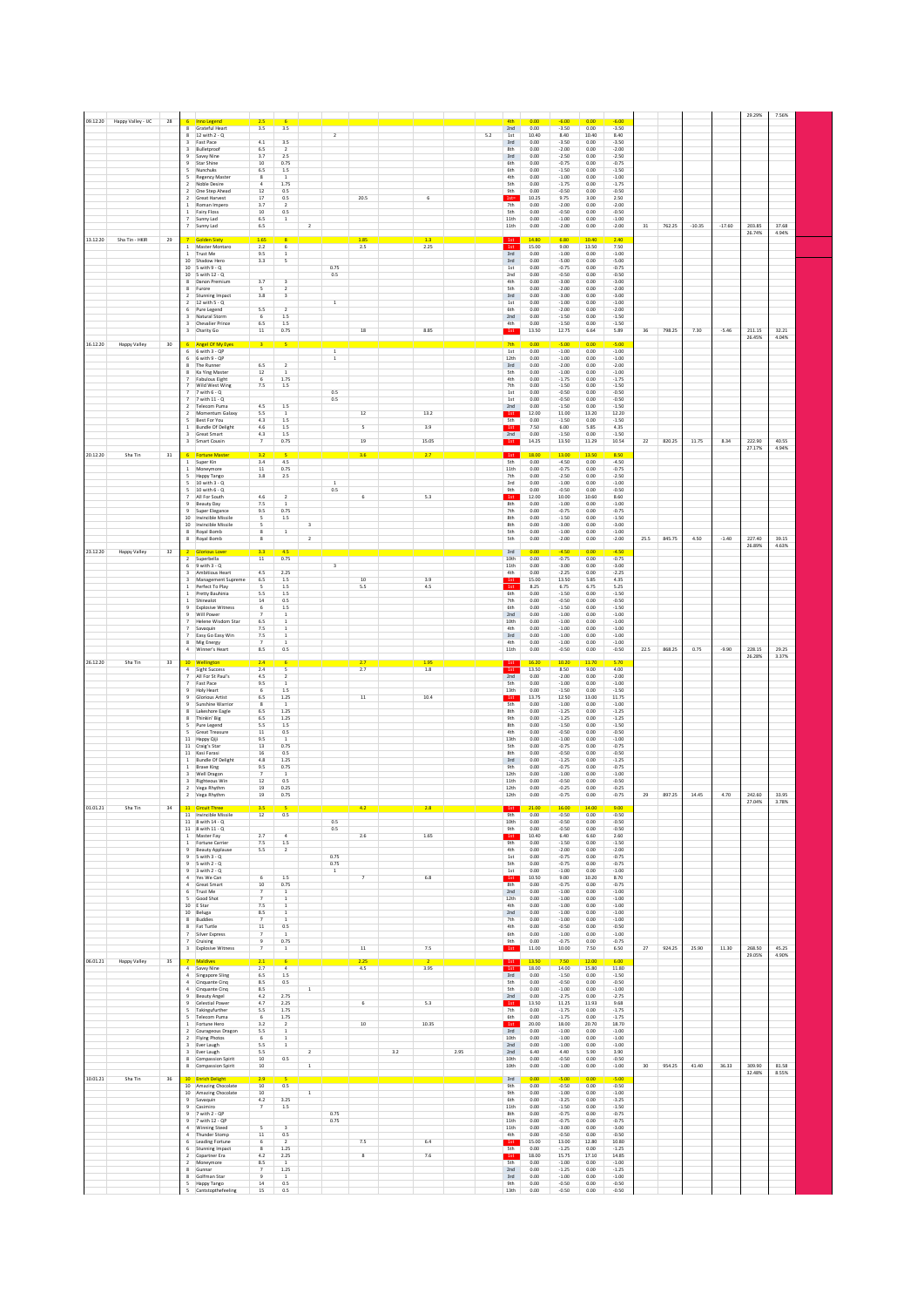|          |              |        | 3                                     | Lucky Turbo<br>3 Lucky Turbo                          | 8.5<br>8.5                                | 0.5                                    | $\,$ 1         |                |                |     |                     |      | 6th<br>6th                     | 0.00<br>0.00          | $-0.50$<br>$-1.00$            | 0.00<br>0.00          | $-0.50$<br>$-1.00$            | 27.5 | 981.75  | 5.50     | 2.40     | 315.40<br>32.13% | 83.98<br>8.55% |  |
|----------|--------------|--------|---------------------------------------|-------------------------------------------------------|-------------------------------------------|----------------------------------------|----------------|----------------|----------------|-----|---------------------|------|--------------------------------|-----------------------|-------------------------------|-----------------------|-------------------------------|------|---------|----------|----------|------------------|----------------|--|
| 13.01.21 | Happy Valley | 37     | $\sqrt{4}$                            | <b>Happy Win Win</b><br>Brave King                    | 3.3<br>7.5                                | 3.5<br>$\mathbf{1}$                    |                |                |                |     |                     |      | 2nd                            | 0.00<br>0.00          | $-3.50$<br>$-1.00$            | 0.00<br>0.00          | $-3.50$<br>$-1.00$            |      |         |          |          |                  |                |  |
|          |              |        | 6<br>6                                | Mighty Power<br><b>Telecom Rocket</b>                 | 3.8<br>7.5                                | $\overline{\mathbf{3}}$<br>1           |                |                |                |     |                     |      | <b>Sth</b><br>3rd              | 0.00<br>0.00          | $-3.00$<br>$-1.00$            | 0.00<br>0.00          | $-3.00$<br>$-1.00$            |      |         |          |          |                  |                |  |
|          |              |        | 5<br>5                                | Farm Bumper<br>Simply Fluke                           | 5.5<br>6                                  | 1.5<br>1.25                            |                |                | 8.5            |     | 6.25                |      | 8th<br>1st                     | 0.00<br>10.63         | $-1.50$<br>9.38               | 0.00<br>7.81          | $-1.50$<br>6.56               |      |         |          |          |                  |                |  |
|          |              |        | 8<br>7                                | Incanto Prepared<br>Handsome Bo Bo                    | 4.4<br>6                                  | 1.5<br>1.5                             |                |                | $\overline{9}$ |     | 6.45                |      | 4th<br>1st                     | 0.00<br>13.50         | $-1.50$<br>12.00              | 0.00<br>9.68          | $-1.50$<br>8.18               |      |         |          |          |                  |                |  |
|          |              |        | 7<br>$\overline{7}$                   | What A Legend<br><b>High Rise Solider</b>             | 8.5<br>9.5                                | 1<br>0.75                              |                |                |                |     |                     |      | <b>Sth</b><br>6th              | 0.00<br>0.00          | $-1.00$<br>$-0.75$            | 0.00<br>0.00          | $-1.00$<br>$-0.75$            |      |         |          |          |                  |                |  |
|          |              |        | $\,$ 1<br>1                           | <b>Dynamic Eagle</b><br>Owners' Star                  | 4.5                                       | 1.5<br>$\mathbf{1}$                    |                |                |                |     |                     |      | 3rd<br>9th                     | 0.00<br>0.00          | $-1.50$<br>$-1.00$            | 0.00<br>0.00          | $-1.50$<br>$-1.00$            |      |         |          |          |                  |                |  |
|          |              |        | $\overline{2}$                        | Universal Go Go<br><b>Happy Profit</b>                | $\overline{9}$                            | 1.25<br>0.75                           |                |                | 7              |     | 4.9                 |      | 1st<br>11th                    | 8.75<br>0.00          | 7.50<br>$-0.75$               | 6.13<br>0.00          | 4.88<br>$-0.75$               |      |         |          |          |                  |                |  |
|          |              |        | $\overline{2}$<br>9                   | Helaku Knight<br>Good Beauty                          | 12<br>6.5                                 | 0.5<br>$\,$ 1 $\,$                     |                |                |                |     |                     |      | <b>Sth</b><br>8th              | 0.00<br>0.00          | $-0.50$<br>$-1.00$            | 0.00<br>0.00          | $-0.50$<br>$-1.00$            | 22   | 1003.75 | 10.88    | 1.61     | 326.28           | 85.59          |  |
| 17.01.21 | Sha Tin      | $38\,$ |                                       |                                                       |                                           |                                        |                |                | 5.5            |     | 5.35                |      | 1st                            | 22.00                 | 18.00                         | $21 - 40$             | 17.40                         |      |         |          |          | 32.51%           | 8.53%          |  |
|          |              |        | $\overline{z}$                        | Sun Of Makfi<br>2 Land Power                          | 3.7<br>5.5                                | 2.5<br>1.5                             |                |                |                |     |                     |      | 6th<br>7th                     | 0.00<br>0.00          | $-2.50$<br>$-1.50$            | 0.00<br>0.00          | $-2.50$<br>$-1.50$            |      |         |          |          |                  |                |  |
|          |              |        | $\overline{4}$<br>$\overline{4}$<br>8 | <b>Red Elysees</b><br>So Awesome<br>Ping Hai Treasure | 4.3<br>6<br>6                             | 1.75<br>1.25                           |                |                |                |     |                     |      | Sth<br>2nd                     | 0.00<br>0.00          | $-1.75$<br>$-1.25$            | 0.00<br>0.00          | $-1.75$<br>$-1.25$            |      |         |          |          |                  |                |  |
|          |              |        |                                       | 10 Star Of Yuen Long                                  | $6.5\,$<br>$\overline{9}$                 | $1.5\,$<br>$1.5\,$<br>$\,$ 1 $\,$      |                |                |                |     | 10.8                |      | 2nd<br>8th<br>1st              | 0.00<br>0.00<br>26.00 | $-1.50$<br>$-1.50$<br>25.00   | 0.00<br>0.00<br>10.80 | $-1.50$<br>$-1.50$<br>9.80    |      |         |          |          |                  |                |  |
|          |              |        |                                       | 10 Tempest Express<br>10 11 with 2 - Q                |                                           |                                        |                | 0.5            | $\bf 26$       |     |                     |      | 3rd                            | 0.00<br>0.00          | $-0.50$<br>$-0.50$            | 0.00<br>0.00          | $-0.50$<br>$-0.50$            |      |         |          |          |                  |                |  |
|          |              |        | $6\overline{6}$                       | 10 11 with 13 - Q<br>6 Inno Legend                    | 5.5                                       | 1.5                                    |                | $0.5\,$        |                |     |                     |      | 3rd<br>8th                     | 0.00<br>0.00          | $-1.50$                       | 0.00<br>0.00          | $-1.50$                       |      |         |          |          |                  |                |  |
|          |              |        | 6<br>$\mathbf{1}$                     | Victoria General<br>Happy Warrior<br>Wonder Win       | $6.5\,$<br>23<br>$\overline{\phantom{a}}$ | $1.5\,$<br>0.25<br>1.5                 |                |                |                |     |                     |      | 10th<br>13th<br>7th            | 0.00<br>0.00          | $-1.50$<br>$-0.25$<br>$-1.50$ | 0.00<br>0.00          | $-1.50$<br>$-0.25$<br>$-1.50$ |      |         |          |          |                  |                |  |
|          |              |        | $\mathbf{1}$                          | Righteous Win<br>1 Speed Force                        | $\overline{z}$<br>$\overline{9}$          | 1.25<br>0.75                           |                |                |                |     |                     |      | 10th<br><b>9th</b>             | 0.00<br>0.00          | $-1.25$<br>$-0.75$            | 0.00<br>0.00          | $-1.25$<br>$-0.75$            |      |         |          |          |                  |                |  |
|          |              |        | ×,<br>5                               | All Best Friends<br>All Best Friends                  |                                           | 0.75                                   | $1.5\,$        |                |                |     |                     |      | 6th<br>6th                     | 0.00<br>0.00          | $-0.75$<br>$-1.50$            | 0.00<br>0.00          | $-0.75$<br>$-1.50$            | 25   | 1028.75 | 23.00    | 7.20     | 349.28           | 92.79          |  |
| 20.01.21 | Happy Valley | 39     |                                       | 5 More Than Enough                                    | 2.7                                       | 4.5                                    |                |                |                |     |                     |      | 3rd                            | 0.00                  | $-4.50$                       | 0.00                  | $-4.50$                       |      |         |          |          | 33.95%           | 9.02%          |  |
|          |              |        |                                       | 4 Jolly Good Heart<br>4 Winston's Lad                 | 3.8<br>8                                  | $\overline{\mathbf{3}}$<br>1.5         |                |                | 13             |     | 8.1                 |      | 2nd<br>1st                     | 0.00<br>19.50         | $-3.00$<br>18.00              | 0.00<br>12.15         | $-3.00$<br>10.65              |      |         |          |          |                  |                |  |
|          |              |        | $\overline{2}$<br>$\overline{2}$      | Wood On Fire<br>Victory In Hand                       | 3.7<br>8.5                                | 2.75<br>1.25                           |                |                | 4.2            |     | 4.1                 |      | 1st<br>3rd                     | 11.55<br>0.00         | 8.80<br>$-1.25$               | 11.28<br>0.00         | 8.53<br>$-1.25$               |      |         |          |          |                  |                |  |
|          |              |        | $\overline{2}$<br>$\mathbf{1}$        | Coolceleb<br>Sky Gem                                  | 17<br>4.4                                 | 0.5<br>1.75                            |                |                |                |     |                     |      | 10th<br>3rd                    | 0.00<br>0.00          | $-0.50$<br>$-1.75$            | 0.00<br>0.00          | $-0.50$<br>$-1.75$            |      |         |          |          |                  |                |  |
|          |              |        | 1                                     | Pretty Bauhinia<br>1 General Dino                     | 5.5<br>10                                 | 1.25<br>0.5                            |                |                | $10\,$         |     | 6.8                 |      | 1st<br>4th                     | 12.50<br>0.00         | 11.25<br>$-0.50$              | 8.50<br>0.00          | 7.25<br>$-0.50$               |      |         |          |          |                  |                |  |
|          |              |        | 8<br>8                                | Sparkling Dragon<br>Seven Heavens                     | 4.5<br>6.5                                | 1.5<br>1                               |                |                |                |     |                     |      | 2nd<br>7th                     | 0.00<br>0.00          | $-1.50$<br>$-1.00$            | 0.00<br>0.00          | $-1.50$<br>$-1.00$            |      |         |          |          |                  |                |  |
|          |              |        | 8<br>$\overline{9}$                   | Equaletta Blitz<br>Here Comes Ted                     | $\boldsymbol{8}$                          | 0.75<br>$\mathbf{1}$                   |                |                |                |     |                     |      | 4th<br>7th                     | 0.00<br>0.00          | $-0.75$<br>$-1.00$            | 0.00<br>0.00          | $-0.75$<br>$-1.00$            |      |         |          |          |                  |                |  |
|          |              |        | $\overline{9}$<br>$\overline{9}$      | Falcon Turbo<br>Take What You Need                    | 10<br>17                                  | 0.75<br>0.5                            |                |                |                |     |                     |      | 6th<br>9th                     | 0.00<br>0.00          | $-0.75$<br>$-0.50$            | 0.00<br>0.00          | $-0.75$<br>$-0.50$            |      |         |          |          |                  |                |  |
|          |              |        | $\overline{\mathbf{3}}$               | Viva Mama<br>3 Viva Mama                              | 8<br>8                                    | 0.5                                    | $\overline{1}$ |                |                | 5.5 |                     | 2.15 | 2nd<br>2nd                     | 0.00<br>5.50          | $-0.50$<br>4.50               | 0.00<br>2.15          | $-0.50$<br>1.15               | 24   | 1052.75 | 25.05    | 10.08    | 374.33           | 102.86         |  |
| 24.01.21 | Sha Tin      | $40\,$ |                                       | <b>Hot King Prawn</b><br><b>Hot King Prawn</b>        | 2.5<br>$\overline{2.5}$                   | 4.5<br>1.5                             |                |                |                |     | $\frac{2.15}{2.15}$ |      | <sup>1st</sup>                 | 12.60<br>4.20         | 8.10<br>2.70                  | 9.68<br>3.23          | 5.18<br>1.73                  |      |         |          |          | 35.56%           | 9.77%          |  |
|          |              |        | 5<br>5                                | Fat Turtle<br>Fat Turtle                              | 8.5<br>8.5                                | 0.5                                    | 1              |                |                |     |                     |      | 6th<br>6th                     | 0.00<br>0.00          | $-0.50$<br>$-1.00$            | 0.00<br>0.00          | $-0.50$<br>$-1.00$            |      |         |          |          |                  |                |  |
|          |              |        | 8<br>8                                | Enrich Delight<br>Lucky Patch                         | -5<br>6.5                                 | $\overline{\mathbf{3}}$<br>2.5         |                |                |                |     |                     |      | PU<br>4th                      | 0.00<br>0.00          | $-3.00$<br>$-2.50$            | 0.00<br>0.00          | $-3.00$<br>$-2.50$            |      |         |          |          |                  |                |  |
|          |              |        | 8<br>8                                | Beauty Joy<br>Celestial Power                         | 22<br>12                                  | 0.5<br>$\mathbf{1}$                    |                |                |                |     |                     |      | 11th<br>12th                   | 0.00<br>0.00          | $-0.50$<br>$-1.00$            | 0.00<br>0.00          | $-0.50$<br>$-1.00$            |      |         |          |          |                  |                |  |
|          |              |        | 8<br>з                                | Celestial Power<br>Fortune Master                     | 12<br>2.9                                 | $\ddot{a}$                             | $\sqrt{2}$     |                |                |     |                     |      | 12th<br>4th                    | 0.00<br>0.00          | $-2.00$<br>$-4.00$            | 0.00<br>0.00          | $-2.00$<br>$-4.00$            |      |         |          |          |                  |                |  |
|          |              |        | 10                                    | Charity Grace<br>Master Montaro                       | 5.5<br>3.3                                | 2.75<br>$\overline{a}$                 |                |                |                |     |                     |      | 2nd<br>13th                    | 0.00<br>0.00          | $-2.75$<br>$-4.00$            | 0.00<br>0.00          | $-2.75$<br>$-4.00$            |      |         |          |          |                  |                |  |
|          |              |        |                                       | 10 Excellent Chariot<br>10 Trust Me                   | 9.5<br>13                                 | 0.5                                    |                |                |                |     |                     |      | 10th<br>4th                    | 0.00<br>0.00          | $-1.00$<br>$-0.50$            | 0.00<br>0.00          | $-1.00$<br>$-0.50$            |      |         |          |          |                  |                |  |
|          |              |        | $\overline{2}$<br>$\overline{2}$      | <b>Bundle Of Delight</b><br><b>Red Elysees</b>        | $\overline{4}$<br>6.5                     | $\overline{2}$<br>$1.5\,$              |                |                |                |     |                     |      | 6th<br>12th                    | 0.00<br>0.00          | $-2.00$<br>$-1.50$            | 0.00<br>0.00          | $-2.00$<br>$-1.50$            |      |         |          |          |                  |                |  |
|          |              |        | $\overline{2}$                        | Smart Cousin<br>Craig's Star                          | $\overline{9}$<br>5.5                     | $\,$ 1<br>1.25                         |                |                |                |     |                     |      | 4th<br>8th                     | 0.00<br>0.00          | $-1.00$<br>$-1.25$            | 0.00<br>0.00          | $-1.00$<br>$-1.25$            |      |         |          |          |                  |                |  |
|          |              |        | $\overline{4}$<br>$\overline{9}$      | Sacred Ibis<br><b>Flying Quest</b>                    | 6.5<br>6.5                                | $\,$ 1 $\,$                            |                |                |                |     |                     |      | 4th<br>7th                     | 0.00<br>0.00          | $-1.00$<br>$-1.00$            | 0.00<br>0.00          | $-1.00$<br>$-1.00$            |      |         |          |          |                  |                |  |
|          |              |        |                                       | Charity Go<br>Momentum Happy                          | $\overline{\mathbf{8}}$<br>$11\,$         | $\overline{1}$<br>0.25                 |                |                |                |     |                     |      | 2nd<br>12th                    | 0.00<br>0.00          | $-1.00$<br>$-0.25$            | 0.00<br>0.00          | $-1.00$<br>$-0.25$            |      |         |          |          |                  |                |  |
|          |              |        | $\mathbf{1}$                          | Momentum Happy<br>*additional outlay                  | $11\,$                                    | 0.75                                   |                |                |                |     |                     |      | 12th                           | 0.00                  | $-0.75$                       | 0.00                  | $-0.75$                       | 38.5 | 1091.25 | $-21.70$ | $-25.60$ | 352.63<br>32.31% | 77.26<br>7.08% |  |
| 27.01.21 | Happy Valley | $41\,$ |                                       | <b>My Ecstatic</b><br>We The South                    | 2.4<br>3.6                                | $\overline{4}$                         |                |                | 5              |     | 3.75                |      | 6th<br>1st                     | 0.00<br>20.00         | 5.50<br>16.00                 | 0.00<br>15.00         | $-5.50$<br>11.00              |      |         |          |          |                  |                |  |
|          |              |        | $\overline{9}$<br>$\overline{9}$      | Royal Bomb<br>Noble Steed                             | 3.8<br>$\mathbf{8}$                       | 3.5<br>1.25                            |                |                |                |     |                     |      | 2nd<br>8th                     | 0.00<br>0.00          | $-3.50$<br>$-1.25$            | 0.00<br>0.00          | $-3.50$<br>$-1.25$            |      |         |          |          |                  |                |  |
|          |              |        | $\overline{2}$<br>$\overline{2}$      | California Legend<br>Great Smart                      | 4.4<br>6                                  | 2.25<br>1.25                           |                |                | 5              |     | 3.75                |      | 1st<br>9th                     | 11.25<br>0.00         | 9.00<br>$-1.25$               | 8.44<br>0.00          | 6.19<br>$-1.25$               |      |         |          |          |                  |                |  |
|          |              |        | $\overline{a}$<br>$\overline{a}$      | Top Score<br>Champ Patrol                             | -6                                        | $\mathbf{1}$<br>$\overline{1}$         |                |                |                |     |                     |      | 9 <sub>th</sub><br>10th<br>9th | 0.00<br>0.00<br>0.00  | $-1.00$<br>$-1.00$            | 0.00<br>0.00<br>0.00  | $-1.00$<br>$-1.00$            |      |         |          |          |                  |                |  |
|          |              |        | $\,$ 1                                | Romantic Trove<br>1 Vital Spring                      | 11<br>3.9                                 | 0.5<br>1.75<br>0.75                    |                |                |                |     |                     |      | $3rd$<br><b>Sth</b>            | 0.00<br>0.00          | $-0.50$<br>$-1.75$            | 0.00<br>0.00          | $-0.50$<br>$-1.75$            |      |         |          |          |                  |                |  |
|          |              |        | $\,$ 1<br>8                           | Fantastic Fabio<br>Well Dragon<br>Bear Again          | 7.5<br>8.5<br>$\overline{7}$              | 0.75<br>0.75                           |                |                |                |     |                     |      | 7th<br>10th                    | 0.00<br>0.00          | $-0.75$<br>$-0.75$<br>$-0.75$ | 0.00<br>0.00          | $-0.75$<br>$-0.75$<br>$-0.75$ |      |         |          |          |                  |                |  |
|          |              |        | $\mathbf{R}$<br>8                     | Reel Bizzy<br>Invincible Missile                      | 10<br>19                                  | 0.5<br>0.25                            |                |                |                |     |                     |      | 9th<br>11th                    | 0.00<br>0.00          | $-0.50$<br>$-0.25$            | 0.00<br>0.00          | $-0.50$<br>$-0.25$            | 25   | 1116.25 | 6.25     | $-1.56$  | 358.88           | 75.70          |  |
| 31.01.21 | Sha Tin      | 42     | $\overline{a}$                        | <b>Cheerful Days</b>                                  | 2.4                                       |                                        |                |                |                |     |                     |      | 10th                           | 0.00                  | $-6.00$                       | 0.00                  | $-6.00$                       |      |         |          |          | 32.15%           | 6.78%          |  |
|          |              |        | $\overline{7}$<br>$\overline{7}$      | Furore<br>Sayyy Nine                                  | 2.7<br>10                                 | 4.75<br>$\mathbf{1}$                   |                |                |                |     |                     |      | 3rd<br>6th                     | 0.00<br>0.00          | $-4.75$<br>$-1.00$            | 0.00<br>0.00          | $-4.75$<br>$-1.00$            |      |         |          |          |                  |                |  |
|          |              |        | 10.                                   | Californiade<br>10 Handsome Bo Bo                     | 42<br>4.7                                 | 225<br>$\overline{2}$                  |                |                |                |     |                     |      | <b>Rth</b><br>7th              | 0.00<br>0.00          | 225<br>$-2.00$                | 0.00<br>0.00          | $-225$<br>$-2.00$             |      |         |          |          |                  |                |  |
|          |              |        | 8                                     | 10 Guy Dragon<br>Green Envy                           | 7.5<br>4.3                                | $\mathbf{1}$<br>2.25                   |                |                |                |     |                     |      | 2nd<br>2nd                     | 0.00<br>0.00          | $-1.00$<br>$-2.25$            | 0.00<br>0.00          | $-1.00$<br>$-2.25$            |      |         |          |          |                  |                |  |
|          |              |        | 8<br>8                                | More Than Enough<br>Diamond Rhyme                     | 6.5<br>12                                 | 1.5<br>0.75                            |                |                |                |     |                     |      | 11th<br><b>Sth</b>             | 0.00<br>0.00          | $-1.50$<br>$-0.75$            | 0.00<br>0.00          | $-1.50$<br>$-0.75$            |      |         |          |          |                  |                |  |
|          |              |        | -5<br>-5                              | All For South<br>Flying Bonus                         | 2.5<br>0.5                                | 2.5<br>0.5                             |                |                |                |     |                     |      | 6th<br>4th                     | 0.00<br>0.00          | $-2.50$<br>$-0.50$            | 0.00<br>0.00          | $-2.50$<br>$-0.50$            |      |         |          |          |                  |                |  |
|          |              |        | 6<br>6                                | Not Usual Talent<br>Golden Spectrum                   | 3.6<br>20                                 | 2.5<br>0.25                            |                |                |                |     |                     |      | 2nd<br>11th                    | 0.00<br>0.00          | $-2.50$<br>$-0.25$            | 0.00<br>0.00          | $-2.50$<br>$-0.25$            |      |         |          |          |                  |                |  |
|          |              |        | 9<br>$\overline{2}$<br>$\overline{2}$ | Beauty Day<br>Galaxy Emperor<br>Victorious Leader     | 4.3<br>6<br>7.5                           | $\overline{2}$<br>1.25<br>$\mathbf{1}$ |                |                | 12             |     | 11.35               |      | 7th<br>1st<br>4th              | 0.00<br>15.00<br>0.00 | $-2.00$<br>13.75<br>$-1.00$   | 0.00<br>14.19<br>0.00 | $-2.00$<br>12.94<br>$-1.00$   |      |         |          |          |                  |                |  |
|          |              |        | $\overline{2}$<br>3                   | Spicy Grill<br>Lucky Fun                              | $\overline{9}$<br>4.9                     | $\mathbf{1}$<br>1.25                   |                |                | $\overline{z}$ |     | 4.2                 |      | 8th<br>1st                     | 0.00<br>8.75          | $-1.00$<br>7.50               | 0.00<br>5.25          | $-1.00$<br>4.00               |      |         |          |          |                  |                |  |
|          |              |        |                                       | 3 Demons Rock                                         | 7.5                                       | 0.75                                   |                |                |                |     |                     |      | 6th                            | 0.00                  | $-0.75$                       | 0.00                  | $-0.75$                       | 34.5 | 1150.75 | $-10.75$ | $-15.06$ | 348.13<br>30.25% | 60.64<br>5.27% |  |
| 03.02.21 | Happy Valley | 43     | $\overline{9}$<br>6                   | Igniting<br>Grateful Heart                            | 3.1                                       | 6.5<br>4.25                            |                |                | 3.6            |     | 3.35                |      | 2nd<br>1st                     | 0.00<br>15.30         | $-6.50$<br>11.05              | 0.00<br>14.24         | $-6.50$<br>9.99               |      |         |          |          |                  |                |  |
|          |              |        |                                       | Massive Pocket<br>Smiling City                        | $\overline{7}$<br>$3.1\,$                 | 1.75<br>4.25                           |                |                |                |     |                     |      | 4th<br>3rd                     | 0.00<br>0.00          | $-1.75$<br>$-4.25$            | 0.00<br>0.00          | $-1.75$<br>$-4.25$            |      |         |          |          |                  |                |  |
|          |              |        | $\overline{4}$<br>5                   | Fortune Carrier<br>Chater Pins                        | 3.5<br>4.5                                | 3.75<br>$\overline{\mathbf{3}}$        |                |                |                |     |                     |      | 7 <sub>th</sub><br>11th        | 0.00<br>0.00          | $-3.75$<br>$-3.00$            | 0.00<br>0.00          | $-3.75$<br>$-3.00$            |      |         |          |          |                  |                |  |
|          |              |        |                                       | Inner Flame<br>Alcari                                 | 6.5<br>8.5                                | $1.5\,$<br>$\overline{1}$              |                |                |                |     |                     |      | 2nd<br>4th                     | 0.00<br>0.00          | $-1.50$<br>$-1.00$            | 0.00<br>0.00          | $-1.50$<br>$-1.00$            |      |         |          |          |                  |                |  |
|          |              |        | $\overline{\mathbf{8}}$               | Winston's Lad<br>Dynamic Eagle                        | $11\,$<br>4.7                             | 0.75<br>1.5                            |                |                | $\overline{7}$ |     | 7.85                |      | <b>Sth</b><br>1st              | 0.00<br>10.50         | $-0.75$<br>9.00               | 0.00<br>11.78         | $-0.75$<br>10.28              |      |         |          |          |                  |                |  |
|          |              |        |                                       | Magnetism<br>Pretty Bauhinia                          | 8.5<br>10                                 | 0.75<br>0.5                            |                |                |                |     |                     |      | 4th<br>7th                     | 0.00<br>0.00          | $-0.75$<br>$-0.50$            | 0.00<br>0.00          | $-0.75$<br>$-0.50$            |      |         |          |          |                  |                |  |
|          |              |        |                                       | 2 Run The Table                                       | 4.9                                       | $1.5\,$                                |                |                |                |     |                     |      | 6th                            | 0.00                  | $-1.50$                       | 0.00                  | $-1.50$                       | 31   | 1181.75 | $-5.20$  | $-4.99$  | 342.93<br>29.02% | 55.65<br>4.71% |  |
| 06.02.21 | Sha Tin      | 44     | $\overline{8}$                        | <b>Joyful Fortune</b><br>$8$ 7 with $9 - Q$           | 1.75                                      |                                        |                | $\overline{1}$ |                |     |                     |      | 4th<br>3rd                     | 0.00<br>0.00          | $-7.00$<br>$-1.00$            | 0.00<br>0.00          | $-7.00$<br>$-1.00$            |      |         |          |          |                  |                |  |
|          |              |        |                                       | 4 Pegasus Glory<br>4 Winner's Heart                   | $\overline{a}$<br>19                      | 3.5<br>0.5                             |                |                |                |     |                     |      | 6th<br>10th                    | 0.00<br>0.00          | $-3.50$<br>$-0.50$            | 0.00<br>0.00          | $-3.50$<br>$-0.50$            |      |         |          |          |                  |                |  |
|          |              |        | 6<br>6                                | So Awesome<br>Skey Supreme                            | $2.8\,$<br>$\overline{9}$                 | 3.5<br>0.75                            |                |                | 11             |     | 10.95               |      | 7th<br>1st                     | 0.00<br>8.25          | $-3.50$<br>7.50               | 0.00<br>8.21          | $-3.50$<br>7.46               |      |         |          |          |                  |                |  |
|          |              |        |                                       | 1 All Best Friends<br>1 Winning Strikes               | 4.4<br>$\overline{7}$                     | $\overline{2}$<br>$\overline{1}$       |                |                |                |     |                     |      | 7th<br>12th                    | 0.00<br>0.00          | $-2.00$<br>$-1.00$            | 0.00<br>0.00          | $-2.00$<br>$-1.00$            |      |         |          |          |                  |                |  |
|          |              |        |                                       | 1 Alloy Star<br>10 The Hulk                           | $\overline{\mathbf{8}}$<br>4.6            | 0.75<br>$\overline{2}$                 |                |                |                |     |                     |      | <b>Sth</b><br>10th             | 0.00<br>0.00          | $-0.75$<br>$-2.00$            | 0.00<br>0.00          | $-0.75$<br>$-2.00$            |      |         |          |          |                  |                |  |
|          |              |        | $\overline{\mathbf{3}}$<br>5          | 3 The Rock<br>2 with 7 - Q<br>Sweetly Baby            | 5.5<br>5.5                                | $1.5\,$<br>1.5                         |                | $\,$ 1 $\,$    | 7.5            |     | 8.9                 |      | 1st<br>8th<br><b>9th</b>       | 11.25<br>0.00<br>0.00 | 9.75<br>$-1.00$<br>$-1.50$    | 13.35<br>0.00<br>0.00 | 11.85<br>$-1.00$<br>$-1.50$   |      |         |          |          |                  |                |  |
|          |              |        |                                       | Proud Sky<br>2 Valiant Elegance                       | $\overline{7}$<br>7.5                     | $\mathbf{1}$<br>0.5                    |                |                |                |     |                     |      | 4th<br>6th                     | 0.00<br>0.00          | $-1.00$<br>$-0.50$            | 0.00<br>0.00          | $-1.00$<br>$-0.50$            | 27.5 | 1209.25 | $-8.00$  | $-5.94$  | 334.93           | 49.71          |  |
| 10.02.21 | Happy Valley | 45     | $\overline{8}$                        | Kurpany                                               | 1.8                                       | 6.5                                    |                |                | 2.2            |     | 1.7                 |      | 1st                            | 14.30                 | 7.80                          | 11.05                 | 4.55                          |      |         |          |          | 27.70%           | 4.11%          |  |
|          |              |        | $\overline{4}$                        | 4 Royal Bomb<br><b>Heavenly Thought</b>               | $\overline{\mathbf{3}}$<br>9.5            | 3.5<br>$\mathbf{1}$                    |                |                |                |     |                     |      | 4th<br>6th                     | 0.00<br>0.00          | $-3.50$<br>$-1.00$            | 0.00<br>0.00          | $-3.50$<br>$-1.00$            |      |         |          |          |                  |                |  |
|          |              |        | 5<br>5                                | Jolly Good Heart<br>Smiling Face                      | 3.2<br>6.5                                | 3.25<br>1.5                            |                |                |                |     |                     |      | 2nd<br>4th                     | 0.00<br>0.00          | $-3.25$<br>$-1.50$            | 0.00<br>0.00          | $-3.25$<br>$-1.50$            |      |         |          |          |                  |                |  |
|          |              |        | 6<br>6                                | Villa Fionn<br>California Legend                      | 3.8<br>16                                 | 2.5<br>0.75                            |                |                |                |     |                     |      | 7th<br>8th                     | 0.00<br>0.00          | $-2.50$<br>$-0.75$            | 0.00<br>0.00          | $-2.50$<br>$-0.75$            |      |         |          |          |                  |                |  |
|          |              |        | $\overline{9}$<br>$\overline{9}$      | Ka Ying Master<br>Sparkling Dragon                    | 4.6<br>$\overline{7}$                     | 2.25<br>1.5                            |                |                |                |     |                     |      | 2nd<br>11th                    | 0.00<br>0.00          | $-2.25$<br>$-1.50$            | 0.00<br>0.00          | $-2.25$<br>$-1.50$            |      |         |          |          |                  |                |  |
|          |              |        |                                       |                                                       |                                           |                                        |                |                |                |     |                     |      |                                |                       |                               |                       |                               |      |         |          |          |                  |                |  |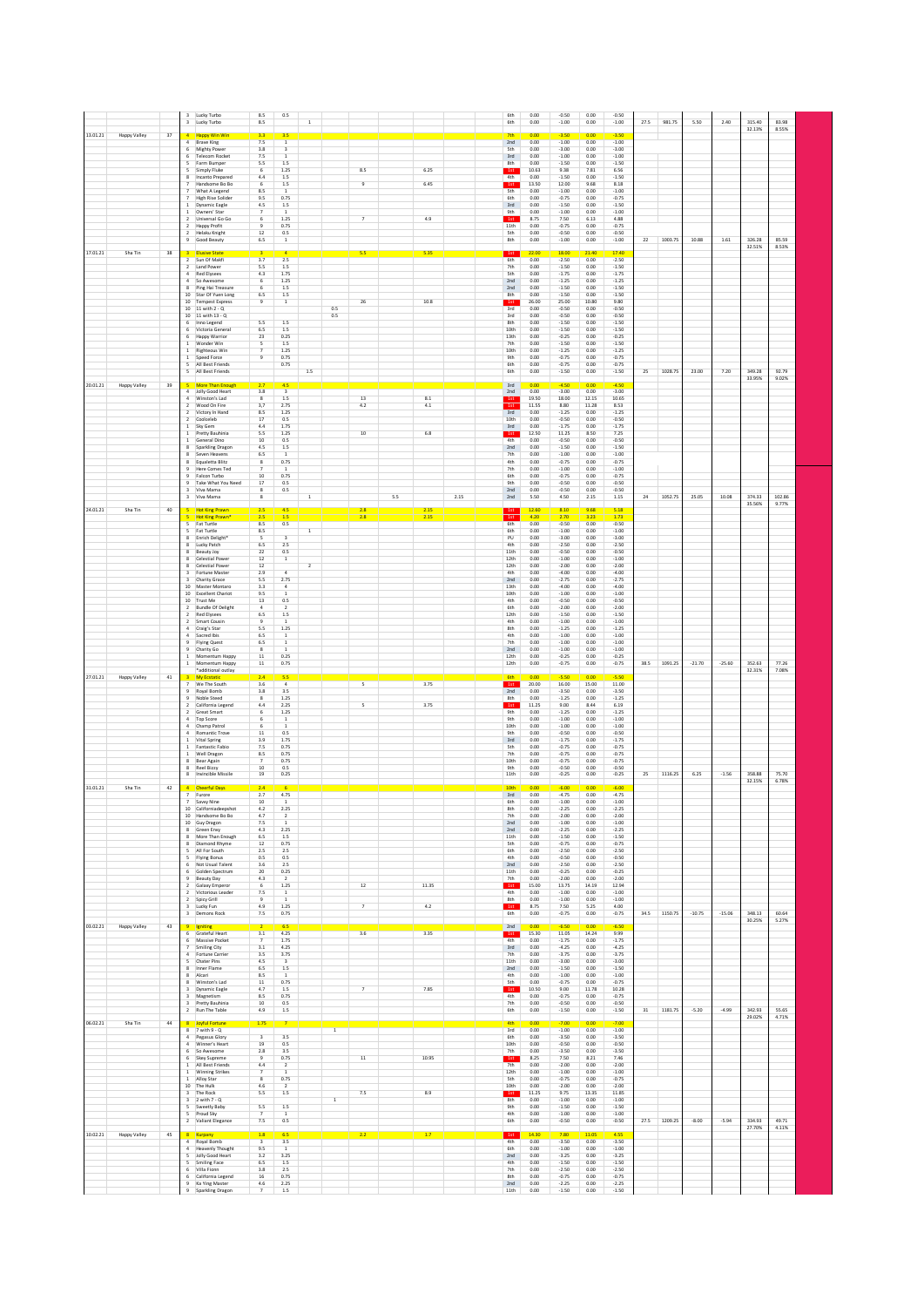|                                                             | $\overline{9}$<br><b>Beauty Kobe</b><br>Indigenous Star<br>Smart Cousin<br>$\overline{\mathbf{3}}$<br>Fearless Fire<br>Hang's Decision<br>Inno Legend<br>$7 - 1$ with $6 - QP$                                                                                                                                                                                                                                                                                                                                                                                                                                                                                     | $\overline{9}$<br>3.3<br>4.3<br>8.5<br>16<br>9.5                                                                                                                                                    | $\overline{1}$<br>$\overline{2}$<br>$1.5\,$<br>0.75<br>0.25<br>0.5                                                                                                  |              | $\,$ 1 $\,$                                            |                                           |                            |              | 8th<br>10th<br><b>Sth</b><br>7th<br>10th<br>11th<br>3rd                                                                                                               | 0.00<br>0.00<br>0.00<br>0.00<br>0.00<br>0.00<br>0.00                                                                                                                                    | $-1.00$<br>$-2.00$<br>$-1.50$<br>$-0.75$<br>$-0.25$<br>$-0.50$<br>$-1.00$                                                                                                                                                                       | 0.00<br>0.00<br>0.00<br>0.00<br>0.00<br>0.00<br>0.00                                                                                                                                  | $-1.00$<br>$-2.00$<br>$-1.50$<br>$-0.75$<br>$-0.25$<br>$-0.50$<br>$-1.00$                                                                                                                                                                      | 29.75 | 1239    | $-15.45$ | $-18.70$ | 319.48<br>25.78% | 31.01<br>2.50% |  |
|-------------------------------------------------------------|--------------------------------------------------------------------------------------------------------------------------------------------------------------------------------------------------------------------------------------------------------------------------------------------------------------------------------------------------------------------------------------------------------------------------------------------------------------------------------------------------------------------------------------------------------------------------------------------------------------------------------------------------------------------|-----------------------------------------------------------------------------------------------------------------------------------------------------------------------------------------------------|---------------------------------------------------------------------------------------------------------------------------------------------------------------------|--------------|--------------------------------------------------------|-------------------------------------------|----------------------------|--------------|-----------------------------------------------------------------------------------------------------------------------------------------------------------------------|-----------------------------------------------------------------------------------------------------------------------------------------------------------------------------------------|-------------------------------------------------------------------------------------------------------------------------------------------------------------------------------------------------------------------------------------------------|---------------------------------------------------------------------------------------------------------------------------------------------------------------------------------------|------------------------------------------------------------------------------------------------------------------------------------------------------------------------------------------------------------------------------------------------|-------|---------|----------|----------|------------------|----------------|--|
| 14.02.21<br>Sha Tin - CNY<br>46                             | California Rad<br>Sky Field<br>$\overline{a}$<br><b>Shining Ace</b><br>New Future<br>$\overline{a}$<br>Shadow Runner<br>$\overline{\mathbf{3}}$<br>$\overline{\mathbf{3}}$<br>Alle King Prawn<br>Helene Wisdom Star<br>$11\,$<br>11 Casimiro<br>11 Leading Fortune<br>2 Jiangxi Stamina<br>2 with 4 - OP<br>$\overline{2}$<br>$\overline{2}$<br>2 with 5 - OP<br>$\overline{2}$<br>2 with 1 - OP<br>$\overline{\phantom{a}}$<br>Prance Dragon<br>-5<br>Super Winner<br>4 Ultimate Glory<br>$\sim$<br>Ultimate Glory<br>1 Fortune Triple<br>1 Fortune Triple                                                                                                        | 3<br>3.7<br>15<br>3.3<br>$\overline{\mathbf{8}}$<br>40<br>4.8<br>6.5<br>$\overline{9}$<br>$\overline{\mathbf{3}}$<br>$\overline{4}$<br>8.5<br>10<br>10                                              | $\overline{\mathbf{5}}$<br>3.5<br>0.75<br>3.5<br>$\overline{1}$<br>0.25<br>$\frac{2}{1.5}$<br>$\mathbf{1}$<br>2.25<br>$\overline{2}$<br>$\mathbf{1}$<br>0.5<br>0.5  | 1.5<br>$1\,$ | 0.75<br>0.75<br>0.5                                    |                                           |                            |              | 7t<br>6th<br>11th<br>2nd<br>11th<br>8th<br>7th<br>9th<br><b>Sth</b><br>3rd<br>7th<br>4th<br>8th<br>3rd<br>2nd<br>4th<br>4th<br>6th<br>6th                             | 0.00<br>0.00<br>0.00<br>0.00<br>0.00<br>0.00<br>0.00<br>0.00<br>0.00<br>0.00<br>0.00<br>0.00<br>0.00<br>0.00<br>0.00<br>0.00<br>0.00<br>0.00<br>0.00                                    | 5.00<br>$-3.50$<br>$-0.75$<br>$-3.50$<br>$-1.00$<br>$-0.25$<br>$-2.00$<br>$-1.50$<br>$-1.00$<br>$-2.25$<br>$-0.75$<br>$-0.75$<br>$-0.50$<br>$-2.00$<br>$-1.00$<br>$-0.50$<br>$-1.50$<br>$-0.50$<br>$-1.00$                                      | 0 OC<br>0.00<br>0.00<br>0.00<br>0.00<br>0.00<br>0.00<br>0.00<br>0.00<br>0.00<br>0.00<br>0.00<br>0.00<br>0.00<br>0.00<br>0.00<br>0.00<br>0.00<br>0.00                                  | 500<br>$-3.50$<br>$-0.75$<br>$-3.50$<br>$-1.00$<br>$-0.25$<br>$-2.00$<br>$-1.50$<br>$-1.00$<br>$-2.25$<br>$-0.75$<br>$-0.75$<br>$-0.50$<br>$-2.00$<br>$-1.00$<br>$-0.50$<br>$-1.50$<br>$-0.50$<br>$-1.00$                                      | 29.25 | 1268.25 | $-29.25$ | $-29.25$ | 290.23<br>22.88% | 1.76<br>0.14%  |  |
| 17.02.21<br>$47\,$<br>Happy Valley                          | Igniting<br>6<br>Charity Fun<br>Murray's Partners<br>6<br>Peak To Peak<br>4<br>Moonluck<br>$\overline{2}$<br>Sure Winner<br>Everyone's Victory<br>$\overline{2}$<br>Alcari<br>8<br>Shouson<br>8<br>What A Legend<br>8<br>Fast Pace<br>Villa Fionn<br>$\overline{7}$<br>Dream Warriors<br>$\overline{\phantom{a}}$<br>Shadow Breaker                                                                                                                                                                                                                                                                                                                                | 1.9<br>2.9<br>11<br>3.2<br>$13\,$<br>5<br>5<br>4.6<br>6<br>$\overline{9}$<br>6.5<br>8<br>9                                                                                                          | 6<br>3.5<br>0.5<br>3.25<br>0.5<br>1.75<br>1.75<br>1.5<br>1.25<br>0.75<br>1.25<br>1<br>0.75<br>0.75                                                                  |              |                                                        | 2.6<br>4.4<br>23                          | 2.25<br>4.8<br>16.05       |              | 1st<br>7 <sub>th</sub><br><b>Sth</b><br>8th<br>10th<br>7th<br><b>Sth</b><br>2nd<br>8th<br>2nd<br>1st<br>10th<br>8th                                                   | 15.60<br>15.40<br>0.00<br>0.00<br>0.00<br>0.00<br>0.00<br>0.00<br>0.00<br>0.00<br>0.00<br>23.00<br>0.00<br>0.00                                                                         | 9.60<br>11.90<br>$-0.50$<br>$-3.25$<br>$-0.50$<br>$-1.75$<br>$-1.75$<br>$-1.50$<br>$-1.25$<br>$-0.75$<br>$-1.25$<br>22.00<br>$-0.75$<br>$-0.75$                                                                                                 | 13.50<br>16.80<br>0.00<br>0.00<br>0.00<br>0.00<br>0.00<br>0.00<br>0.00<br>0.00<br>0.00<br>16.05<br>0.00<br>0.00                                                                       | 7.50<br>13.30<br>$-0.50$<br>$-3.25$<br>$-0.50$<br>$-1.75$<br>$-1.75$<br>$-1.50$<br>$-1.25$<br>$-0.75$<br>$-1.25$<br>15.05<br>$-0.75$<br>$-0.75$                                                                                                | 24.5  | 1292.75 | 29.50    | 21.85    | 319.73<br>24.73% | 23.61<br>1.83% |  |
| 21.02.21<br>Sha Tin<br>48                                   | $\overline{1}$<br><b>Untold Riches</b><br>Southern Legend<br>Not Usual Talent<br><b>Tourbillon Diamond</b><br>Lucky Patch<br>$\overline{9}$<br>$\overline{a}$<br>Delightful Laos<br>$\overline{z}$<br>$1$ with $3 - Q$<br>$\overline{z}$<br>$1$ with $7 - Q$<br>$\overline{4}$<br>Exaltation<br>$\Delta$<br>Pakistan Friend<br>$\Delta$<br>Fast Pace<br>$\overline{2}$<br>Tianchi Monste<br>2 Flying Quest<br>2 Assimilate<br>10 Tempest Express<br>10 Telecom Fighters<br>10 Ka Ying Excellent<br>6 All For South<br>6<br><b>Biz Power</b><br>$6$ 7 with $4 - Q$<br>$7$ with $8 - Q$<br>6<br>Encore Boy<br>$\mathbf{R}$<br>We The South<br>8                      | 1.55<br>$\overline{\mathbf{3}}$<br>13<br>3.8<br>7.5<br>9.5<br>4.6<br>4.8<br>6.5<br>6.5<br>8.5<br>8.5<br>5<br>8.5<br>12<br>8.5<br>8.5<br>6.5<br>12                                                   | 3<br>0.5<br>2.75<br>$\mathbf{1}$<br>0.75<br>1.5<br>$1.5\,$<br>$\mathbf{1}$<br>1.25<br>0.75<br>0.75<br>$1.5\,$<br>0.75<br>0.5<br>0.5<br>0.5<br>$\overline{1}$<br>0.5 |              | $\overline{2}$<br>$\,$ 1 $\,$<br>$\,$ 1<br>$\,$ 1 $\,$ | 8<br>$\mathsf g$                          | 4.85<br>7.7                | 3.55         | 2nd<br>6th<br><b>Sth</b><br>12th<br>11th<br>1st<br>4th<br>8th<br>1st<br>3rd<br>4th<br>2nd<br>9th<br>1st<br>9th<br>13th<br>Sth<br>11th<br>2nd<br>2nd<br>6thDH<br>2nd   | 0.00<br>0.00<br>0.00<br>0.00<br>0.00<br>0.00<br>7.10<br>0.00<br>0.00<br>12.00<br>0.00<br>0.00<br>0.00<br>0.00<br>13.50<br>0.00<br>0.00<br>0.00<br>0.00<br>0.00<br>0.00<br>0.00<br>0.00  | 8.00<br>$-3.00$<br>$-0.50$<br>$-2.75$<br>$-1.00$<br>$-0.75$<br>5.10<br>$-1.00$<br>$-1.50$<br>10.50<br>$-1.00$<br>$-1.25$<br>$-0.75$<br>$-0.75$<br>12.00<br>$-0.75$<br>$-0.50$<br>$-0.50$<br>$-0.50$<br>$-1.00$<br>$-1.00$<br>$-1.00$<br>$-0.50$ | 0.00<br>0.00<br>0.00<br>0.00<br>0.00<br>0.00<br>7.10<br>0.00<br>0.00<br>7.28<br>0.00<br>0.00<br>0.00<br>0.00<br>11.55<br>0.00<br>0.00<br>0.00<br>0.00<br>0.00<br>0.00<br>0.00<br>0.00 | 8.00<br>$-3.00$<br>$-0.50$<br>$-2.75$<br>$-1.00$<br>$-0.75$<br>5.10<br>$-1.00$<br>$-1.50$<br>5.78<br>$-1.00$<br>$-1.25$<br>$-0.75$<br>$-0.75$<br>10.05<br>$-0.75$<br>$-0.50$<br>$-0.50$<br>$-0.50$<br>$-1.00$<br>$-1.00$<br>$-1.00$<br>$-0.50$ | 33    | 1325.75 | $-0.40$  | $-7.08$  | 319.33<br>24.09% | 16.54<br>1.25% |  |
| 24.02.21<br>Happy Valley<br>49                              | <b>Grateful Heart</b><br>6<br>6<br><b>Explosive Witness</b><br>The Rock<br>$\overline{\mathbf{3}}$<br>$\overline{a}$<br>7 with 8 - 0<br>$\overline{9}$<br>Alpha Hedge<br>9<br>Cinquante Cinq<br>Bear Again<br>$\overline{9}$<br>Hinchinlove<br>$\mathbf{R}$<br>8<br>Massive Pocket<br>8<br>Handsome Bo Bo<br>8<br>7 with 6 - Q<br>8<br>7 with 3 - Q<br>8<br>7 with 2 - 0<br>$\overline{2}$<br>Right Honourable<br>$\overline{2}$<br>King Dragon<br>$\sim$<br>Harmony Fire<br>Cantstopthefeeling<br>-5<br>$\overline{7}$<br>Courageous Dragon                                                                                                                       | 2.5<br>13<br>5.5<br>5.5<br>6.5<br>$\overline{7}$<br>4.4<br>6<br>$\overline{z}$<br>8<br>$\overline{7}$                                                                                               | 5.5<br>0.5<br>2.75<br>1.5<br>1.25<br><sup>1</sup><br>1.25<br>$\,$ 1 $\,$<br>$\mathbf{1}$<br>1.75<br>$1\,$<br>$\mathbf{1}$<br>$\mathbf{1}$<br>$\,$ 1 $\,$            |              | $\overline{1}$<br>0.5<br>0.5<br>0.5                    | $\overline{7}$<br>14                      | 4.4<br>10.1                |              | 3rd<br>8th<br>3rd<br>8th<br>7th<br>9th<br>4th<br>4th<br>8th<br>2nd<br>3rd<br>3rd<br>3rd<br>1st<br>6th<br>1st<br>2nd<br>7th                                            | 0.00<br>0.00<br>0.00<br>0.00<br>0.00<br>0.00<br>0.00<br>0.00<br>0.00<br>0.00<br>0.00<br>0.00<br>0.00<br>12.25<br>0.00<br>14.00<br>0.00<br>0.00                                          | 5.50<br>$-0.50$<br>$-2.75$<br>$-1.00$<br>$-1.50$<br>$-1.25$<br>$-1.00$<br>$-1.25$<br>$-1.00$<br>$-1.00$<br>$-0.50$<br>$-0.50$<br>$-0.50$<br>10.50<br>$-1.00$<br>13.00<br>$-1.00$<br>$-1.00$                                                     | 0.OO<br>0.00<br>0.00<br>0.00<br>0.00<br>0.00<br>0.00<br>0.00<br>0.00<br>0.00<br>0.00<br>0.00<br>0.00<br>7.70<br>0.00<br>10.10<br>0.00<br>0.00                                         | $-5.50$<br>$-0.50$<br>$-2.75$<br>$-1.00$<br>$-1.50$<br>$-1.25$<br>$-1.00$<br>$-1.25$<br>$-1.00$<br>$-1.00$<br>$-0.50$<br>$-0.50$<br>$-0.50$<br>5.95<br>$-1.00$<br>9.10<br>$-1.00$<br>$-1.00$                                                   | 24    | 1349.75 | 2.25     | $-6.20$  | 321.58<br>23.82% | 10.34<br>0.77% |  |
| 28.02.21<br>Sha Tin<br>50<br>03.03.21<br>Happy Valley<br>51 | <b>Winning Method</b><br>$\overline{3}$<br>7 with 6 - Q<br>3<br>$\overline{9}$<br><b>Trillion Win</b><br><b>Beauty Cheers</b><br>The Anomaly<br>-5<br>Fortune Master<br>$\overline{4}$<br>$\overline{4}$<br>Stunning Impact<br>All For St Paul's<br>6<br><b>Bright Kid</b><br>Happy Win Win<br>Looking Great<br>$\overline{2}$<br>Cordyceps Two<br>$\overline{2}$<br>Seven Heavens<br>$\,$ 1 $\,$<br><b>Regency Poet</b><br>Iron King<br>The Full Bloom<br>One Step Ahead<br>$\,$ 1 $\,$<br>1 Spicy Grill<br><b>Wealthy Delight</b><br>6<br>Ever Force                                                                                                             | 3.2<br>2.9<br>3.3<br>11<br>$\ddot{a}$<br>5.5<br>4.4<br>$\overline{9}$<br>9.5<br>$\overline{\mathbf{8}}$<br>$\overline{\mathbf{5}}$<br>6.5<br>4.6<br>6.5<br>$13\,$<br>14<br>$14\,$<br>2.2<br>$2.2\,$ | 4.25<br>3.75<br>3.75<br>0.5<br>2.25<br>1.5<br>0.75<br>0.75<br>$\,$ 1<br>0.75<br>$\overline{1}$<br>0.75<br>0.5<br>0.5<br>0.5<br>6                                    |              | $\overline{1}$                                         | $\bf{8}$<br>$10\,$<br>2.5<br>2.7          | 6.4<br>6.15<br>2.05<br>2.4 |              | 6th<br><b>Sth</b><br>7th<br><b>Sth</b><br>9th<br><b>Sth</b><br>2nd<br>1st<br>2nd<br>11th<br>2nd<br>13th<br>Sth<br>2nd<br>8th<br>3rd<br>10th<br>1st                    | 0.00<br>0.00<br>0.00<br>0.00<br>0.00<br>0.00<br>0.00<br>16.00<br>0.00<br>0.00<br>0.00<br>0.00<br>0.00<br>0.00<br>7.50<br>0.00<br>0.00<br>0.00<br>17.50<br>16.20                         | $-4.25$<br>$-1.00$<br>$-3.75$<br>$-3.75$<br>$-0.50$<br>$-2.25$<br>$-1.50$<br>14.00<br>$-0.75$<br>$-0.75$<br>$-1.00$<br>$-1.00$<br>$-0.75$<br>$-1.00$<br>6.75<br>$-0.50$<br>$-0.50$<br>$-0.50$<br>10.50<br>10.20                                 | 0.00<br>0.00<br>0.00<br>0.00<br>0.00<br>0.00<br>0.00<br>12.80<br>0.00<br>0.00<br>0.00<br>0.00<br>0.00<br>0.00<br>4.61<br>0.00<br>0.00<br>0.00<br>14.35<br>14.40                       | $-4.25$<br>$-1.00$<br>$-3.75$<br>$-3.75$<br>$-0.50$<br>$-2.25$<br>$-1.50$<br>10.80<br>$-0.75$<br>$-0.75$<br>$-1.00$<br>$-1.00$<br>$-0.75$<br>$-1.00$<br>3.86<br>$-0.50$<br>$-0.50$<br>$-0.50$<br>7.35<br>8.40                                  | 26.5  | 1376.25 | $-3.00$  | $-9.09$  | 318.58<br>23.15% | 1.25<br>0.09%  |  |
| 07.03.21<br>Sha Tin<br>52                                   | $\sim$<br>Fortune Hero<br>$\sim$<br>Shining On<br><b>Triple Triple</b><br>$\mathbf{R}$<br><b>Excellent Chariot</b><br>8<br><b>Mission Smart</b><br>$\overline{a}$<br>Wood On Fire<br>$\overline{\mathbf{3}}$<br>1 All Best Friends<br>1 Happy Hour<br>$\mathbf{1}$<br>Fairy Floss<br>Gift Of Lifeline<br>$9\,$<br>E Star<br>$\overline{9}$<br>E Star<br>9<br>$\Delta$<br>Divine Unicorn<br>4 Perfect To Play<br>$\overline{7}$<br>Juneau Park                                                                                                                                                                                                                      | 4.2<br>5.5<br>5<br>5<br>3.8<br>4.5<br>7.5<br>8.5<br>9.5<br>5.5<br>$12\,$<br>$12\,$<br>9.5<br>10                                                                                                     | 2.75<br>1.5<br>$\overline{2}$<br>$\overline{2}$<br>2.25<br>$1.5\,$<br>$1.25\,$<br>$\overline{1}$<br>0.75<br>$\,$ 1<br>$0.5\,$<br>0.5<br>0.5<br>6.5                  | $1.5\,$      |                                                        | 9.5<br>13                                 | 9.8<br>11.95               |              | 3rd<br>Sth<br>10th<br>3rd<br>2nd<br>1st<br>7th<br>4th<br>9th<br>10 <sub>th</sub><br>10th<br>9th<br>8th<br>4th                                                         | 0.00<br>0.00<br>0.00<br>0.00<br>0.00<br>14.25<br>16.25<br>0.00<br>0.00<br>0.00<br>0.00<br>0.00<br>0.00<br>0.00<br>0.00                                                                  | $-2.75$<br>$-1.50$<br>$-2.00$<br>$-2.00$<br>$-2.25$<br>12.75<br>15.00<br>$-1.00$<br>$-0.75$<br>$-1.00$<br>$-0.50$<br>$-1.50$<br>$-0.50$<br>$-0.50$<br>$-6.50$                                                                                   | 0.00<br>0.00<br>0.00<br>0.00<br>0.00<br>14.70<br>14.94<br>0.00<br>0.00<br>0.00<br>0.00<br>0.00<br>0.00<br>0.00<br>0.00                                                                | $-2.75$<br>$-1.50$<br>$-2.00$<br>$-2.00$<br>$-2.25$<br>13.20<br>13.69<br>$-1.00$<br>$-0.75$<br>$-1.00$<br>$-0.50$<br>$-1.50$<br>$-0.50$<br>$-0.50$<br>$-6.50$                                                                                  | 32    | 1408.25 | 32.20    | 26.39    | 350.78<br>24.91% | 27.64<br>1.96% |  |
|                                                             | $\overline{7}$<br>Ima Single Man<br>$6$ with $1 - 0$<br>$\overline{7}$<br>$6$ with $8 - 0$<br>$\overline{7}$<br>Flagship Glory<br>9<br><b>Right Choice</b><br>$\overline{9}$<br>One Happy Star<br>1<br>Smart Charade<br>1<br><b>Dragon Fortune</b><br>5<br><b>Ernest Feeling</b><br>-5<br>$4$ with $1 - Q$<br>-5<br>4 with 5 - Q<br>-5<br><b>Baltic Success</b><br>3<br><b>Highland Fortune</b><br>$\overline{\mathbf{3}}$<br>Galaxy Emperor<br>4<br>The Full Bloom<br>$\overline{4}$<br>Great Harvest<br>4<br>$\overline{4}$<br>Wonder Express<br>Ultimate Glory<br>6 Super Red Dragon<br>Golfman Star<br>8<br>Flying Bonus<br>8<br>5 with 7 - Q<br>5 with 11 - Q | 12<br>2.2<br>13<br>3<br>$12\,$<br>3.8<br>10<br>6.5<br>$\overline{7}$<br>6<br>6.5<br>8<br>13<br>6<br>7.5<br>8<br>10                                                                                  | 0.5<br>5.5<br>0.5<br>4.5<br>0.75<br>3.25<br>0.5<br>$1.5\,$<br>1.25<br>1.25<br>1.25<br>0.75<br>0.5<br>1.25<br>$\mathbf{1}$<br>1<br>0.75                              |              | 0.5<br>0.5<br>$\,$ 1<br>0.5<br>0.5<br>0.5              | 3.2<br>$\overline{\phantom{a}}$<br>$14\,$ | 2.35<br>2.7<br>6.65        | 7.05<br>7.65 | 6th<br>4th<br>6th<br>$-1st$<br>4th<br>10th<br>4th<br>1st<br>6th<br>$-1st$<br>6th<br>3rd<br>9th<br>6th<br>11th<br>2nd<br>9th<br>9th<br>4th<br>8th<br>1st<br>8th<br>1st | 0.00<br>0.00<br>0.00<br>17.60<br>0.00<br>0.00<br>0.00<br>22.75<br>0.00<br>7.05<br>0.00<br>0.00<br>0.00<br>0.00<br>0.00<br>0.00<br>0.00<br>0.00<br>0.00<br>0.00<br>10.50<br>0.00<br>3.83 | $-0.50$<br>$-0.50$<br>$-0.50$<br>12.10<br>$-0.50$<br>$-4.50$<br>$-0.75$<br>19.50<br>$-0.50$<br>6.05<br>$-0.50$<br>$-1.50$<br>$-1.25$<br>$-1.25$<br>$-1.25$<br>$-0.75$<br>$-0.50$<br>$-1.25$<br>$-1.00$<br>$-1.00$<br>9.75<br>$-0.50$<br>3.33    | 0.00<br>0.00<br>0.00<br>12.93<br>0.00<br>0.00<br>0.00<br>8.78<br>0.00<br>7.05<br>0.00<br>0.00<br>0.00<br>0.00<br>0.00<br>0.00<br>0.00<br>0.00<br>0.00<br>0.00<br>4.99<br>0.00<br>3.83 | $-0.50$<br>$-0.50$<br>$-0.50$<br>7.43<br>$-0.50$<br>$-4.50$<br>$-0.75$<br>5.53<br>$-0.50$<br>6.05<br>$-0.50$<br>$-1.50$<br>$-1.25$<br>$-1.25$<br>$-1.25$<br>$-0.75$<br>$-0.50$<br>$-1.25$<br>$-1.00$<br>$-1.00$<br>4.24<br>$-0.50$<br>3.33     | 36    | 1444.25 | 25.73    | 1.56     | 376.50           | 29.20          |  |
| 10.03.21<br>Happy Valley<br>$53\,$                          | <b>Red Brick Fighter</b><br>$\overline{2}$<br>Happy Win Win<br>2<br>Joyful Win<br>Jolly Good Heart<br>6<br>$\mathbf{1}$<br>More Than Enough<br>$\mathbf{1}$<br>Rainbow Light<br>$\overline{4}$<br>Hero Star<br>$\overline{4}$<br>Goodmanship<br>$\,9$<br>Equaletta Blitz                                                                                                                                                                                                                                                                                                                                                                                           | 3.1<br>9.5<br>$3.6\,$<br>5.5<br>3.4<br>8.5<br>$\sqrt{4}$<br>$\overline{7}$<br>$\sqrt{4}$                                                                                                            | 3.5<br>0.75<br>2.75<br>1.5<br>2.75<br>$\overline{1}$<br>2.25<br>$\,$ 1<br>2.25                                                                                      |              |                                                        | 5.5                                       | 4.7                        |              | 3rd<br><b>Sth</b><br>6th<br><b>Sth</b><br>4th<br>2nd<br>1st<br>9th<br>11th                                                                                            | 0.00<br>0.00<br>0.00<br>0.00<br>0.00<br>0.00<br>12.38<br>0.00<br>0.00                                                                                                                   | 3.50<br>$-0.75$<br>$-2.75$<br>$-1.50$<br>$-2.75$<br>$-1.00$<br>10.13<br>$-1.00$<br>$-2.25$                                                                                                                                                      | 0.01<br>0.00<br>0.00<br>0.00<br>0.00<br>0.00<br>10.58<br>0.00<br>0.00                                                                                                                 | $-3.50$<br>$-0.75$<br>$-2.75$<br>$-1.50$<br>$-2.75$<br>$-1.00$<br>8.33<br>$-1.00$<br>$-2.25$                                                                                                                                                   |       |         |          |          | 26.07%           | 2.02%          |  |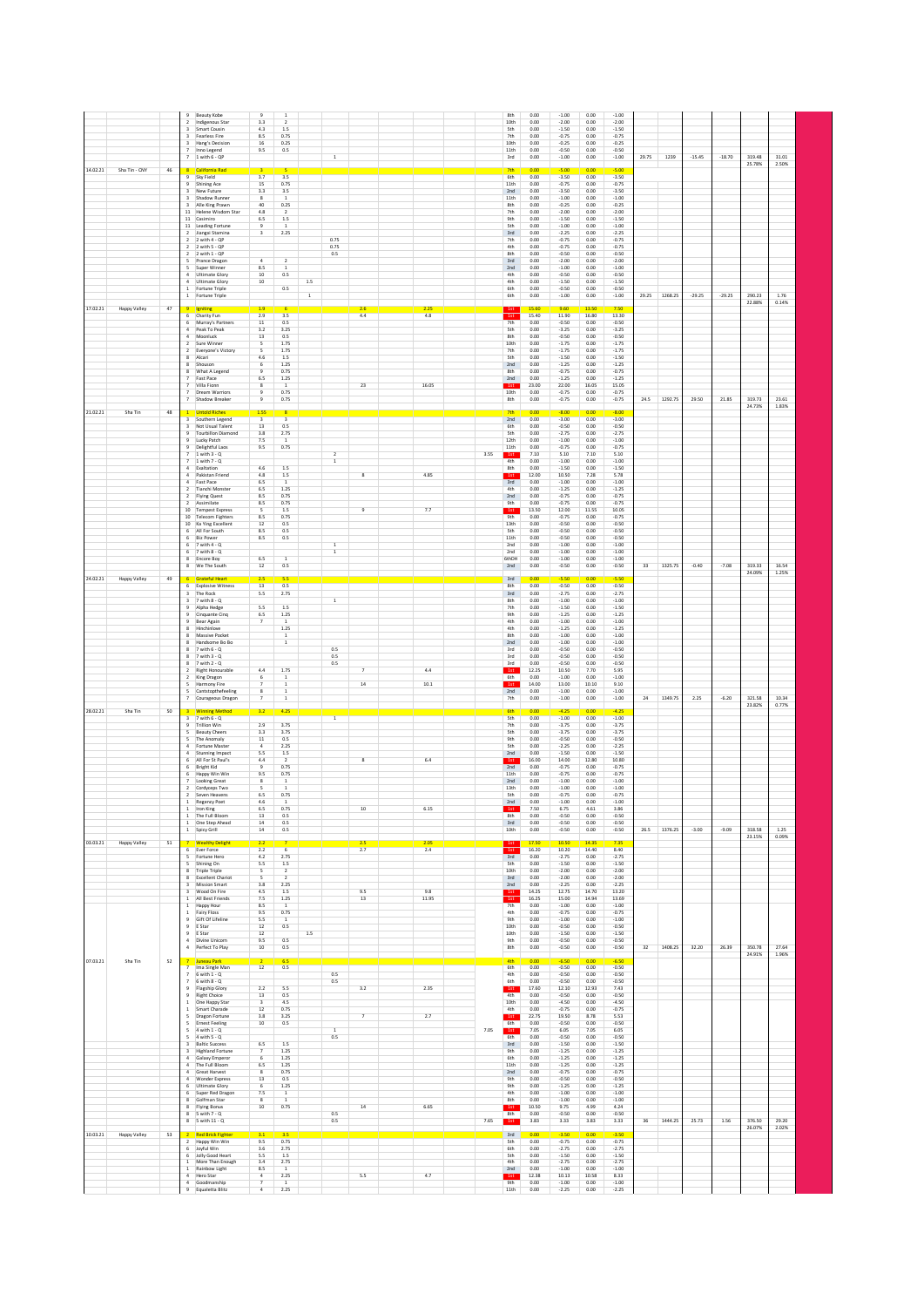|          |                              |        | $\overline{9}$                            | Hercules                                          | 15                              | 0.5                                       |                |                |                |                | 9th                     | 0.00          | $-0.50$            | 0.00          | $-0.50$            |    |              |          |          |                  |                |  |
|----------|------------------------------|--------|-------------------------------------------|---------------------------------------------------|---------------------------------|-------------------------------------------|----------------|----------------|----------------|----------------|-------------------------|---------------|--------------------|---------------|--------------------|----|--------------|----------|----------|------------------|----------------|--|
|          |                              |        | 5<br>5                                    | Romantic Trove<br>Sam's Love                      | 3.7<br>9.5                      | $\overline{2}$<br>0.75                    |                |                |                |                | 3rd<br>5 <sub>th</sub>  | 0.00<br>0.00  | $-2.00$<br>$-0.75$ | 0.00<br>0.00  | $-2.00$<br>$-0.75$ |    |              |          |          |                  |                |  |
|          |                              |        | $\overline{7}$                            | Fast Pace<br>Casimiro                             | 3.8<br>10                       | 2.25<br>$\mathbf{1}$                      |                |                |                |                | 2nd<br>11th             | 0.00<br>0.00  | $-2.25$<br>$-1.00$ | 0.00<br>0.00  | $-2.25$<br>$-1.00$ |    |              |          |          |                  |                |  |
|          |                              |        | $\overline{7}$                            | Murray's Partners                                 | $11\,$                          | 0.75                                      |                |                |                |                | 8th                     | 0.00          | $-0.75$            | 0.00          | $-0.75$            | 25 | 1469.25      | $-12.63$ | $-14.43$ | 363.88           | 14.78          |  |
| 13.03.21 | Sha Tin                      | 54     | 8                                         | Super Winner                                      |                                 | 4.75                                      |                |                | 4.8            | 3.7            | 1st                     | 22.80         | 18.05              | 17.58         | 12.83              |    |              |          |          | 24.77%           | 1.01%          |  |
|          |                              |        | 8<br>3                                    | 9 with 14 - Q<br>Double Take                      | 2.8                             | 4.5                                       |                | $\mathbf{1}$   | 3.6            | 2.8            | 4th<br>1st              | 0.00<br>16.20 | $-1.00$<br>11.70   | 0.00<br>12.60 | $-1.00$<br>8.10    |    |              |          |          |                  |                |  |
|          |                              |        |                                           | Super Wealthy                                     |                                 | 3.75                                      |                |                |                |                | 2nd                     | 0.00          | $-3.75$            | 0.00          | $-3.75$            |    |              |          |          |                  |                |  |
|          |                              |        | 10                                        | <b>Highly Proactive</b><br><b>Tempest Express</b> | 7.5<br>3.4                      | 1.25<br>3                                 |                |                |                |                | 5 <sub>th</sub><br>11th | 0.00<br>0.00  | $-1.25$<br>$-3.00$ | 0.00<br>0.00  | $-1.25$<br>$-3.00$ |    |              |          |          |                  |                |  |
|          |                              |        | 10                                        | 10 Bay Tibbs<br>Horseain Bolt                     | 7.5<br>8                        | $\mathbf{1}$                              |                |                |                |                | 2nd<br>4th              | 0.00<br>0.00  | $-1.00$<br>$-1.00$ | 0.00<br>0.00  | $-1.00$<br>$-1.00$ |    |              |          |          |                  |                |  |
|          |                              |        |                                           | Wellington                                        | 4.6                             | 2.25                                      |                |                | $6.5\,$        | 4.25           | 1st                     | 14.63         | 12.38              | 9.56          | 7.31               |    |              |          |          |                  |                |  |
|          |                              |        |                                           | Voyage Warrior<br>Sky Field                       | 8.5<br>$12\,$                   | $1.25\,$<br>$\overline{1}$                |                |                |                |                | 9th<br>3rd              | 0.00<br>0.00  | $-1.25$<br>$-1.00$ | 0.00<br>0.00  | $-1.25$<br>$-1.00$ |    |              |          |          |                  |                |  |
|          |                              |        | $\,$ 2 $\,$                               | Singapore Sling<br>Fast Most Furious              | $\overline{\mathbf{3}}$<br>3.6  | 2.5<br>2.25                               |                |                |                |                | <b>Sth</b><br>4th       | 0.00<br>0.00  | $-2.50$<br>$-2.25$ | 0.00<br>0.00  | $-2.50$<br>$-2.25$ |    |              |          |          |                  |                |  |
|          |                              |        |                                           | Seize The Spirit                                  | 4.5                             | $\overline{2}$                            |                |                | $6.5\,$        | 4.85           | 1st                     | 13.00         | 11.00              | 9.70          | 7.70               |    |              |          |          |                  |                |  |
|          |                              |        |                                           | Apolar Warrior<br>Gift Of Lifeline                | 6.5<br>13                       | 1.5<br>0.5                                |                |                |                |                | 14th<br>9th             | 0.00<br>0.00  | $-1.50$<br>$-0.50$ | 0.00<br>0.00  | $-1.50$<br>$-0.50$ |    |              |          |          |                  |                |  |
|          |                              |        | $\overline{9}$                            | $3$ with $6 - QP$                                 |                                 |                                           |                | 0.5            |                |                | 1st                     | 0.00          | $-0.50$            | 0.00          | $-0.50$            | 34 | 1503.25      | 32.63    | 15.44    | 396.50<br>26.38% | 30.21<br>2.01% |  |
| 17.03.21 | Happy Valley                 | 55     | 5                                         | <b>Nordic Wellstar</b>                            | 25<br>4.4                       | 5.75                                      |                |                |                |                | <b>RtH</b>              | 0.00          | $-5.75$<br>$-3.00$ | 0.00          | $-5.75$            |    |              |          |          |                  |                |  |
|          |                              |        | 5                                         | Red Brick Fighter<br>$8$ with $1 - Q$             |                                 | $\overline{\mathbf{3}}$                   |                | $\,$ 1         |                |                | 8th<br>3rd              | 0.00<br>0.00  | $-1.00$            | 0.00<br>0.00  | $-3.00$<br>$-1.00$ |    |              |          |          |                  |                |  |
|          |                              |        | $\overline{\phantom{a}}$<br>$\mathbf{1}$  | 8 with 7 - Q<br>Nuremburg                         | 3.1                             | 2.75                                      |                | $\,$ 1 $\,$    | 5.5            | 5.2            | 7th<br>1st              | 0.00<br>15.13 | $-1.00$<br>12.38   | 0.00<br>14.30 | $-1.00$<br>11.55   |    |              |          |          |                  |                |  |
|          |                              |        | $\overline{1}$                            | Amazing Agility                                   | 11                              | 0.5                                       |                |                |                |                | <b>Sth</b>              | 0.00          | $-0.50$            | 0.00          | $-0.50$            |    |              |          |          |                  |                |  |
|          |                              |        | 8<br>$\overline{\mathbf{g}}$              | <b>Incanto Prepared</b><br>Talenti                | 3.9<br>5.5                      | 2.5<br>$1.5\,$                            |                |                |                |                | 7th<br>9th              | 0.00<br>0.00  | $-2.50$<br>$-1.50$ | 0.00<br>0.00  | $-2.50$<br>$-1.50$ |    |              |          |          |                  |                |  |
|          |                              |        | 8<br>$\ddot{q}$                           | <b>Telecom Fighters</b><br>11 with $9 - Q$        | 8.5                             | $\,$ 1                                    |                | $\overline{2}$ |                |                | 3rd<br>1st8th           | 0.00<br>0.00  | $-1.00$<br>$-2.00$ | 0.00<br>0.00  | $-1.00$<br>$-2.00$ |    |              |          |          |                  |                |  |
|          |                              |        | $\Delta$                                  | Supreme Plus                                      | 6                               | 1.5                                       |                |                |                |                | 8th                     | 0.00          | $-1.50$            | 0.00          | $-1.50$            |    |              |          |          |                  |                |  |
|          |                              |        | 6<br>6                                    | <b>Bundle Of Delight</b><br>Shadow Breaker        | $\overline{\phantom{a}}$<br>6.5 | 1.5<br>1.25                               |                |                | $13\,$         | 11.3           | 1st<br>11th             | 19.50<br>0.00 | 18.00<br>$-1.25$   | 16.95<br>0.00 | 15.45<br>$-1.25$   |    |              |          |          |                  |                |  |
|          |                              |        | 6                                         | <b>Bright Vision</b>                              | $\mathsf g$                     | 0.75                                      |                |                |                |                | $3rd$                   | 0.00          | $-0.75$            | 0.00          | $-0.75$            | 26 | 1529.25      | 8.63     | 5.25     | 405.13<br>26.49% | 35.46<br>2.32% |  |
|          | 21.03.21 Sha Tin - Derby Day | 56     | 8                                         | <b>Charity Grace</b><br><b>Tourbillon Diamond</b> | 1.9<br>$\overline{z}$           | 6.5<br>1.75                               |                |                | 2.1            | 1.95           | 1st<br>7th              | 13.65<br>0.00 | 7.15<br>$-1.75$    | 12.68<br>0.00 | 6.18<br>$-1.75$    |    |              |          |          |                  |                |  |
|          |                              |        | 8                                         | Silver Express                                    | 12                              | 0.75                                      |                |                |                |                | 9th                     | 0.00          | $-0.75$            | 0.00          | $-0.75$            |    |              |          |          |                  |                |  |
|          |                              |        | 8<br>8                                    | Conqueror<br>Conqueror                            | 22<br>22                        | 0.25                                      | 0.75           |                |                |                | 14th<br>14th            | 0.00<br>0.00  | $-0.25$<br>$-0.75$ | 0.00<br>0.00  | $-0.25$<br>$-0.75$ |    |              |          |          |                  |                |  |
|          |                              |        | $\overline{2}$<br>$\overline{2}$          | <b>Fantastic Treasure</b><br>Judy's Star          | 3.4<br>11                       | 3.75<br>0.75                              |                |                | $\ddot{a}$     | 3.05           | 1st<br>8th              | 15.00<br>0.00 | 11.25<br>$-0.75$   | 11.44<br>0.00 | 7.69<br>$-0.75$    |    |              |          |          |                  |                |  |
|          |                              |        | 3                                         | Pakistan Friend                                   | 3.2                             | 2.75                                      |                |                |                |                | 2nd                     | 0.00          | $-2.75$            | 0.00          | $-2.75$            |    |              |          |          |                  |                |  |
|          |                              |        | $\overline{\mathbf{3}}$<br>3              | Vincy<br>California Ten                           | $\sqrt{6}$<br>7.5               | 1.25<br>1                                 |                |                |                |                | 4th<br>11th             | 0.00<br>0.00  | $-1.25$<br>$-1.00$ | 0.00<br>0.00  | $-1.25$<br>$-1.00$ |    |              |          |          |                  |                |  |
|          |                              |        | 5<br>9                                    | Leading Fortune<br>Namjong Sings                  | 4<br>3.7                        | 2.5<br>2.5                                |                |                |                |                | 9th<br>6th              | 0.00<br>0.00  | $-2.50$<br>$-2.50$ | 0.00<br>0.00  | $-2.50$<br>$-2.50$ |    |              |          |          |                  |                |  |
|          |                              |        | 9                                         | Super Dobbin                                      | $\overline{7}$                  | $\mathbf{1}$                              |                |                |                |                | 9th                     | 0.00          | $-1.00$            | 0.00          | $-1.00$            |    |              |          |          |                  |                |  |
|          |                              |        |                                           | <b>Hardly Swears</b><br>10 Flagship Glory         | 15<br>5                         | 0.5<br>2.25                               |                |                |                |                | 8th<br>9th              | 0.00<br>0.00  | $-0.50$<br>$-2.25$ | 0.00<br>0.00  | $-0.50$<br>$-2.25$ |    |              |          |          |                  |                |  |
|          |                              |        | 10                                        | Super Football<br>10 Star Shine                   | 9<br>14                         | 1<br>0.5                                  |                |                |                |                | 10th<br>11th            | 0.00<br>0.00  | $-1.00$<br>$-0.50$ | 0.00<br>0.00  | $-1.00$<br>$-0.50$ |    |              |          |          |                  |                |  |
|          |                              |        | 6                                         | Stoicism                                          | 7.5                             | 1                                         |                |                |                |                | 11th                    | 0.00          | $-1.00$            | 0.00          | $-1.00$            |    |              |          |          |                  |                |  |
|          |                              |        | $\mathbf{1}$<br>$\mathbf{1}$              | So Awesome<br>Bella Baby                          | 5.5<br>14                       | 1.5<br>0.5                                |                |                | 34             | 17.25          | 3rd<br>1st              | 0.00<br>17.00 | $-1.50$<br>16.50   | 0.00<br>8.63  | $-1.50$<br>8.13    |    |              |          |          |                  |                |  |
|          |                              |        | $\mathbf{1}$                              | Farm Bumper                                       | 23                              | 0.25                                      |                |                |                |                | 10th                    | 0.00          | $-0.25$            | 0.00          | $-0.25$            | 33 | 1562.25      | 12.65    | $-0.26$  | 417.78           | 35.20          |  |
| 24.03.21 | Happy Valley                 | 57     |                                           | Savvy Kingman                                     | 2.45                            |                                           |                |                |                |                | 4th                     | 0.00          | 6.00               | 0.00          | $-6.00$            |    |              |          |          | 26.74%           | 2.25%          |  |
|          |                              |        |                                           | All Best Friends<br>Fire Ball                     | 19<br>2.7                       | 0.5<br>5.25                               |                |                | $3.1\,$        | 2.7            | 3rd<br>1st              | 0.00<br>16.28 | $-0.50$<br>11.03   | 0.00<br>14.18 | $-0.50$<br>8.93    |    |              |          |          |                  |                |  |
|          |                              |        | 6                                         | Thunder Stomp<br>Oscar Glory                      | 5.5                             | 1.75<br>1.5                               |                |                |                |                | <b>9th</b><br>7th       | 0.00<br>0.00  | $-1.75$<br>$-1.50$ | 0.00<br>0.00  | $-1.75$<br>$-1.50$ |    |              |          |          |                  |                |  |
|          |                              |        | 6                                         | Plikclone                                         | 6                               | 1.25                                      |                |                |                |                | 4th                     | 0.00          | $-1.25$            | 0.00          | $-1.25$            |    |              |          |          |                  |                |  |
|          |                              |        | $\bf{8}$                                  | Stock Legend<br>Wood On Fire                      | 4.3                             | $\overline{2}$<br>1.25                    |                |                |                |                | 6th<br><b>Sth</b>       | 0.00<br>0.00  | $-2.00$<br>$-1.25$ | 0.00<br>0.00  | $-2.00$<br>$-1.25$ |    |              |          |          |                  |                |  |
|          |                              |        |                                           | Winner's Heart<br>Flying Monkey                   | 3.2<br>8.5                      | $\overline{2}$                            |                |                | $10\,$         | 8.7            | 2nd<br>1s               | 0.00<br>10.00 | $-2.00$<br>9.00    | 0.00<br>8.70  | $-2.00$<br>7.70    |    |              |          |          |                  |                |  |
|          |                              |        | $\overline{a}$<br>$\overline{a}$          | Cantstopthefeeling                                | 4.9                             | 1.25                                      |                |                |                |                | 8th                     | 0.00          | $-1.25$            | 0.00          | $-1.25$            |    |              |          |          |                  |                |  |
|          |                              |        | $\overline{a}$                            | Joyful Win<br>Showina                             | 12<br>17                        | 0.5<br>0.25                               |                |                | $19\,$         | 9.5            | 1st<br>Sth              | 9.50<br>0.00  | 9.00<br>$-0.25$    | 4.75<br>0.00  | 4.25<br>$-0.25$    |    |              |          |          |                  |                |  |
|          |                              |        | $\overline{ }$<br>$\overline{2}$          | Nitro Express<br>Diamond Star                     | 9.5<br>$12\,$                   | 0.75<br>0.5                               |                |                |                |                | 2nd<br>9th              | 0.00<br>0.00  | $-0.75$<br>$-0.50$ | 0.00<br>0.00  | $-0.75$<br>$-0.50$ |    |              |          |          |                  |                |  |
|          |                              |        | $\overline{2}$                            | Well Dragon                                       | 20                              | 0.25                                      |                |                |                |                | 4th                     | 0.00          | $-0.25$            | 0.00          | $-0.25$            |    |              |          |          |                  |                |  |
|          |                              |        |                                           |                                                   |                                 |                                           |                |                |                |                |                         |               |                    |               |                    |    |              |          |          |                  |                |  |
|          |                              |        | $\overline{9}$<br>$\overline{9}$          | Fast Pace<br>Fast Pace                            | 5.5<br>5.5                      | $\,$ 1 $\,$                               | $\overline{2}$ |                |                |                | 7th<br>7th              | 0.00<br>0.00  | $-1.00$<br>$-2.00$ | 0.00<br>0.00  | $-1.00$<br>$-2.00$ | 29 | 1591.25      | 6.78     | $-1.38$  | 424.55           | 33.83          |  |
| 28.03.21 | Sha Tin                      | 58     |                                           | <b>Mission Smart</b>                              | 1.85                            | 6.25                                      |                |                |                |                | 4th                     | 0.00          | $-6.25$            | 0.00          | $-6.25$            |    |              |          |          | 26.68%           | 2.13%          |  |
|          |                              |        | $\overline{7}$<br>$\sim$                  | Takingufurther<br>Cheerful Days                   | 16<br>3.1                       | 0.25<br>$\ddot{a}$                        |                |                |                |                | 11th                    | 0.00<br>0.00  | $-0.25$<br>$-4.00$ | 0.00<br>0.00  | $-0.25$<br>$-4.00$ |    |              |          |          |                  |                |  |
|          |                              |        | $\overline{4}$                            | Super Ten                                         | $\overline{7}$                  | 1.25                                      |                |                | $\overline{9}$ | 4.9            | 2nd<br>1st              | 11.25         | 10.00              | 6.13          | 4.88               |    |              |          |          |                  |                |  |
|          |                              |        | $\overline{4}$<br>6                       | Golden Four<br><b>Dragon Fortune</b>              | 13<br>3.9                       | 0.5<br>$\overline{\mathbf{3}}$            |                |                |                |                | 13th<br>6th             | 0.00<br>0.00  | $-0.50$<br>$-3.00$ | 0.00<br>0.00  | $-0.50$<br>$-3.00$ |    |              |          |          |                  |                |  |
|          |                              |        | 6<br>6                                    | Pegasus Glory<br>Iron King                        | 12<br>16                        | 0.5<br>0.25                               |                |                |                |                | 12th<br>4th             | 0.00<br>0.00  | $-0.50$<br>$-0.25$ | 0.00<br>0.00  | $-0.50$<br>$-0.25$ |    |              |          |          |                  |                |  |
|          |                              |        | $\overline{9}$                            | All In Mind                                       | 3.9                             | $\overline{2}$                            |                |                |                |                | <b>Sth</b>              | 0.00          | $-2.00$            | 0.00          | $-2.00$            |    |              |          |          |                  |                |  |
|          |                              |        | $\overline{9}$<br>-5                      | Good View Clarico<br>Golden Link                  | 10<br>4.3                       | 0.5<br>$\overline{2}$                     |                |                | 12<br>15       | 7.7<br>12.55   | 1st<br>1st              | 6.00<br>30.00 | 5.50<br>28.00      | 3.85<br>25.10 | 3.35<br>23.10      |    |              |          |          |                  |                |  |
|          |                              |        | 5<br>5                                    | Hall Of Champ<br>E Star                           | 6.5<br>10                       | $\mathbf{1}$<br>0.5                       |                |                |                |                | 6th<br>4th              | 0.00<br>0.00  | $-1.00$<br>$-0.50$ | 0.00<br>0.00  | $-1.00$<br>$-0.50$ |    |              |          |          |                  |                |  |
|          |                              |        | $\overline{2}$                            | Donc Je Suis                                      | 3.8                             | 1.75                                      |                |                |                |                | <b>Sth</b>              | 0.00          | $-1.75$            | 0.00          | $-1.75$            |    |              |          |          |                  |                |  |
|          |                              |        | $\overline{2}$<br>$\overline{\mathbf{3}}$ | More Than A Horse<br><b>Triple Triple</b>         | 6<br>8.5                        | 1.25<br>$\mathbf{1}$                      |                |                |                |                | 12th<br>4th             | 0.00<br>0.00  | $-1.25$<br>$-1.00$ | 0.00<br>0.00  | $-1.25$<br>$-1.00$ |    |              |          |          |                  |                |  |
|          |                              |        | 10                                        | 10 Lockheed<br>Hinchinlove                        | 12<br>12                        | 0.5<br>0.5                                |                |                |                |                | 12th<br>4th             | 0.00<br>0.00  | $-0.50$<br>$-0.50$ | 0.00<br>0.00  | $-0.50$<br>$-0.50$ |    |              |          |          |                  |                |  |
|          |                              |        |                                           | 10 Invincible Missile                             | 12                              | 0.5                                       |                |                |                |                | 6th                     | 0.00          | $-0.50$            | 0.00          | $-0.50$            |    |              |          |          |                  |                |  |
|          |                              |        |                                           | The Crown<br>8 So We Joy                          | 14<br>13                        | 0.25                                      |                |                |                |                | 2nd<br>6th              | 0.00<br>0.00  | -0.50<br>$-0.25$   | 0.00<br>0.00  | -0.50<br>$-0.25$   |    |              |          |          |                  |                |  |
|          |                              |        |                                           | 8 So We Joy                                       | 13                              |                                           | 0.75           |                |                |                | 6th                     | 0.00          | $-0.75$            | 0.00          | $-0.75$            | 29 | 1620.25      | 18.25    | 6.08     | 442.80<br>27.33% | 39.90<br>2.46% |  |
| 31.03.21 | Sha Tin (AWT)                | 59     |                                           | <b>Hongkong Great</b>                             | 2.5                             |                                           |                |                |                |                | 3rd                     | 0.00<br>0.00  | $-5.00$<br>$-3.00$ | 0.01          | $-5.00$            |    |              |          |          |                  |                |  |
|          |                              |        |                                           | Ping Hai Treasure<br>Tangmere                     | $2.8\,$<br>$\overline{7}$       | 0.75                                      |                |                |                |                | 6th<br>3rd              | 0.00          | $-0.75$            | 0.00<br>0.00  | $-3.00$<br>$-0.75$ |    |              |          |          |                  |                |  |
|          |                              |        | 5                                         | Lady First<br>Off The Reel                        | 3.4<br>4.9                      | $\overline{2}$<br>$1.5\,$                 |                |                |                |                | 3rd<br>7th              | 0.00<br>0.00  | $-2.00$<br>$-1.50$ | 0.00<br>0.00  | $-2.00$<br>$-1.50$ |    |              |          |          |                  |                |  |
|          |                              |        | 5                                         | Best For You                                      | $\overline{9}$                  | 0.75<br>$\overline{2}$                    |                |                |                |                | <b>Sth</b>              | 0.00          | $-0.75$            | 0.00          | $-0.75$            |    |              |          |          |                  |                |  |
|          |                              |        | $\bf{8}$                                  | Mister Monte<br>Moeraki                           | 3.7<br>4.4                      | 1.75                                      |                |                |                |                | 4th<br>3rd              | 0.00<br>0.00  | $-2.00$<br>$-1.75$ | 0.00<br>0.00  | $-2.00$<br>$-1.75$ |    |              |          |          |                  |                |  |
|          |                              |        | 3                                         | The Best Hero<br>Speedy Optimist                  | $\overline{6}$                  | $\,$ 1<br>0.75                            |                |                |                |                | 4th<br>PU               | 0.00<br>0.00  | $-1.00$<br>$-0.75$ | 0.00<br>0.00  | $-1.00$<br>$-0.75$ |    |              |          |          |                  |                |  |
|          |                              |        | $\,$ 1 $\,$<br>$1\,$                      | Smart Charade                                     | 4.5<br>16                       | 1.25<br>0.25                              |                |                |                |                | 6th<br>9 <sub>th</sub>  | 0.00<br>0.00  | $-1.25$<br>$-0.25$ | 0.00<br>0.00  | $-1.25$            | 20 |              | $-20.00$ | $-20.00$ | 422.80           | 19.90          |  |
|          |                              |        | $\Delta$                                  | For Fun's Sake<br>Trader                          | 2.8                             |                                           |                |                |                |                |                         | 16.00         | 11.00              | 9.7           | $-0.25$<br>4.75    |    | 1640.25      |          |          | 25.78%           | 1.21%          |  |
| 05.04.21 | Sha Tin                      | 60     |                                           | $4 - 10$ with $1 - Q$                             |                                 | 5                                         |                | $\overline{1}$ | 3.2            | 1.95           | 1st<br>3rd              | 0.00          | $-1.00$            | 0.00          | $-1.00$            |    |              |          |          |                  |                |  |
|          |                              |        | $\mathbf{R}$<br>$\mathbf{R}$              | Hurry Hurry Gain<br>8 with $1 - Q$                | 3.2                             | $\overline{a}$                            |                | $\overline{1}$ | 3.7            | 2.75           | 1st<br>11th             | 14.80<br>0.00 | 10.80<br>$-1.00$   | 11.00<br>0.00 | 7.00<br>$-1.00$    |    |              |          |          |                  |                |  |
|          |                              |        | $\overline{7}$<br>$\overline{7}$          | Vukan                                             | 3.6<br>5                        | $\overline{\mathbf{3}}$<br>$\overline{2}$ |                |                |                |                | 9th<br>4th              | 0.00<br>0.00  | $-3.00$<br>$-2.00$ | 0.00<br>0.00  | $-3.00$            |    |              |          |          |                  |                |  |
|          |                              |        |                                           | Pure Legend<br>10 Winning For All                 | 3.6                             | 3<br>$\mathbf{1}$                         |                |                |                |                | 4th                     | 0.00          | $-3.00$            | 0.00          | $-2.00$<br>$-3.00$ |    |              |          |          |                  |                |  |
|          |                              |        | $10$<br>$\overline{2}$                    | Beauty Rush<br>Butterfield                        | 7.5<br>3.5                      | 2.5                                       |                |                |                |                | 8th<br>2nd              | 0.00<br>0.00  | $-1.00$<br>$-2.50$ | 0.00<br>0.00  | $-1.00$<br>$-2.50$ |    |              |          |          |                  |                |  |
|          |                              |        | $\overline{2}$<br>$\overline{9}$          | Columbus County<br>Computer Patch                 | 4.8<br>5.5                      | 1.5<br>$1.5\,$                            |                |                |                |                | 4th<br>6th              | 0.00<br>0.00  | $-1.50$<br>$-1.50$ | 0.00<br>0.00  | $-1.50$<br>$-1.50$ |    |              |          |          |                  |                |  |
|          |                              |        | $\overline{9}$<br>5                       | Stronger<br>Euromissile                           | $15\,$<br>14                    | 0.5<br>0.5                                |                |                |                |                | 2nd<br>11th             | 0.00<br>0.00  | $-0.50$<br>$-0.50$ | 0.00<br>0.00  | $-0.50$<br>$-0.50$ |    |              |          |          |                  |                |  |
|          |                              |        | 5                                         | Noble Steed                                       | 15                              | 0.5                                       |                |                |                |                | 4th                     | 0.00          | $-0.50$            | 0.00          | $-0.50$            |    |              |          |          |                  |                |  |
|          |                              |        | 5                                         | 11 with 6 - OP<br>5 11 with 2 - QP                |                                 |                                           |                | 0.5<br>0.5     |                |                | 2nd<br>2nd              | 0.00<br>0.00  | $-0.50$<br>$-0.50$ | 0.00<br>0.00  | $-0.50$<br>$-0.50$ | 28 | 1668.25      | 2.80     | $-7.25$  | 425.60           | 12.65          |  |
| 08.04.21 | Happy Valley                 | $61\,$ | -51                                       | Sea Elite                                         | 3.4                             | 4.25                                      |                |                |                |                | 10th                    | 0.00          | $-4.25$            | 0.00          | $-4.25$            |    |              |          |          | 25.51%           | 0.76%          |  |
|          |                              |        | 8<br>8                                    | Aurora Pegasus<br>Mehboob                         | 3<br>8                          | $\sqrt{4}$<br>$\,$ 1 $\,$                 |                |                |                |                | 6th<br>9th              | 0.00<br>0.00  | $-4.00$<br>$-1.00$ | 0.00<br>0.00  | $-4.00$<br>$-1.00$ |    |              |          |          |                  |                |  |
|          |                              |        | 6<br>$\overline{9}$                       | Goodluck Goodluck                                 | 4                               | $\overline{2}$                            |                |                | 8.5            | 9.1            | 1st<br>$\overline{1s}$  | 17.00         | 15.00              | 18.20         | 16.20              |    |              |          |          |                  |                |  |
|          |                              |        | 9                                         | <b>Telecom Fighters</b><br>Bear Again             | 4.2<br>9.5                      | 1.75<br>0.75                              |                |                | $\sf S$        | $\overline{a}$ | 6th                     | 8.75<br>0.00  | 7.00<br>$-0.75$    | 7.00<br>0.00  | 5.25<br>$-0.75$    |    |              |          |          |                  |                |  |
|          |                              |        | $\overline{9}$<br>3                       | <b>Exceptional Nice</b><br>Valiant Dream          | $12\,$<br>5.5                   | 0.5<br>1                                  |                |                |                |                | 4th<br><b>Sth</b>       | 0.00<br>0.00  | $-0.50$<br>$-1.00$ | 0.00<br>0.00  | $-0.50$<br>$-1.00$ |    |              |          |          |                  |                |  |
|          |                              |        | 3                                         | <b>Flying Genius</b>                              | 6                               | $\,$ 1 $\,$                               |                |                |                |                | 7th                     | 0.00          | $-1.00$            | 0.00          | $-1.00$            |    |              |          |          |                  |                |  |
|          |                              |        | $\overline{\mathbf{3}}$                   | $2$ with $6 - Q$<br>2 with 7 - Q                  |                                 | 0.75<br>0.75                              |                |                |                |                | 8th<br>8th              | 0.00<br>0.00  | $-0.75$<br>$-0.75$ | 0.00<br>0.00  | $-0.75$<br>$-0.75$ |    |              |          |          |                  |                |  |
|          |                              |        | $\mathbf{1}$<br>$\mathbf{1}$              | Vega Rhythm<br>Shanghai Power                     | 4.3<br>5.5                      | 1.5<br>1                                  |                |                |                |                | 8th<br>10th             | 0.00<br>0.00  | $-1.50$<br>$-1.00$ | 0.00<br>0.00  | $-1.50$<br>$-1.00$ |    |              |          |          |                  |                |  |
|          |                              |        | $\overline{7}$                            | Swot Troopers Wind<br>Stay Chill                  | 6.5<br>8                        | $\mathbf{1}$<br>0.75                      |                |                |                |                | 4th<br>10th             | 0.00<br>0.00  | $-1.00$<br>$-0.75$ | 0.00<br>0.00  | $-1.00$<br>$-0.75$ |    |              |          |          |                  |                |  |
|          |                              |        | 7                                         | Ambitious Heart                                   | $12\,$                          | 0.5                                       |                |                |                |                | 11th                    | 0.00          | $-0.50$            | 0.00          | $-0.50$            |    | 22.5 1690.75 | 3.25     | 2.70     | 428.85           | 15.35          |  |
| 11.04.21 | Sha Tin                      | 62     | 10 <sub>1</sub>                           | <b>Fantastic Treasure</b>                         | 2.55                            |                                           |                |                | $3.2$ $3.1$    |                | 1st                     | 16.00         | 11.00              | 15.50         | 10.50              |    |              |          |          | 25.36%           | 0.91%          |  |
|          |                              |        | 5                                         | $10$ 5 with $3 - Q$<br>Rhapsody                   | 3.3                             | 4.25                                      |                |                |                |                | Sth<br>$3rd$            | 0.00<br>0.00  | $-2.00$<br>$-4.25$ | 0.00<br>0.00  | $-2.00$<br>$-4.25$ |    |              |          |          |                  |                |  |
|          |                              |        | 5                                         | Shadow Runner<br>Plikclone                        | 6.5<br>$4.8\,$                  | 1.25<br>$\overline{2}$                    |                |                |                |                | 4th<br>$7\mathrm{th}$   | 0.00<br>0.00  | $-1.25$<br>$-2.00$ | 0.00<br>0.00  | $-1.25$<br>$-2.00$ |    |              |          |          |                  |                |  |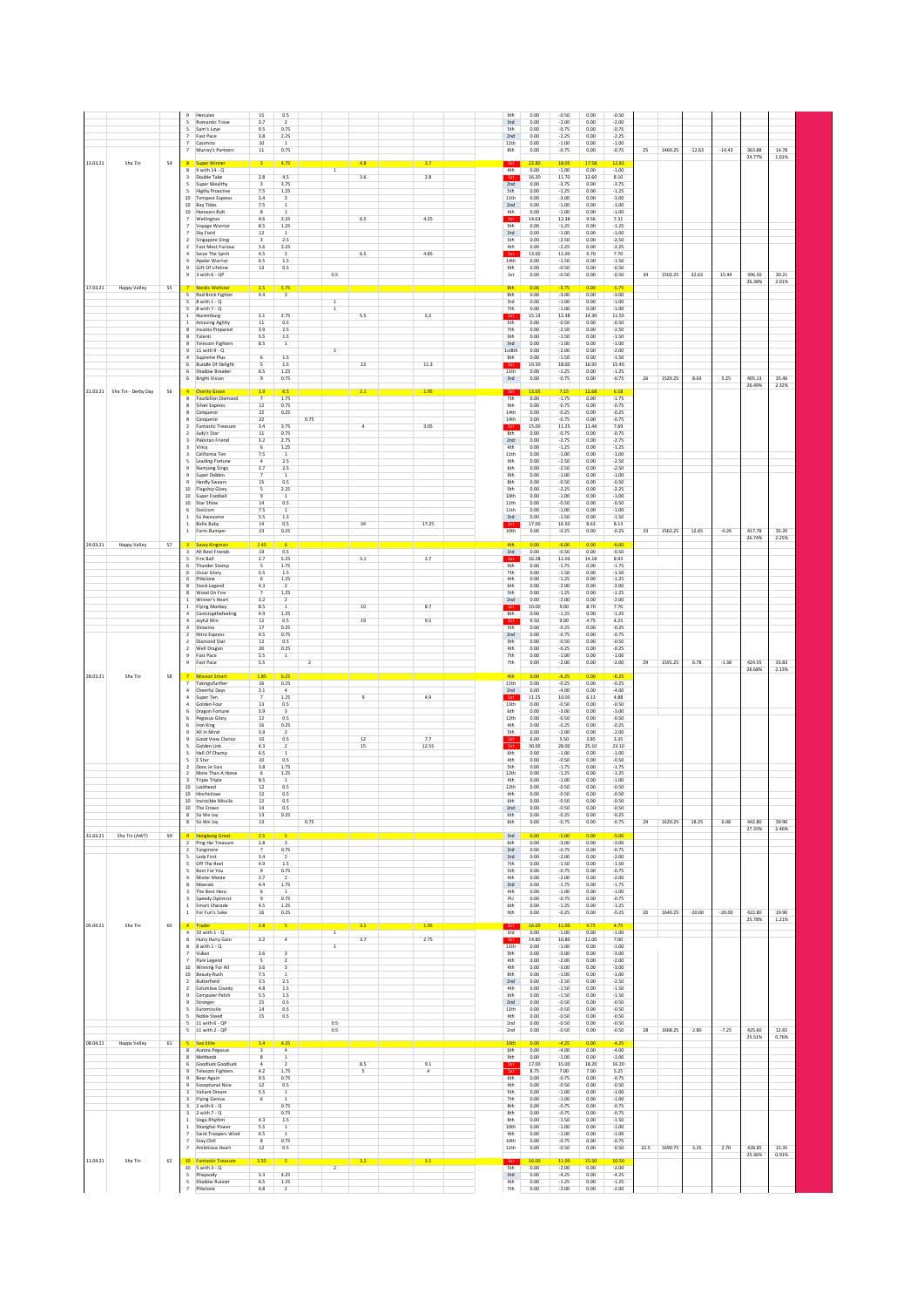|                             |        |   | 6                                         | Apex Top<br><b>Red Brick Fighter</b>             | $15\,$<br>4.8                  | 0.5<br>$\overline{2}$                     |             |                            |                  |     |                |      |         | 9th<br>9th              | 0.00<br>0.00  | $-0.50$<br>$-2.00$ | 0.00<br>0.00  | $-0.50$<br>$-2.00$ |        |         |          |          |                  |                      |
|-----------------------------|--------|---|-------------------------------------------|--------------------------------------------------|--------------------------------|-------------------------------------------|-------------|----------------------------|------------------|-----|----------------|------|---------|-------------------------|---------------|--------------------|---------------|--------------------|--------|---------|----------|----------|------------------|----------------------|
|                             |        |   |                                           | <b>Breeze Of Spring</b><br>Off The Reel          | $\bf{8}$<br>20                 | $\overline{1}$<br>0.25                    |             |                            |                  |     |                |      |         | 11th<br>7th             | 0.00<br>0.00  | $-1.00$<br>$-0.25$ | 0.00<br>0.00  | $-1.00$<br>$-0.25$ |        |         |          |          |                  |                      |
|                             |        |   | $\,$ 1                                    | Universal Hero<br>$2$ with $5 - Q$               | $2\mathbf{1}$                  | 0.25                                      |             | $\overline{1}$             |                  |     |                |      |         | 13th<br>9th             | 0.00<br>0.00  | $-0.25$<br>$-1.00$ | 0.00<br>0.00  | $-0.25$<br>$-1.00$ |        |         |          |          |                  |                      |
|                             |        |   | $\,1\,$<br>$\,$ 1 $\,$                    | 2 with $6 - Q$<br>5 with $6 - Q$                 |                                |                                           |             | $\,$ 1 $\,$<br>$\,$ 1 $\,$ |                  |     |                |      |         | 4th<br>$1\mathrm{st}$   | 0.00<br>0.00  | $-1.00$<br>$-1.00$ | 0.00<br>0.00  | $-1.00$<br>$-1.00$ |        |         |          |          |                  |                      |
|                             |        |   |                                           | M M Johnny<br>Winner's Heart                     | 6.5<br>$8.5\,$                 | 1.25<br>0.75                              |             |                            |                  |     |                |      |         | 10 <sub>th</sub><br>6th | 0.00<br>0.00  | $-1.25$<br>$-0.75$ | 0.00<br>0.00  | $-1.25$<br>$-0.75$ |        |         |          |          |                  |                      |
|                             |        |   | $\overline{2}$<br>$\overline{2}$          | Lucky Victor<br>For Fun's Sake                   | $\overline{9}$<br>9.5          | 0.25<br>0.25                              |             |                            |                  |     |                |      |         | 8th<br>12th             | 0.00<br>0.00  | $-0.25$<br>$-0.25$ | 0.00<br>0.00  | $-0.25$<br>$-0.25$ | 24     | 1714.75 | $-8.00$  | $-8.50$  | 420.85           | 6.85                 |
| 14.04.21<br>Happy Valley    | 63     |   | 6                                         | <b>Stock Legend</b>                              | 2.55                           | 5                                         |             |                            | 2.8              |     | 2.5            |      |         |                         | 14.00         | 9.00               | 12.50         | 7.50               |        |         |          |          | 24.54%           | 0.40%                |
|                             |        |   | 6<br>6                                    | $4$ with $1 - Q$<br>4 with 9 - 0                 |                                |                                           |             | $0.5\,$<br>0.5             |                  |     |                |      | $8.3\,$ | 1st<br>4th              | 4.15<br>0.00  | 3.65<br>$-0.50$    | 4.15<br>0.00  | 3.65<br>$-0.50$    |        |         |          |          |                  |                      |
|                             |        |   | 8<br>8                                    | Fast Pace<br>Smoothies                           | 4.4<br>-5                      | 2.25<br>1.5                               |             |                            |                  |     |                |      |         | 3rd<br>2nd              | 0.00<br>0.00  | $-2.25$<br>$-1.50$ | 0.00<br>0.00  | $-2.25$<br>$-1.50$ |        |         |          |          |                  |                      |
|                             |        |   | $\overline{7}$<br>$\overline{4}$          | Joyful Union<br>Harrier Jet                      | 3.9<br>3.9                     | 2.25<br>2.25                              |             |                            |                  |     |                |      |         | 6th<br>2nd              | 0.00<br>0.00  | $-2.25$<br>$-2.25$ | 0.00<br>0.00  | $-2.25$<br>$-2.25$ |        |         |          |          |                  |                      |
|                             |        |   | $\ddot{a}$<br>$\mathsf q$                 | Glenealy Generals<br>Green Luck                  | 5<br>5.5                       | 1.5<br>1.25                               |             |                            |                  |     |                |      |         | <b>Sth</b><br>3rd       | 0.00<br>0.00  | $-1.50$<br>$-1.25$ | 0.00<br>0.00  | $-1.50$<br>$-1.25$ |        |         |          |          |                  |                      |
|                             |        |   | $\mathbf{Q}$                              | Savaguin<br>2 Fairy Floss                        | 5.5<br>3.9                     | 1.25<br>1.75                              |             |                            |                  |     |                |      |         | 2nd<br><b>Sth</b>       | 0.00<br>0.00  | $-1.25$<br>$-1.75$ | 0.00<br>0.00  | $-1.25$<br>$-1.75$ |        |         |          |          |                  |                      |
|                             |        |   | $\overline{2}$                            | Enjoyable Success                                | 8.5                            | 0.75                                      |             |                            | 21               |     | 18.55          |      |         | 1st                     | 15.75         | 15.00              | 13.91         | 13.16              |        |         |          |          |                  |                      |
|                             |        |   |                                           | 3 Good Shot<br>3 Colonel                         | 6.5<br>8                       | 1.25<br>$\,$ 1                            |             |                            |                  |     |                |      |         | 6th<br>2nd              | 0.00<br>0.00  | $-1.25$<br>$-1.00$ | 0.00<br>0.00  | $-1.25$<br>$-1.00$ | 23     | 1737.75 | 10.90    | 7.56     | 431.75           | 14.41                |
| 17.04.21<br>Sha Tin         | 64     |   |                                           | <b>Carroll Street</b>                            | 2.5                            | $\overline{4}$                            |             |                            | 3                |     | $\overline{2}$ |      |         | 1st                     | 12.00         | 8.00               | 8.00          | 4.00               |        |         |          |          | 24.85%           | 0.83%                |
|                             |        |   | $\overline{2}$<br>$\overline{2}$          | $9$ with $1 - Q$<br>$9$ with $4 - Q$             |                                |                                           |             | 0.5<br>0.5                 |                  |     |                |      | 6.35    | 4rd<br>2nd              | 0.00<br>3.18  | $-0.50$<br>2.68    | 0.00<br>3.18  | $-0.50$<br>2.68    |        |         |          |          |                  |                      |
|                             |        |   | 1<br>1                                    | <b>Regency Poet</b><br>Smart Charade             | 3.5<br>5                       | $\overline{2}$<br>$\mathbf{1}$            |             |                            |                  |     |                |      |         | 7th<br>9th              | 0.00<br>0.00  | $-2.00$<br>$-1.00$ | 0.00<br>0.00  | $-2.00$<br>$-1.00$ |        |         |          |          |                  |                      |
|                             |        |   | 3<br>3                                    | Star Of Yuen Long<br>Gameplayer Times            | 3.9<br>6                       | 1.5<br><sup>1</sup>                       |             |                            |                  |     |                |      |         | 9th<br>3rd              | 0.00<br>0.00  | $-1.50$<br>$-1.00$ | 0.00<br>0.00  | $-1.50$<br>$-1.00$ |        |         |          |          |                  |                      |
|                             |        |   | 4 Awe                                     | 4 Toycoon                                        | 4.1<br>9                       | 1.25<br>0.5                               |             |                            |                  |     |                |      |         | 9th<br>6th              | 0.00<br>0.00  | $-1.25$<br>$-0.50$ | 0.00<br>0.00  | $-1.25$<br>$-0.50$ |        |         |          |          |                  |                      |
|                             |        |   | 6<br>6                                    | <b>Flying Bonus</b><br>Golfman Star              | 4.6<br>5.5                     | 1.25<br>1                                 |             |                            | $\,$ 6 $\,$      |     | 5.9            |      |         | 1st<br>8th              | 7.50<br>0.00  | 6.25<br>$-1.00$    | 7.38<br>0.00  | 6.13<br>$-1.00$    |        |         |          |          |                  |                      |
|                             |        |   | 5                                         | 5 Lady First<br>Coolceleb                        | 4.1<br>8                       | 1.25<br>0.5                               |             |                            |                  |     |                |      |         | 3rd<br><b>Sth</b>       | 0.00<br>0.00  | $-1.25$<br>$-0.50$ | 0.00<br>0.00  | $-1.25$<br>$-0.50$ |        |         |          |          |                  |                      |
|                             |        |   |                                           | Gallant Legacy                                   | 4.9<br>7.5                     | -1<br>0.75                                |             |                            | 9.5              |     | 6.25           |      |         | 3rd                     | 0.00<br>7.13  | $-1.00$<br>6.38    | 0.00<br>4.69  | $-1.00$<br>3.94    |        |         |          |          |                  |                      |
|                             |        |   |                                           | Lucky Ruby<br>Mercurial                          | 6.5                            |                                           |             |                            |                  |     |                |      |         | 1st<br>11th             | 0.00          | $-1.00$            | 0.00          | $-1.00$            |        |         |          |          |                  |                      |
|                             |        |   |                                           | 10 Moeraki<br>10 Moeraki                         | 9.5<br>9.5                     | 0.5                                       | $\,$ 1 $\,$ |                            |                  | 5.5 |                | 7.45 |         | 3rd<br>$3rd$            | 0.00<br>5.50  | $-0.50$<br>4.50    | 0.00<br>7.45  | $-0.50$<br>6.45    | 20.5   | 1758.25 | 14.80    | 10.19    | 446.55           | 24.60                |
| 21.04.21<br>Happy Valley    | 65     |   | $\overline{6}$                            | <b>Capital Star</b>                              | 2.2                            | 4.75                                      |             |                            |                  |     |                |      |         | 2nd<br>4th              | 0.00<br>0.00  | $-6.00$<br>$-4.75$ | n on          | $-6.00$            |        |         |          |          | 25.40%           | 1.40%                |
|                             |        |   | 6                                         | Fire Ball<br><b>Legend Goes</b>                  | 10                             | 0.75                                      |             |                            |                  |     |                |      |         | 11th                    | 0.00          | $-0.75$            | 0.00<br>0.00  | $-4.75$<br>$-0.75$ |        |         |          |          |                  |                      |
|                             |        |   | $\mathsf q$<br>$\overline{2}$             | Ever Force<br>Joy Avenue                         | 3.2<br>3.5                     | $\overline{a}$<br>2.25                    |             |                            |                  |     |                |      |         | $3rd$<br>4th            | 0.00<br>0.00  | $-3.00$<br>$-2.25$ | 0.00<br>0.00  | $-3.00$<br>$-2.25$ |        |         |          |          |                  |                      |
|                             |        |   | $\overline{2}$<br>$\overline{ }$          | Flying Monkey<br>7 with 6 - QP                   | 5.5                            | 1.25                                      |             | 0.5                        |                  |     |                |      |         | 6th<br>4th              | 0.00<br>0.00  | $-1.25$<br>$-0.50$ | 0.00<br>0.00  | $-1.25$<br>$-0.50$ |        |         |          |          |                  |                      |
|                             |        |   | $\overline{2}$                            | 7 with 12 - OP<br>2 12 with 6 - QP               |                                |                                           |             | 0.75<br>0.25               |                  |     |                |      |         | 4th<br>6th              | 0.00<br>0.00  | $-0.75$<br>$-0.25$ | 0.00<br>0.00  | $-0.75$<br>$-0.25$ |        |         |          |          |                  |                      |
|                             |        |   | $\overline{3}$<br>$\overline{\mathbf{3}}$ | <b>Smiling Face</b><br>Winner's Heart            | $\overline{\mathbf{S}}$<br>5   | $1.5\,$<br>$1.5\,$                        |             |                            |                  |     |                |      |         | 6th<br>11th             | 0.00<br>0.00  | $-1.50$<br>$-1.50$ | 0.00<br>0.00  | $-1.50$<br>$-1.50$ |        |         |          |          |                  |                      |
|                             |        |   | 5<br>$\leq$                               | Pure Legend<br>Seaweed Fortune                   | 4.8<br>8.5                     | 1.5<br>0.75                               |             |                            |                  |     |                |      |         | 8th<br>2nd              | 0.00<br>0.00  | $-1.50$<br>$-0.75$ | 0.00<br>0.00  | $-1.50$<br>$-0.75$ |        |         |          |          |                  |                      |
|                             |        |   | $\mathbf{1}$<br>$\mathbf{1}$              | Dynamic Eagle<br>Xiang Bai Qi                    | 4.2<br>4.8                     | 1.25<br>$\mathbf{1}$                      |             |                            |                  |     |                |      |         | 7th<br>2nd              | 0.00<br>0.00  | $-1.25$<br>$-1.00$ | 0.00<br>0.00  | $-1.25$<br>$-1.00$ |        |         |          |          |                  |                      |
|                             |        |   | $\overline{7}$                            | <b>Travel Datuk</b>                              | $\bf{8}$                       | 0.5                                       |             |                            |                  |     |                |      |         | <b>Sth</b>              | 0.00          | $-0.50$            | 0.00          | $-0.50$            |        |         |          |          |                  | $-4.40$              |
|                             |        |   | $\overline{7}$                            | <b>Travel Datuk</b>                              | 8                              |                                           | 1.5         |                            |                  |     |                |      |         | <b>Sth</b>              | 0.00          | $-1.50$            | 0.00          | $-1.50$            | 29     | 1787.25 | $-29.00$ | $-29.00$ | 417.55<br>23.36% | $-0.25%$             |
| 25.04.21 Sha Tin Champs Day | 66     |   | 8                                         | <b>Gallant Expres</b><br>Daring Tact             | 1.8<br>1.75                    | 6                                         |             |                            |                  |     |                |      |         | <b>4th</b><br>3rd       | 0.00<br>0.00  | $-6.00$<br>$-6.00$ | 0.00<br>0.00  | $-6.00$<br>$-6.00$ |        |         |          |          |                  |                      |
|                             |        |   | 8<br>$\overline{2}$                       | Kiseki<br>Packing Award                          | 8                              | $\mathbf{1}$<br>4.5                       |             |                            |                  |     |                |      |         | 4th<br>10th             | 0.00<br>0.00  | $-1.00$<br>$-4.50$ | 0.00<br>0.00  | $-1.00$<br>$-4.50$ |        |         |          |          |                  |                      |
|                             |        |   | $\overline{2}$<br>$\overline{2}$          | $5$ with $4 - 0$<br>5 with 9 - 0                 |                                |                                           |             | 1.25<br>0.5                |                  |     |                |      |         | 4th<br>2nd              | 0.00<br>0.00  | $-1.25$<br>$-0.50$ | 0.00<br>0.00  | $-1.25$<br>$-0.50$ |        |         |          |          |                  |                      |
|                             |        |   | 5<br>5                                    | Wellington<br>Stronger                           | 4.5<br>5                       | 2.5<br>1.5                                |             |                            | $\boldsymbol{8}$ |     | 3.95           |      |         | 1st<br>7th              | 20.00<br>0.00 | 17.50<br>$-1.50$   | 9.88<br>0.00  | 7.38<br>$-1.50$    |        |         |          |          |                  |                      |
|                             |        |   | 1<br>1                                    | <b>Enchanting Start</b><br><b>Ernest Feeling</b> | 3.2<br>9.5                     | 2.5<br>0.75                               |             |                            |                  |     |                |      |         | 13th<br>5th             | 0.00<br>0.00  | $-2.50$<br>$-0.75$ | 0.00<br>0.00  | $-2.50$<br>$-0.75$ |        |         |          |          |                  |                      |
|                             |        |   | 1<br>$\overline{4}$                       | Viva Popcorn<br>Perfect To Great                 | 21<br>5                        | 0.25<br>1.25                              |             |                            |                  |     |                |      |         | 14th<br>10th            | 0.00<br>0.00  | $-0.25$<br>$-1.25$ | 0.00<br>0.00  | $-0.25$<br>$-1.25$ |        |         |          |          |                  |                      |
|                             |        |   | 4                                         | New Future                                       | 6                              | 1.25                                      |             |                            |                  |     |                |      |         | 8th                     | 0.00          | $-1.25$            | 0.00          | $-1.25$            |        |         |          |          |                  |                      |
|                             |        |   | $\overline{4}$<br>9                       | Serious Liaison<br>Celestial Power               | 12<br>8.5                      | 0.5<br>0.75                               |             |                            | $17\,$           |     | 9.15           |      |         | 1st<br>7th              | 8.50<br>0.00  | 8.00<br>$-0.75$    | 4.58<br>0.00  | 4.08<br>$-0.75$    |        |         |          |          |                  |                      |
|                             |        |   | $\overline{9}$                            | Super Football                                   | 11                             | 0.5                                       |             |                            |                  |     |                |      |         | 4th                     | 0.00          | $-0.50$            | 0.00          | $-0.50$            | 31     | 1818.25 | $-2.50$  | $-16.55$ | 415.05<br>22.83% | $-20.95$<br>$-1.15%$ |
| 28.04.21<br>Happy Valley    | 67     |   |                                           | <b>Brilliant Fortun</b><br>Star Of Wuyi          | 1.95<br>$\,$ 3                 | 3.25                                      |             |                            |                  |     |                |      |         | 4th<br>7th              | 0.00<br>0.00  | $-5.00$<br>$-3.25$ | 0.00<br>0.00  | $-5.00$<br>$-3.25$ |        |         |          |          |                  |                      |
|                             |        |   |                                           | Hero Star<br>Donc Je Suis                        | 7.5<br>3.6                     | 0.75<br>$2.5\,$                           |             |                            | $13\,$           |     | 10.75<br>3.85  |      |         | 1st<br>1st              | 9.75<br>10.00 | 9.00<br>7.50       | 8.06<br>9.63  | 7.31<br>7.13       |        |         |          |          |                  |                      |
|                             |        |   | $\overline{\mathbf{3}}$<br>$\overline{2}$ | <b>Bright Vision</b><br><b>Telecom Smart</b>     | 6<br>3.1                       | $\overline{1}$<br>$\overline{2}$          |             |                            |                  |     |                |      |         | 2nd<br>2nd              | 0.00<br>0.00  | $-1.00$<br>$-2.00$ | 0.00<br>0.00  | $-1.00$<br>$-2.00$ |        |         |          |          |                  |                      |
|                             |        |   | $\overline{2}$<br>6                       | Mudita<br><b>Triple Triple</b>                   | 5.5<br>$\overline{4}$          | $\overline{1}$<br>1.25                    |             |                            |                  |     |                |      |         | 8th<br>8th              | 0.00<br>0.00  | $-1.00$<br>$-1.25$ | 0.00<br>0.00  | $-1.00$<br>$-1.25$ |        |         |          |          |                  |                      |
|                             |        |   | 5                                         | Fa Fa<br>Nunchuk                                 | 5.5<br>$\bf{8}$                | $\,$ 1<br>0.75                            |             |                            | $13\,$           |     | 9.85           |      |         | 1st<br>7th              | 13.00<br>0.00 | 12.00<br>$-0.75$   | 9.85<br>0.00  | 8.85<br>$-0.75$    |        |         |          |          |                  |                      |
|                             |        |   | $\,$ 2 $\,$                               | Shadow Breake<br>Smart Cousin                    | $\overline{\mathbf{8}}$<br>3.7 | 0.75<br>1.25                              |             |                            |                  |     |                |      |         | <b>Sth</b><br>$7th$     | 0.00<br>0.00  | $-0.75$<br>$-1.25$ | 0.00<br>0.00  | $-0.75$<br>$-1.25$ | 20.5   | 1838.75 | 12.25    | 7.04     | 427.30           | $-13.91$             |
| 02.05.21<br>Sha Tin         | 68     |   | 10 <sup>°</sup>                           | <b>Trillion Win</b>                              |                                |                                           |             |                            |                  |     |                |      |         | 2nd                     | 0.00          | $-6.00$            | nm            | $-600$             |        |         |          |          | 23.24%           | $-0.76%$             |
|                             |        |   |                                           | 1 Turbo Power<br>$1$ 1 with $9 - 0$              | 2.5                            | 3.75                                      |             | 1.25                       |                  |     |                |      |         | 2nd                     | 0.00          |                    | 0.00          | $-3.75$            |        |         |          |          |                  |                      |
|                             |        |   |                                           | Gracylove<br>A La King                           | 2.7                            |                                           |             |                            |                  |     |                |      |         |                         | 0.00          | $-3.75$<br>$-1.25$ | 0.00          | $-1.25$            |        |         |          |          |                  |                      |
|                             |        | 6 | 6                                         |                                                  |                                | 3.5<br>0.75                               |             |                            |                  |     |                |      |         | $3rd$<br>7th<br>11th    | 0.00<br>0.00  | $-3.50$<br>$-0.75$ | 0.00          | $-3.50$            |        |         |          |          |                  |                      |
|                             |        |   |                                           | Sunny Baby                                       | 9.5<br>9.5                     | 0.75                                      |             |                            |                  |     |                |      |         | 9th                     | 0.00          | $-0.75$            | 0.00<br>0.00  | $-0.75$<br>$-0.75$ |        |         |          |          |                  |                      |
|                             |        |   | $\ddot{a}$<br>$\Delta$                    | Rhapsody<br><b>Tronic Mighty</b>                 | $\overline{4}$<br>5.5          | 2.25<br>$1.5\,$                           |             |                            |                  |     |                |      |         | 2nd<br>4th              | 0.00<br>0.00  | $-2.25$<br>$-1.50$ | 0.00<br>0.00  | $-2.25$<br>$-1.50$ |        |         |          |          |                  |                      |
|                             |        |   | 8<br>8                                    | Sky Show<br><b>Heza Beauty</b>                   | $\overline{\phantom{a}}$<br>16 | 1.5<br>0.5                                |             |                            |                  |     |                |      |         | <b>Sth</b><br>7th       | 0.00<br>0.00  | $-1.50$<br>$-0.50$ | 0.00<br>0.00  | $-1.50$<br>$-0.50$ |        |         |          |          |                  |                      |
|                             |        |   | 3                                         | $3$ limmu<br>Amazing Agility                     | 4.3<br>5.5                     | 1.25<br>$\mathbf{1}$                      |             |                            |                  |     |                |      |         | 9th<br>3rd              | 0.00<br>0.00  | $-1.25$<br>$-1.00$ | 0.00<br>0.00  | $-1.25$<br>$-1.00$ |        |         |          |          |                  |                      |
|                             |        |   |                                           | 3 Aerosonic<br>11 Kasi Farasi                    | 14<br>5.5                      | 0.5<br><sup>1</sup>                       |             |                            |                  |     |                |      |         | 7th<br>4th              | 0.00<br>0.00  | $-0.50$<br>$-1.00$ | 0.00<br>0.00  | $-0.50$<br>$-1.00$ |        |         |          |          |                  |                      |
|                             |        |   |                                           | 11 Compassion Spirit<br>11 Win Win               | 7.5<br>11                      | 0.75<br>0.5                               |             |                            |                  |     |                |      |         | 2nd<br>7th              | 0.00<br>0.00  | $-0.75$<br>$-0.50$ | 0.00<br>0.00  | $-0.75$<br>$-0.50$ |        |         |          |          |                  |                      |
|                             |        |   | $\overline{7}$                            | Delightful Laos<br>Butterfield                   | 8<br>$\overline{9}$            | 0.75<br>0.75                              |             |                            | 23               |     | 28.75          |      |         | 9th<br>1st              | 0.00<br>17.25 | $-0.75$<br>16.50   | 0.00<br>21.56 | $-0.75$<br>20.81   |        |         |          |          |                  |                      |
|                             |        |   |                                           | 2 Island Sunshine<br>2 Fourawarrior              | 7.5<br>11                      | 0.75<br>0.5                               |             |                            |                  |     |                |      |         | 7th<br>12th             | 0.00<br>0.00  | $-0.75$<br>$-0.50$ | 0.00<br>0.00  | $-0.75$<br>$-0.50$ |        |         |          |          |                  |                      |
|                             |        |   | $\overline{2}$                            | 2 6 with 11 - Q                                  |                                |                                           |             | 0.5                        |                  |     |                |      |         | 1st                     | 0.00<br>0.00  | $-0.50$<br>$-0.50$ | 0.00<br>0.00  | $-0.50$<br>$-0.50$ |        |         |          |          |                  |                      |
|                             |        |   | 5                                         | $6$ with $5 - Q$<br>Free Foal                    | 9.5                            | 0.5                                       |             | 0.5                        |                  |     |                |      |         | 1st<br>6th              | 0.00          | $-0.50$            | 0.00          | $-0.50$            |        |         |          |          |                  |                      |
|                             |        |   |                                           | $5 - 3$ with $9 - QP$                            |                                |                                           |             | 0.5                        |                  |     |                |      |         | 1st                     | 0.00          | $-0.50$            | 0.00          | $-0.50$            | 31.5   | 1870.25 | $-14.25$ | $-9.94$  | 413.05<br>22.09% | $-23.85$<br>$-1.28%$ |
| 05.05.21<br>Happy Valley    | 69     |   | $\mathbf{1}$                              | Exuberant<br><b>Happy Profit</b>                 | 2.7<br>3.3                     | $\overline{4}$<br>$\overline{\mathbf{3}}$ |             |                            | 3.9              |     | 3.5            |      |         | 1st<br>2nd              | 15.60<br>0.00 | 11.60<br>$-3.00$   | 14.00<br>0.00 | 10.00<br>$-3.00$   |        |         |          |          |                  |                      |
|                             |        |   | 4                                         | 4 Fortune Hero<br>Ambitious Heart                | 3.6<br>$\mathsf g$             | $\overline{2}$<br>0.5                     |             |                            | $\overline{6}$   |     | 3.15           |      |         | 1st<br>2nd              | 12.00<br>0.00 | 10.00<br>$-0.50$   | 6.30<br>0.00  | 4.30<br>$-0.50$    |        |         |          |          |                  |                      |
|                             |        |   | $\overline{7}$<br>$\overline{2}$          | <b>Dancing Fighter</b><br>Sunny Star             | 3.6<br>3.5                     | 1.75<br>1.75                              |             |                            | $\sqrt{4}$       |     | 3.1            |      |         | <b>Sth</b><br>1st       | 0.00<br>7.00  | $-1.75$<br>5.25    | 0.00<br>5.43  | $-1.75$<br>3.68    |        |         |          |          |                  |                      |
|                             |        |   | 6<br>6                                    | Royal Racer<br>Regency Master                    | 3.9<br>5.5                     | 1.5<br>1                                  |             |                            |                  |     |                |      |         | 8th<br>6th              | 0.00<br>0.00  | $-1.50$<br>$-1.00$ | 0.00<br>0.00  | $-1.50$<br>$-1.00$ |        |         |          |          |                  |                      |
|                             |        |   | 9                                         | Igniting<br>California Rad                       | 4.2<br>6.5                     | 1.25<br>$\,$ 1 $\,$                       |             |                            |                  |     |                |      |         | 2nd<br><b>Sth</b>       | 0.00<br>0.00  | $-1.25$<br>$-1.00$ | 0.00<br>0.00  | $-1.25$<br>$-1.00$ |        |         |          |          |                  |                      |
|                             |        |   |                                           | Guy Dragon                                       | 6.5<br>5                       | $\overline{1}$                            |             |                            |                  |     |                |      |         | 9th<br>3rd              | 0.00<br>0.00  | $-1.00$<br>$-1.25$ | 0.00<br>0.00  | $-1.00$            |        |         |          |          |                  |                      |
|                             |        |   | 8                                         | Harmony N Blessed<br>Capital Star                | 5.5                            | $1.25\,$<br>$\,$ 1 $\,$                   |             |                            |                  |     |                |      |         | 10th                    | 0.00          | $-1.00$            | 0.00          | $-1.25$<br>$-1.00$ | $21\,$ | 1891.25 | 13.60    | 4.73     | 426.65           | $-19.13$             |
| Sha Tin                     | $70\,$ |   |                                           | <b>Seasons Bliss</b>                             |                                | 4.25                                      |             |                            |                  |     |                |      |         | 2nd                     | 0.00<br>0.00  | 0.00<br>$-4.25$    | 0.00<br>0.00  | 0.00<br>$-4.25$    |        |         |          |          | 22.56%           | $-1.01%$             |
|                             |        |   | $\overline{7}$                            | 3 First Responder<br>Speedy Mouse                | $_{8}$<br>3.5                  | 0.5<br>$\overline{\mathbf{3}}$            |             |                            | $\overline{11}$  |     | 10.75          |      |         | 1st<br>4th              | 5.50<br>0.00  | 5.00<br>$-3.00$    | 5.38<br>0.00  | 4.88<br>$-3.00$    |        |         |          |          |                  |                      |
| 08.05.21                    |        |   | $\overline{7}$<br>6                       | Namjong Sings<br>My Estatic                      | 4.5<br>3.9                     | $2.5\,$<br>$\overline{2}$                 |             |                            |                  |     |                |      |         | 3rd<br>8th              | 0.00<br>0.00  | $-2.50$<br>$-2.00$ | 0.00<br>0.00  | $-2.50$<br>$-2.00$ |        |         |          |          |                  |                      |
|                             |        |   | 6<br>$\mathbf{R}$                         | Unicornbaby<br>Gameplayer Times                  | 10<br>3.8                      | 0.5<br>$\overline{ }$                     |             |                            |                  |     |                |      |         | 2nd<br>4th              | 0.00<br>0.00  | $-0.50$<br>$-2.00$ | 0.00<br>0.00  | $-0.50$<br>$-2.00$ |        |         |          |          |                  |                      |
|                             |        |   | $\overline{9}$<br>$\overline{9}$          | Perfect Pair<br>True Legend                      | $\sqrt{4}$<br>6                | 1.75<br>1.25                              |             |                            |                  |     |                |      |         | 7th<br><b>Sth</b>       | 0.00<br>0.00  | $-1.75$<br>$-1.25$ | 0.00<br>0.00  | $-1.75$<br>$-1.25$ |        |         |          |          |                  |                      |
|                             |        |   | 5<br>$\overline{\phantom{a}}$             | Awe                                              | 4.1<br>6.5                     | $1.5\,$<br>0.75                           |             |                            |                  |     |                |      |         | 4th<br>13th             | 0.00<br>0.00  | $-1.50$<br>$-0.75$ | 0.00<br>0.00  | $-1.50$            |        |         |          |          |                  |                      |
|                             |        |   | $\leq$                                    | Super Fast<br>Nunchuks                           | 19                             | 0.25                                      |             |                            |                  |     |                |      |         | 8th<br>10th             | 0.00<br>0.00  | $-0.25$            | 0.00          | $-0.75$<br>$-0.25$ |        |         |          |          |                  |                      |
|                             |        |   | $\overline{2}$                            | 2 Wonder Brahma<br>Regency Poet                  | 4.9<br>13                      | 1.25<br>0.5                               |             |                            |                  |     |                |      |         | 7th                     | 0.00          | $-1.25$<br>$-0.50$ | 0.00<br>0.00  | $-1.25$<br>$-0.50$ |        |         |          |          |                  |                      |
|                             |        |   | $\mathbf{1}$                              | Go Go Sixteen<br>Gladsome Ryder                  | 10<br>10                       | 0.5<br>0.5                                |             |                            |                  |     |                |      |         | 4th<br>12th             | 0.00<br>0.00  | $-0.50$<br>$-0.50$ | 0.00<br>0.00  | $-0.50$<br>$-0.50$ |        |         |          |          |                  |                      |
|                             |        |   | $\mathbf{1}$<br>$\mathbf{1}$              | 1 with 4 - QP<br>1 with 7 - QP                   |                                |                                           |             | 0.5<br>0.5                 |                  |     |                |      |         | $1\rm st$<br>$1\rm st$  | 0.00<br>0.00  | $-0.50$<br>$-0.50$ | 0.00<br>0.00  | $-0.50$<br>$-0.50$ | 24     | 1915.25 | $-18.50$ | $-18.63$ | 408.15           | $-37.75$             |
| 12.05.21<br>Sha Tin (AWT)   | 71     |   | $\overline{4}$                            | Super Winner<br><b>Beauty Cheers</b>             | 2.4<br>2.4                     | 5.5<br>$\overline{4}$                     |             |                            | 3.6              |     | 2.9            |      |         | 1st<br>6th              | 19.80<br>0.00 | 14.30<br>$-4.00$   | 15.95<br>0.00 | 10.45<br>$-4.00$   |        |         |          |          | 21.31%           | $-1.97%$             |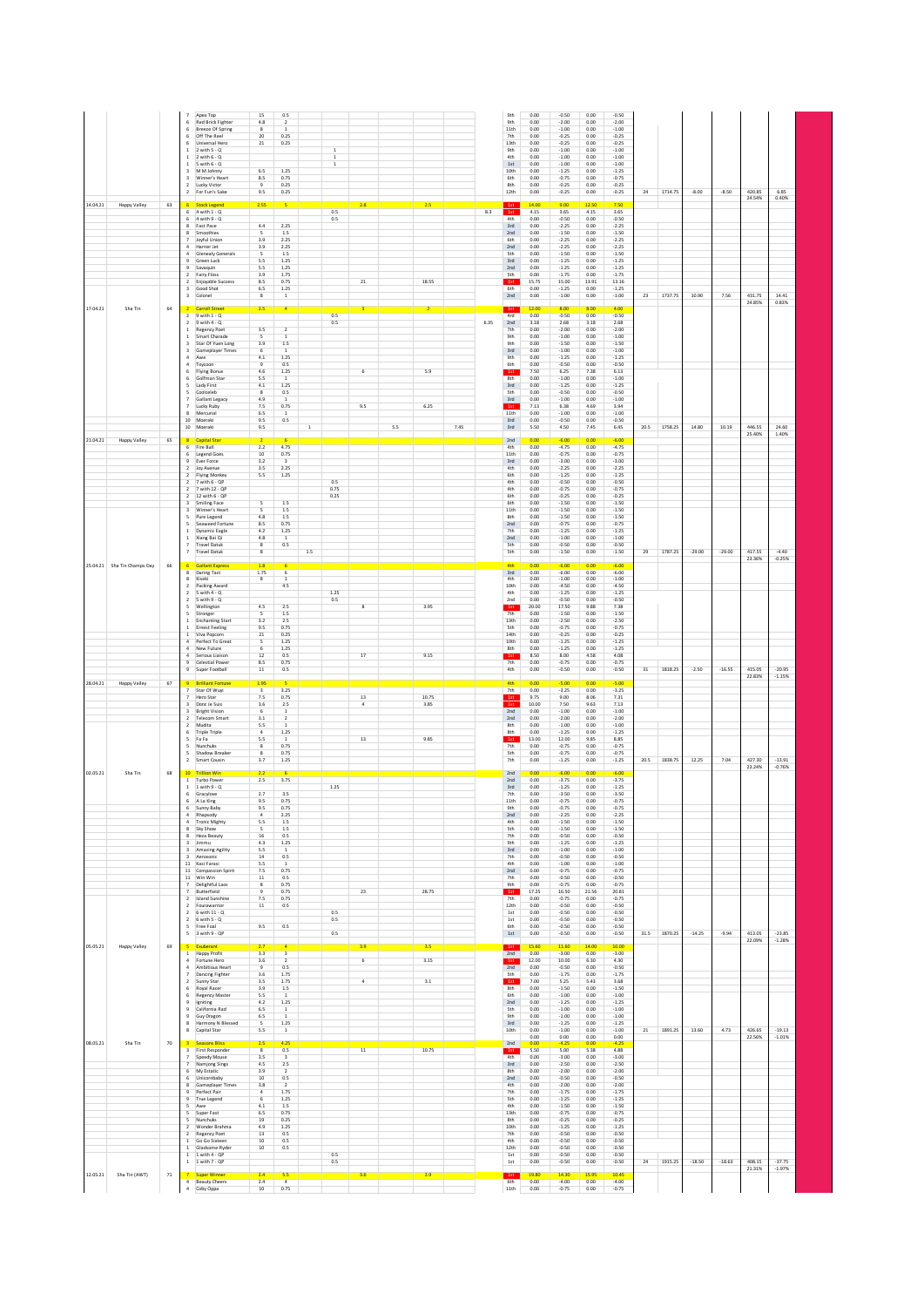| 16.05.21<br>Sha Tin<br>72        | Infinite Power<br>5.<br>Little Thunder<br>5<br>Ka Ying Brilliance<br>Ever Strong<br>Star Of Yuen Long<br>$\mathbf{R}$<br>Golfman Star<br>$\mathbf{R}$<br>Nothing New<br>6<br>Land Power<br>6.<br>Apolar Warrior<br>$\overline{ }$<br>Aerosonic<br>$\overline{2}$<br>3 <sup>7</sup><br><b>Packing Award</b>                                                                                                             | 4.1<br>$\mathbf{8}$<br>4.4<br>$10\,$<br>6.5<br>7.5<br>6<br>8.5<br>$7.5\,$<br>$13\,$<br>3.6                                                                          | $\overline{z}$<br>0.75<br>$\overline{2}$<br>0.75<br>1.5<br>1.25<br>$\mathbf{1}$<br>0.75<br>0.75<br>0.5<br>3.5                                                          |                       |                          |                      |      | 4th<br>9th<br>2nd<br>6th<br>4th<br>11th<br>14th<br>11th<br>3rd<br>8th<br>3rd                                           | 0.00<br>0.00<br>0.00<br>0.00<br>0.00<br>0.00<br>0.00<br>0.00<br>0.00<br>0.00<br>0.00                                          | $-2.00$<br>$-0.75$<br>$-2.00$<br>$-0.75$<br>$-1.50$<br>$-1.25$<br>$-1.00$<br>$-0.75$<br>$-0.75$<br>$-0.50$<br>$-3.50$                                                      | 0.00<br>0.00<br>0.00<br>0.00<br>0.00<br>0.00<br>0.00<br>0.00<br>0.00<br>0.00<br>0.00                                            | $-2.00$<br>$-0.75$<br>$-2.00$<br>$-0.75$<br>$-1.50$<br>$-1.25$<br>$-1.00$<br>$-0.75$<br>$-0.75$<br>$-0.50$<br>$-3.50$                                                     |      | 21.5 1936.75 | $-1.70$  | $-5.55$  | 406.45<br>20.99% | $-43.30$<br>$-2.24%$  |  |
|----------------------------------|------------------------------------------------------------------------------------------------------------------------------------------------------------------------------------------------------------------------------------------------------------------------------------------------------------------------------------------------------------------------------------------------------------------------|---------------------------------------------------------------------------------------------------------------------------------------------------------------------|------------------------------------------------------------------------------------------------------------------------------------------------------------------------|-----------------------|--------------------------|----------------------|------|------------------------------------------------------------------------------------------------------------------------|-------------------------------------------------------------------------------------------------------------------------------|----------------------------------------------------------------------------------------------------------------------------------------------------------------------------|---------------------------------------------------------------------------------------------------------------------------------|---------------------------------------------------------------------------------------------------------------------------------------------------------------------------|------|--------------|----------|----------|------------------|-----------------------|--|
|                                  | $\overline{\mathbf{3}}$<br>Party Genius<br>8 Valiant Dream<br>Multimillion<br>$\mathbf{R}$<br>10 Roman Turbo<br>10 Beauty Smile<br>10 E Star<br>Touch Faith<br>$\overline{2}$<br>$2 - 1$ with $5 - Q$<br>Oscar Glory<br>6<br>Galaxy Emperor<br>5<br>Green Envy<br>1 Valiant Elegance                                                                                                                                   | 6<br>4.7<br>4.7<br>$\overline{4}$<br>5.5<br>$12\,$<br>3.9<br>4.6<br>6<br>6.5<br>3.3                                                                                 | 1.5<br>$\overline{2}$<br>$\overline{2}$<br>1.25<br>0.5<br>$\overline{2}$<br>$1.5\,$<br>1.25<br>$\mathbf{1}$<br>1.5                                                     | $\,$ 1 $\,$           | 4.25                     | 3.25                 |      | <b>Sth</b><br>1st<br><b>SCR</b><br>7th<br>9th<br>2nd<br><b>Sth</b><br>1st<br>4th<br>2nd<br>10th<br>3rd                 | 0.00<br>8.50<br>0.00<br>0.00<br>0.00<br>0.00<br>0.00<br>0.00<br>0.00<br>0.00<br>0.00<br>0.00                                  | $-1.50$<br>6.50<br>0.00<br>$-2.00$<br>$-1.25$<br>$-0.50$<br>$-2.00$<br>$-1.00$<br>$-1.50$<br>$-1.25$<br>$-1.00$<br>$-1.50$                                                 | 0.00<br>6.50<br>0.00<br>0.00<br>0.00<br>0.00<br>0.00<br>0.00<br>0.00<br>0.00<br>0.00<br>0.00                                    | $-1.50$<br>4.50<br>0.00<br>$-2.00$<br>$-1.25$<br>$-0.50$<br>$-2.00$<br>$-1.00$<br>$-1.50$<br>$-1.25$<br>$-1.00$<br>$-1.50$                                                | 19   | 1955.75      | $-10.50$ | $-12.50$ | 395.95<br>20.25% | $-55.80$<br>$-2.85%$  |  |
| 19.05.21<br>Happy Valley<br>73   | <b>Red Majesty</b><br>$\mathbf{1}$<br>California Legend<br>$\mathbf{1}$<br>Superbella<br>Cheerful Days<br>Stock Legend<br>8<br>The Runner<br>Here Comes Ted<br><b>High Rise Solider</b><br>More Than Enough<br>Ming Warrior<br>Telecom Rocket<br>Sight Hero<br>Split Of A Second<br>President Star                                                                                                                     | 13<br>2.6<br>6.5<br>3.6<br>6.5<br>5<br>$\overline{\mathbf{g}}$<br>4.1<br>6<br>6<br>$12\,$<br>4.4                                                                    | 5.5<br>0.5<br>4.25<br>1.25<br>$\overline{2}$<br>1.5<br>0.75<br>1.5<br>$\,$ 1 $\,$<br>$\,$ 1<br>0.5<br>$\,$ 1                                                           |                       | 2.5                      | 1.95                 |      | 1st<br>9th<br>7th<br>10th<br>11th<br>4th<br>3rd<br>4th<br>2nd<br>8th<br>2nd<br>3rd<br>8th<br>$3rd$                     | 13.75<br>0.00<br>0.00<br>0.00<br>0.00<br>0.00<br>0.00<br>0.00<br>0.00<br>0.00<br>0.00<br>0.00<br>0.00<br>0.00                 | 8.25<br>$-0.50$<br>$-4.25$<br>$-1.25$<br>$-2.00$<br>$-1.00$<br>$-1.50$<br>$-0.75$<br>$-1.50$<br>$-1.00$<br>$-1.00$<br>$-1.00$<br>$-0.50$<br>$-1.00$                        | 10.73<br>0.00<br>0.00<br>0.00<br>0.00<br>0.00<br>0.00<br>0.00<br>0.00<br>0.00<br>0.00<br>0.00<br>0.00<br>0.00                   | 5.23<br>$-0.50$<br>$-4.25$<br>$-1.25$<br>$-2.00$<br>$-1.00$<br>$-1.50$<br>$-0.75$<br>$-1.50$<br>$-1.00$<br>$-1.00$<br>$-1.00$<br>$-0.50$<br>$-1.00$                       |      |              |          |          |                  |                       |  |
| 23.05.21 Sha Tin (C&C Cup)<br>74 | Joy N Fun Legend<br>$\overline{2}$<br>Exultan<br>8<br>Glorious Dragon<br>8<br>Jiangxi Stamina<br>$\overline{2}$<br>Drops Of God<br>$\overline{\mathbf{3}}$<br>Joyful Heart<br>5<br>Ezra<br>5<br>Zhan Jiang Rocks<br>6<br>Dandy Years<br>New Future<br>6<br>11 Metro Warrior<br>11 Namjong Sings<br>11 4 with 1 - 0<br>11 4 with 6 - Q<br>$\mathbf{1}$<br>Toronado Phantom                                              | $14\,$<br>2.25<br>$\overline{\phantom{a}}$<br>$2.5\,$<br>$\overline{2}$<br>$4.1\,$<br>$\overline{9}$<br>12<br>4.7<br>$\overline{9}$<br>7.5<br>7.5<br>$\overline{7}$ | 0.25<br>6.25<br>2.25<br>$\mathsf{s}$<br>$4.5\,$<br>1.25<br>0.75<br>0.5<br>1.25<br>0.75<br>0.75<br>0.75<br>$\,$ 1                                                       | 0.75<br>0.75          | $2.4\,$<br>18            | 1.85<br>17.35        | 5.75 | 4th<br>3rd<br>Sth<br>2nd<br>1st<br>14th<br>7th<br><b>Sth</b><br>7th<br>6th<br>2nd<br>7th<br>1st<br>1st<br>1st          | 0.00<br>0.00<br>0.00<br>0.00<br>10.80<br>0.00<br>0.00<br>0.00<br>0.00<br>0.00<br>0.00<br>0.00<br>4.31<br>0.00<br>18.00        | $-0.25$<br>$-6.25$<br>$-2.25$<br>$-5.00$<br>6.30<br>$-1.25$<br>$-0.75$<br>$-0.50$<br>$-1.25$<br>$-0.75$<br>$-0.75$<br>$-0.75$<br>3.56<br>$-0.75$<br>17.00                  | 0.00<br>0 <sup>0</sup><br>0.00<br>0.00<br>8.33<br>0.00<br>0.00<br>0.00<br>0.00<br>0.00<br>0.00<br>0.00<br>4.31<br>0.00<br>17.35 | $-0.25$<br>$-6.25$<br>$-2.25$<br>$-5.00$<br>3.83<br>$-1.25$<br>$-0.75$<br>$-0.50$<br>$-1.25$<br>$-0.75$<br>$-0.75$<br>$-0.75$<br>3.56<br>$-0.75$<br>16.35                 | 23   | 1978.75      | $-9.25$  | $-12.28$ | 386.70<br>19.54% | $-68.08$<br>$-3.44%$  |  |
| 26.05.21<br>75<br>Happy Valley   | $\overline{4}$<br>9 with 7 - Ex<br>Moonluck<br><b>Right Choice</b><br>3<br>3<br>Surealism<br>Ka Ying Excellent<br>3<br>Magnificent<br>8<br><b>Shining Gem</b><br>8<br><b>Flying Quest</b><br>8<br>Exuberant<br>9<br>Equaletta Blitz<br>Triple Triple<br>9<br>Pearl Champion<br>5.<br>Manna From Heaven<br>Hero Star<br>6<br>Mr Lumieres<br>6<br>Yee Cheong Lucky<br>2                                                  | 2.7<br>4.8<br>6<br>7.5<br>4.5<br>$11\,$<br>15<br>4.4<br>$12\,$<br>13<br>5<br>7.5<br>8.5<br>$\,9$<br>3.7                                                             | 4.5<br>1.75<br>1.25<br>1<br>1.75<br>0.5<br>0.25<br>1.75<br>0.5<br>0.5<br>1.5<br>1<br>0.75<br>0.75<br>1.5                                                               | $\,$ 1 $\,$           | $12\,$                   | 10.35                |      | 4th<br>4th<br>8th<br>4th<br>2nd<br>6th<br>10th<br>7th<br>3rd<br>4th<br>9th<br>3rd<br>1st<br>3rd<br>11th<br>3rd         | 0.00<br>0.00<br>0.00<br>0.00<br>0.00<br>0.00<br>0.00<br>0.00<br>0.00<br>0.00<br>0.00<br>0.00<br>12.00<br>0.00<br>0.00<br>0.00 | $-1.00$<br>$-4.50$<br>$-1.75$<br>$-1.25$<br>$-1.00$<br>$-1.75$<br>$-0.50$<br>$-0.25$<br>$-1.75$<br>$-0.50$<br>$-0.50$<br>$-1.50$<br>11.00<br>$-0.75$<br>$-0.75$<br>$-1.50$ | 0.00<br>0.00<br>0.00<br>0.00<br>0.00<br>0.00<br>0.00<br>0.00<br>0.00<br>0.00<br>0.00<br>0.00<br>10.35<br>0.00<br>0.00<br>0.00   | $-1.00$<br>$-4.50$<br>$-1.75$<br>$-1.25$<br>$-1.00$<br>$-1.75$<br>$-0.50$<br>$-0.25$<br>$-1.75$<br>$-0.50$<br>$-0.50$<br>$-1.50$<br>9.35<br>$-0.75$<br>$-0.75$<br>$-1.50$ | 27.5 | 2006.25      | 5.61     | 2.49     | 392.31<br>19.55% | $-65.59$<br>$-3.27%$  |  |
| 30.05.21<br>Sha Tin<br>76        | Smart Hunter<br><b>Seasons Blis</b><br>Green Envy<br><b>Sight Success</b><br>10<br>10 When You Believe<br>10 13 with 8-Q<br>10 13 with 14 - Q<br>Mighty Valor<br>9<br>First Responder<br>۹<br>Eligere<br>$\overline{9}$<br>$\overline{7}$<br>Speedy Mouse<br>Baby<br>$\overline{7}$<br>More Than This<br>$\mathbf{a}$<br>California Ten<br>6<br>Lucky Fun<br>$\mathbf{R}$<br>True Legend<br>$\mathbf{R}$               | $12\,$<br>$12\,$<br>3<br>$15\,$<br>2.7<br>6.5<br>8.5<br>$\overline{\mathbf{3}}$<br>9.5<br>2.7<br>2.7<br>4.7<br>$\overline{\phantom{a}}$                             | 0.25<br>0.5<br>$3.5\,$<br>0.5<br>3.5<br>1.5<br>0.75<br>$\overline{a}$<br>0.75<br>$\overline{\mathbf{3}}$<br>$\overline{a}$<br>1.75<br>1.75                             | $\overline{1}$<br>0.5 | $12\,$<br>$\overline{a}$ | 8.5<br>3.4           |      | 10th<br>1st<br>6th<br>12th<br>3rd<br>3rd<br>10th<br>8th<br>3rd<br>9th<br>7th<br>6th<br>2nd<br>10th                     | 0.00<br>0.00<br>6.00<br>0.00<br>0.00<br>0.00<br>0.00<br>0.00<br>0.00<br>0.00<br>12.00<br>0.00<br>0.00<br>0.00<br>0.00<br>0.00 | $-0.25$<br>$-6.00$<br>5.50<br>$-3.50$<br>$-0.50$<br>$-1.00$<br>$-0.50$<br>$-3.50$<br>$-1.50$<br>$-0.75$<br>9.00<br>$-0.75$<br>$-3.00$<br>$-3.00$<br>$-1.75$<br>$-1.75$     | 0.00<br>0.00<br>4.25<br>0.00<br>0.00<br>0.00<br>0.00<br>0.00<br>0.00<br>0.00<br>10.20<br>0.00<br>0.00<br>0.00<br>0.00<br>0.00   | $-0.25$<br>$-6.00$<br>3.75<br>$-3.50$<br>$-0.50$<br>$-1.00$<br>$-0.50$<br>$-3.50$<br>$-1.50$<br>$-0.75$<br>7.20<br>$-0.75$<br>$-3.00$<br>$-3.00$<br>$-1.75$<br>$-1.75$    | 19.5 | 2025.75      | $-7.50$  | $-9.15$  | 384.81<br>19.00% | $-74.74$<br>$-3.69%$  |  |
| 02.06.21<br>77<br>Happy Valley   | <b>Blissful Star</b><br>5.<br><b>Excellent Chariot</b><br>5<br>Victoria General<br>Peach Blossoms<br>$\overline{ }$<br>$\overline{2}$<br>Plikclone<br><b>Amazing Agility</b><br>$\mathbf{1}$<br>Lucky Missile<br>Success Allstars<br>$\mathbf{1}$<br><b>Regency Master</b><br>$\overline{4}$<br>4 Thunder Stomp<br>R<br>H Z Tourbillon<br>8<br>Family Folks<br>8<br>Ka Ying Master<br>Here Comes Ted<br>$\overline{7}$ | 4.6<br>6.5<br>$15\,$<br>4.4<br>5.5<br>5<br>5.5<br>$\,$ 6<br>3.4<br>$\overline{9}$<br>3.5<br>7.5<br>8.5<br>3.7                                                       | 1.75<br>1.25<br>0.5<br>1.5<br>$\overline{1}$<br>$1.25\,$<br>$\mathbf 1$<br>0.75<br>0.75<br>3.75<br><sup>1</sup><br>0.75<br>3.5                                         |                       |                          |                      |      | 3rd<br>7th<br>12th<br>9th<br>2nd<br>2nd<br>8th<br>4th<br>10th<br>7th<br>2nd<br>8th<br>3rd<br>4th                       | 0.00<br>0.00<br>0.00<br>0.00<br>0.00<br>0.00<br>0.00<br>0.00<br>0.00<br>0.00<br>0.00<br>0.00<br>0.00<br>0.00                  | $-1.75$<br>$-1.25$<br>$-0.50$<br>$-1.50$<br>$-1.00$<br>$-1.25$<br>$-1.00$<br>$-0.75$<br>$-4.00$<br>$-0.75$<br>$-3.75$<br>$-1.00$<br>$-0.75$<br>$-3.50$                     | 0.00<br>0.00<br>0.00<br>0.00<br>0.00<br>0.00<br>0.00<br>0.00<br>0.00<br>0.00<br>0.00<br>0.00<br>0.00<br>0.00                    | $-1.75$<br>$-1.25$<br>$-0.50$<br>$-1.50$<br>$-1.00$<br>$-1.25$<br>$-1.00$<br>$-0.75$<br>$-4.00$<br>$-0.75$<br>$-3.75$<br>$-1.00$<br>$-0.75$<br>$-3.50$                    | 40   | 2065.75      | $-22.00$ | $-25.55$ | 362.81<br>17.56% | $-100.29$<br>$-4.85%$ |  |
| 06.06.21<br>Sha Tin<br>78        | Gallant Crown<br>9<br>Hall Of Champ<br>9<br><b>Exceptional Nice</b><br>9<br>Fast Pace<br>6<br>Rainbow Light<br>6<br>1 Winner's Heart<br><b>Telecom Missile</b><br>$\mathbf{1}$<br>Red Brick Fighter<br>3<br>Hero Star<br>3<br>Ambitious Heart<br>3<br><b>Brilliant Fortune</b><br>$2$ with $5 - Q$<br>$\overline{\mathbf{3}}$                                                                                          | 4.3<br>5<br>6.5<br>4.8<br>6.5<br>3.5<br>5<br>5.5<br>5.5<br>$\overline{7}$                                                                                           | 1.75<br>1.5<br>1.25<br>1.75<br>1.25<br>1.75<br>1.25<br>$\mathbf{1}$<br>$1\,$<br>0.75<br>6                                                                              | $\overline{1}$        | $11\,$<br>$26\,$         | 5.65<br>21.15        |      | 1st<br><b>Sth</b><br>2nd<br>6th<br>3rd<br>8th<br><b>Sth</b><br>1st<br>3rd<br><b>Sth</b><br>3rd<br>1st                  | 19.25<br>0.00<br>0.00<br>0.00<br>0.00<br>0.00<br>0.00<br>26.00<br>0.00<br>0.00<br>0.00<br>0.00                                | 17.50<br>$-1.50$<br>$-1.25$<br>$-1.75$<br>$-1.25$<br>$-1.75$<br>$-1.25$<br>25.00<br>$-1.00$<br>$-0.75$<br>$-6.00$<br>$-1.00$                                               | 9.89<br>0.00<br>0.00<br>0.00<br>0.00<br>0.00<br>0.00<br>21.15<br>0.00<br>0.00<br>0.00<br>0.00                                   | 8.14<br>$-1.50$<br>$-1.25$<br>$-1.75$<br>$-1.25$<br>$-1.75$<br>$-1.25$<br>20.15<br>$-1.00$<br>$-0.75$<br>$-6.00$<br>$-1.00$                                               | 27   | 2092.75      | 18.25    | 4.04     | 381.06<br>18.21% | $-96.25$<br>$-4.60%$  |  |
|                                  | 8 Winner Method<br>1 with $11 - Q$<br>8<br>Millennium Falcon<br>10<br><b>Looking Great</b><br>10 The Rock<br>10 Sunshine Warrior<br>Fairy Floss<br>6<br>Smart Folks<br>Shiinealot<br>$\overline{4}$<br>Regency Gem<br>Unicornbaby<br>5<br>Thunder Stomp<br>$\overline{\phantom{a}}$<br>Sunday Betting<br>1 Noble Man<br>Super Kin<br>$\mathbf{1}$<br>Focus<br>$1\,$                                                    | 2.75<br>$\overline{a}$<br>3.3<br>8.5<br>$12\,$<br>5<br>7.5<br>3.6<br>$\overline{7}$<br>$\ddot{a}$<br>$12$<br>18<br>4.8<br>5.5<br>9.5                                | $4.5\,$<br>$\overline{\mathbf{3}}$<br>$\overline{ }$<br>0.75<br>0.5<br>$\,$ 1 $\,$<br>0.75<br>1.75<br>0.75<br>$1.5\,$<br>0.5<br>0.25<br>$1.25\,$<br>$\mathbf 1$<br>0.5 | $1.5\,$               | $17\,$<br>$\overline{7}$ | 12.1<br>3.15         |      | 2nd<br>3rd<br>9th<br><b>Sth</b><br>1st<br>10th<br>1st<br>9th<br>6th<br>3rd<br>9th<br>8th<br>11th<br>4th<br>8th<br>10th | 0.00<br>0.00<br>0.00<br>0.00<br>12.75<br>0.00<br>7.00<br>0.00<br>0.00<br>0.00<br>0.00<br>0.00<br>0.00<br>0.00<br>0.00<br>0.00 | $-4.50$<br>$-1.50$<br>$-3.00$<br>$-3.00$<br>12.00<br>$-0.50$<br>6.00<br>$-0.75$<br>$-1.75$<br>$-0.75$<br>$-1.50$<br>$-0.50$<br>$-0.25$<br>$-1.25$<br>$-1.00$<br>$-0.50$    | 0.00<br>0.00<br>0.00<br>0.00<br>9.08<br>0.00<br>3.15<br>0.00<br>0.00<br>0.00<br>0.00<br>0.00<br>0.00<br>0.00<br>0.00<br>0.00    | $-4.50$<br>$-1.50$<br>$-3.00$<br>$-3.00$<br>8.33<br>$-0.50$<br>2.15<br>$-0.75$<br>$-1.75$<br>$-0.75$<br>$-1.50$<br>$-0.50$<br>$-0.25$<br>$-1.25$<br>$-1.00$<br>$-0.50$    | 29.5 | 2122.25      | $-9.75$  | $-17.28$ | 371.31           | $-113.53$             |  |
| 09.06.21<br>Happy Valley<br>79   | anathies<br>$\overline{7}$<br>Ka Ying Excellent<br>6<br>Red Majesty<br>6<br>Faithful Trinity<br>$\overline{2}$<br>Packing Victory<br>$\mathbf{1}$<br>President Star<br>$\mathbf{1}$<br>Apolar Warrior<br>$\mathbf{1}$<br>Great Smart<br>8<br>Lucky More<br>8<br>Grateful Heart<br>5<br>Harmony Fire<br>5<br>Green Aeon<br>$\overline{4}$<br>Packing Kingdom                                                            | 4.2<br>3.6<br>12<br>3.3<br>3.9<br>5<br>13<br>$\overline{4}$<br>5.5<br>3.8<br>5<br>7                                                                                 | 3.75<br>1.75<br>2.5<br>0.5<br>$\overline{2}$<br>1.75<br>1.25<br>0.5<br>1.75<br>1.25<br>1.75<br>1.25<br>1.25                                                            |                       | 7.5<br>3.7<br>6          | 4.05<br>3.05<br>6.45 |      | 3rd<br>2nd<br>1st<br>9th<br>1st<br>11th<br>12th<br>9th<br>9th<br><b>Sth</b><br>1st<br>7th<br>10th                      | 0.00<br>0.00<br>18.75<br>0.00<br>7.40<br>0.00<br>0.00<br>0.00<br>0.00<br>0.00<br>10.50<br>0.00<br>0.00                        | $-3.75$<br>$-1.75$<br>16.25<br>$-0.50$<br>5.40<br>$-1.75$<br>$-1.25$<br>$-0.50$<br>$-1.75$<br>$-1.25$<br>8.75<br>$-1.25$<br>$-1.25$                                        | 0.00<br>0.00<br>10.13<br>0.00<br>6.10<br>0.00<br>0.00<br>0.00<br>0.00<br>0.00<br>11.29<br>0.00<br>0.00                          | $-3.75$<br>$-1.75$<br>7.63<br>$-0.50$<br>4.10<br>$-1.75$<br>$-1.25$<br>$-0.50$<br>$-1.75$<br>$-1.25$<br>9.54<br>$-1.25$<br>$-1.25$                                        |      |              |          |          | 17.50%           | $-5.35%$              |  |
| 13.06.21<br>Sha Tin<br>80        | $\overline{4}$<br>Management Supreme<br>$\overline{4}$<br>Bella Baby<br>$\overline{9}$<br>McLucky<br>9<br>The Crown<br>California Spangle<br>$\mathbf{1}$<br>$3$ with $6 - Q$<br>$\mathbf{1}$<br>$1 - 3$ with $7 - Q$<br>11 Ultra Express                                                                                                                                                                              | 8<br>8.5<br>6<br>6.5<br>2.1<br>$\overline{\mathbf{3}}$                                                                                                              | <sup>1</sup><br>0.75<br><sup>1</sup><br>$1\,$<br>4.5<br>3.5                                                                                                            | 0.5<br>0.25           | $\overline{7}$<br>3.9    | 5.15<br>2.05<br>3.05 |      | 2nd<br>7th<br>1st<br>6th<br>1st<br>4th<br>6th<br>1st                                                                   | 0.00<br>0.00<br>7.00<br>0.00<br>13.50<br>0.00<br>0.00<br>13.65                                                                | $-1.00$<br>$-0.75$<br>6.00<br>$-1.00$<br>9.00<br>$-0.50$<br>$-0.25$<br>10.15                                                                                               | 0.00<br>0.00<br>5.15<br>0.00<br>9.23<br>0.00<br>0.00<br>10.68                                                                   | $-1.00$<br>$-0.75$<br>4.15<br>$-1.00$<br>4.73<br>$-0.50$<br>$-0.25$<br>7.18                                                                                               | 25   | 2147.25      | 18.65    | 7.66     | 389.96<br>18.16% | $-105.86$<br>$-4.93%$ |  |